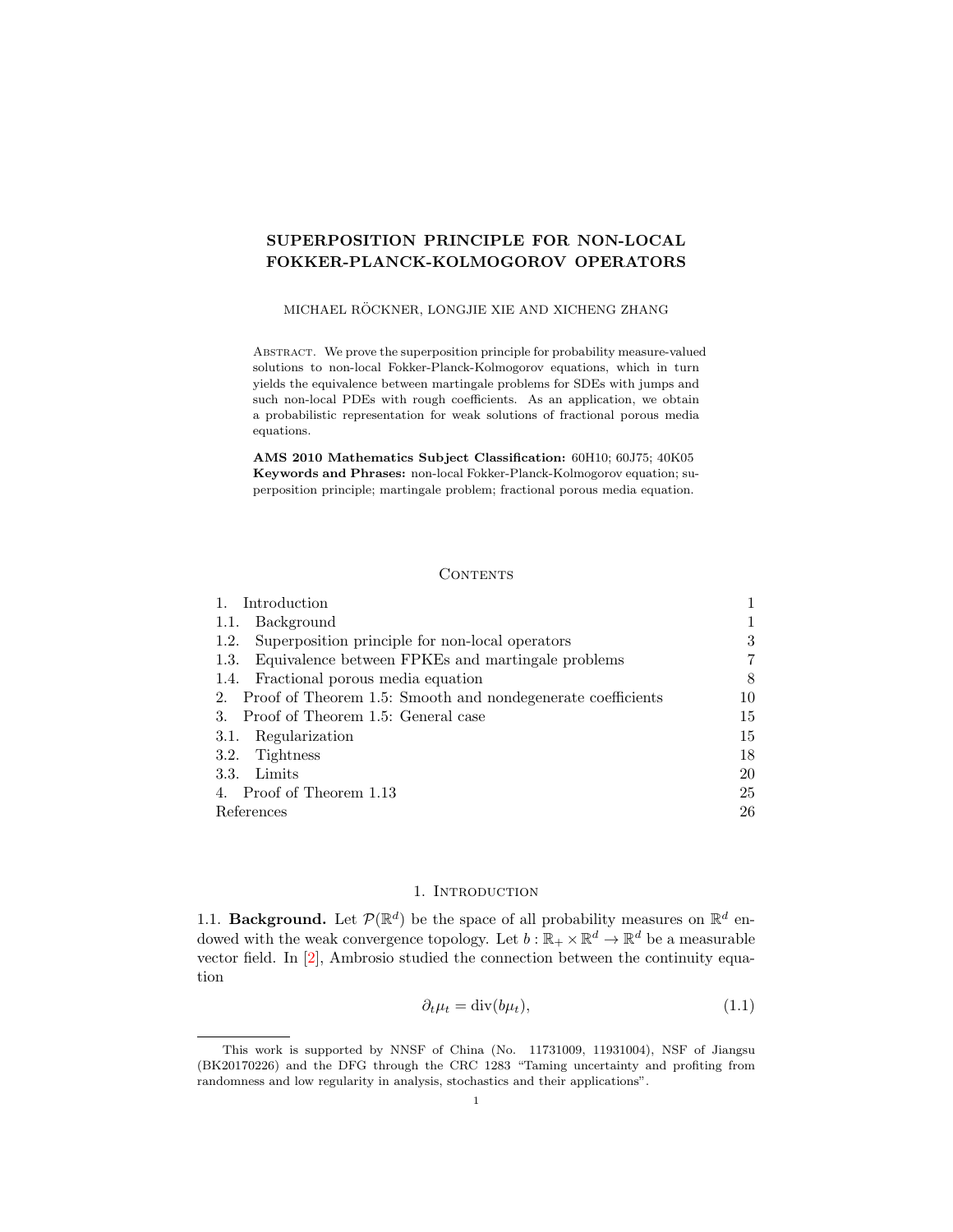and the ordinary differential equation (ODE for short)

<span id="page-1-0"></span>
$$
d\omega_t = b_t(\omega_t)dt.
$$
\n(1.2)

The following superposition principle was proved therein: Suppose that  $t \mapsto \mu_t \in$  $\mathcal{P}(\mathbb{R}^d)$  is a solution of  $(1.1)$  and satisfies

$$
\int_0^T \int_{\mathbb{R}^d} \frac{|b_t(x)|}{1+|x|} \mu_t(\mathrm{d}x) \mathrm{d}t < \infty, \quad \forall T > 0,
$$

then there exists a probability measure  $\eta$  on the space  $\mathbb C$  of continuous functions from  $\mathbb{R}_+$  to  $\mathbb{R}^d$ , which is concentrated on the set of all  $\omega$  such that  $\omega$  is an absolutely continuous solution of [\(1.2\)](#page-1-0), and for every function  $f \in C_b(\mathbb{R}^d)$  and all  $t \geq 0$ ,

$$
\int_{\mathbb{R}^d} f(x) \mu_t(\mathrm{d}x) = \int_{\mathbb{C}} f(\omega_t) \eta(\mathrm{d}\omega).
$$

In other words, the measure  $\mu_t$  coincides with the image of  $\eta$  under the evaluation map  $\omega \mapsto \omega_t$ . Consequently, the well-posedness of ODE [\(1.2\)](#page-1-0) is equivalent to the existence and uniqueness of solutions for the continuity equation [\(1.1\)](#page-0-2). In particular, the well-posedness of ODE [\(1.2\)](#page-1-0) with BV drift whose distributional divergence belongs to  $L^{\infty}$  was obtained in a generalized sense. See also [\[3,](#page-25-2) [4,](#page-25-3) [5,](#page-26-0) [29\]](#page-26-1) and the references therein for further developments.

The stochastic counterpart of the above superposition principle was established by Figalli [\[15\]](#page-26-2). In this situation, the continuity equation becomes the Fokker-Planck-Kolmogorov equation, while the ODE becomes a stochastic differential equation (SDE for short). More precisely, let  $X_t$  solve the following SDE in  $\mathbb{R}^d$ :

$$
dX_t = b_t(X_t)dt + \sigma_t(X_t)dW_t,
$$
\n(1.3)

where  $b: \mathbb{R}_+ \times \mathbb{R}^d \to \mathbb{R}^d$  and  $\sigma: \mathbb{R}_+ \times \mathbb{R}^d \to \mathbb{R}^d \otimes \mathbb{R}^d$  are measurable functions,  $W_t$ is a standard Brownian motion defined on some probability space  $(\Omega, \mathcal{F}, P)$ . Let  $\mu_t \in \mathcal{P}(\mathbb{R}^d)$  be the marginal law of  $X_t$ . By Itô's formula,  $\mu_t$  solves the following Fokker-Planck-Kolmogorov equation in the distributional sense

<span id="page-1-4"></span><span id="page-1-2"></span><span id="page-1-1"></span>
$$
\partial_t \mu_t = \left(\mathcal{A}_t + \mathcal{B}_t\right)^* \mu_t,\tag{1.4}
$$

where for  $f \in C_b^2(\mathbb{R}^d)$ ,

$$
\mathscr{A}_t f(x) := \text{tr}(a_t(x) \cdot \nabla^2 f(x)), \ \mathscr{B}_t f(x) := b_t(x) \cdot \nabla f(x) \tag{1.5}
$$

with  $a_t(x) = \frac{1}{2}(\sigma_t \sigma_t^T)(x)$ , and  $\mathscr{A}_t^*$  and  $\mathscr{B}_t^*$  stand for the adjoint operators of  $\mathscr{A}_t$ and  $\mathcal{B}_t$ , respectively. When the coefficients a and b are bounded measurable, the superposition principle for equation  $(1.4)$  was proved by Figalli [\[15,](#page-26-2) Theorem 2.6], which says that every probability measure-valued solution to the Fokker-Planck-Kolmogorov equation [\(1.4\)](#page-1-1) yields a martingale solution for the operator  $\mathscr{A}_t + \mathscr{B}_t$  on the path space  $\mathbb C$  (or equivalently, a weak solution for SDE  $(1.3)$ ). We would like to mention that Kurtz in [\[20,](#page-26-3) Theorem 2.7] has already proven such a principle if  $a$  and  $b$  are time-independent and bounded measurable (see [\[20,](#page-26-3) Remark 2.8(a)]). In [\[32\]](#page-27-0), Trevisan extended it to the following natural integrability assumption:

<span id="page-1-3"></span>
$$
\int_0^T \int_{\mathbb{R}^d} \left( |b_t(x)| + |a_t(x)| \right) \mu_t(\mathrm{d}x) \mathrm{d}t < \infty, \quad \forall T > 0. \tag{1.6}
$$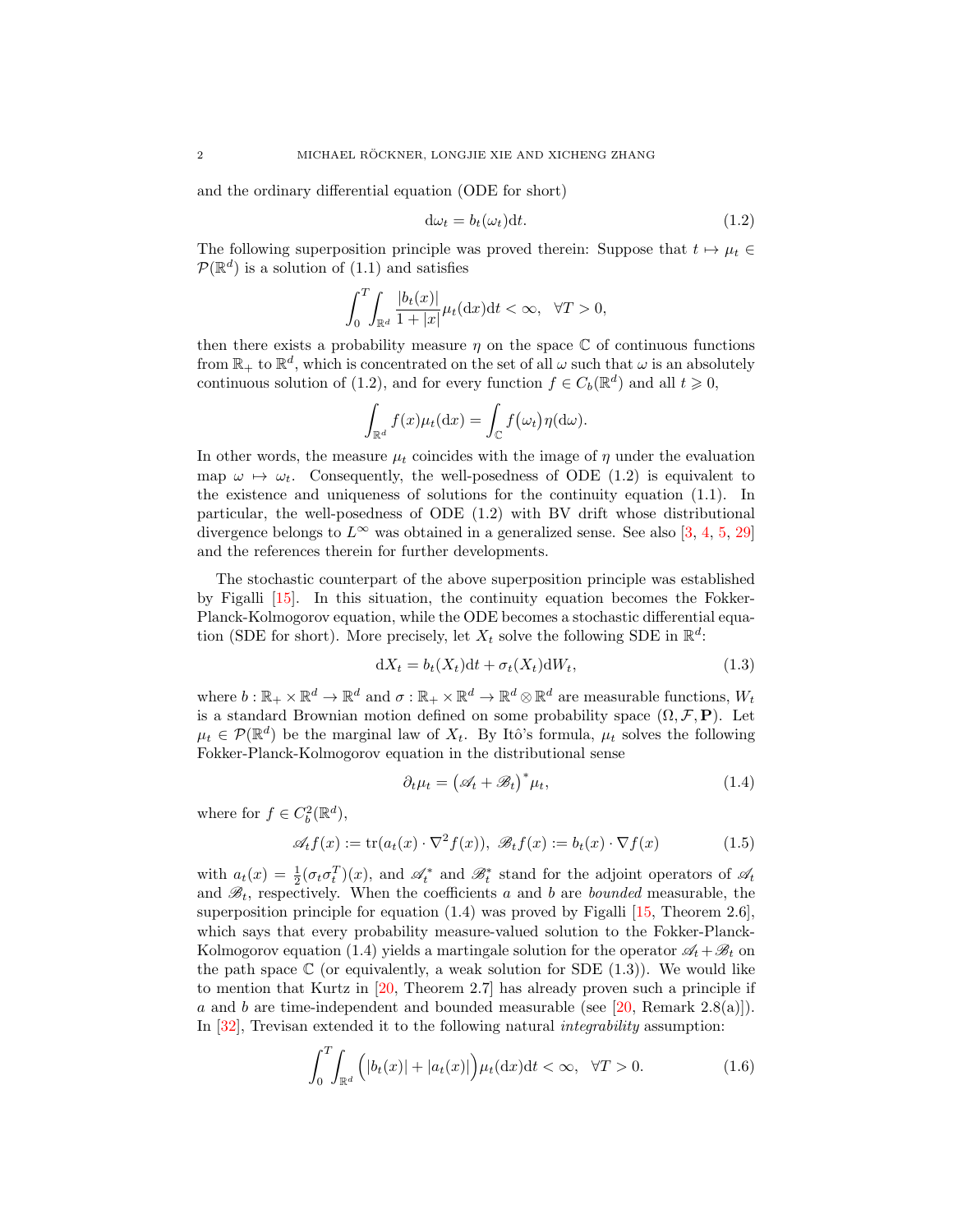More precisely, for any probability measure-valued solution  $\mu$  of [\(1.4\)](#page-1-1), under [\(1.6\)](#page-1-3), there is a weak solution X to SDE [\(1.3\)](#page-1-2) so that for each  $t > 0$ ,

<span id="page-2-2"></span>
$$
\mu_t = \text{Law of } X_t. \tag{1.7}
$$

It should be noticed that if  $\mu_t$  does not have finite first moment, then [\(1.6\)](#page-1-3) may not be satisfied for b and  $\sigma$  with at most linear growth. Recently, in [\[12\]](#page-26-4), Bogachev, Röckner and Shaposhnikov obtained the superposition principle under the following more natural assumption:

$$
\int_{0}^{T} \int_{\mathbb{R}^{d}} \frac{|\langle x, b_{t}(x) \rangle| + |a_{t}(x)|}{1 + |x|^{2}} \mu_{t}(\mathrm{d}x) \mathrm{d}t < \infty, \quad \forall T > 0.
$$
 (1.8)

The proofs in [\[12\]](#page-26-4) depend on quite involved uniqueness results for Fokker-Planck-Kolmogorov equations obtained in  $[11]$ . The superposition principle obtained in  $[15]$ , [32\]](#page-27-0) has been used in the study of the uniqueness of FPKEs with rough coefficients (see e.g. [\[25,](#page-26-6) [36\]](#page-27-1)), probabilistic representations for solutions to non-linear partial differential equations (PDEs for short) [\[6\]](#page-26-7) as well as distribution dependent SDEs  $(see [7, 26]).$  $(see [7, 26]).$  $(see [7, 26]).$  $(see [7, 26]).$  $(see [7, 26]).$ 

On the other hand, let  $(X_t)_{t\geqslant0}$  be a Feller process in  $\mathbb{R}^d$  with infinitesimal generator  $(\mathscr{L}, \text{Dom}(\mathscr{L}))$  (see [\[24,](#page-26-10) page 88]). One says that  $\mathscr{L}$  satisfies a positive maximum principle if for all  $0 \leq f \in Dom(\mathscr{L})$  reaching a positive maximum at point  $x_0 \in \mathbb{R}^d$ , then  $\mathscr{L}f(x_0) \leq 0$ . Suppose that  $C_c^{\infty}(\mathbb{R}^d) \subset \text{Dom}(\mathscr{L})$ . The wellknown Courrège theorem states that  $\mathscr L$  satisfies the positive maximum principle if and only if  $\mathscr L$  takes the following form

$$
\mathcal{L}f(x) = \sum_{i,j=1}^{d} a_{ij}(x)\partial_{ij}^{2}f(x) + \sum_{i=1}^{d} b_{i}(x)\partial_{i}f(x) + c(x)f(x)
$$
  
+ 
$$
\int_{\mathbb{R}^{d}} \left(f(x+z) - f(x) - \mathbf{1}_{|z| \leq 1}z \cdot \nabla f(x)\right) \nu_{x}(\mathrm{d}z), \tag{1.9}
$$

where  $a = (a_{ij})_{1 \leq i,j \leq d}$  is a  $d \times d$ -symmetric positive definite matrix-valued measurable function on  $\mathbb{R}^d$ ,  $b : \mathbb{R}^d \to \mathbb{R}^d$ ,  $c : \mathbb{R}^d \to (-\infty, 0]$  are measurable functions and  $\nu_x(\text{d}z)$  is a family of Lévy measures (see [\[28\]](#page-26-11)). In particular, if we let  $\mu_t$  be the marginal law of  $X_t$ , then by Dynkin's formula,

$$
\partial_t \mu_t = \mathscr{L}^* \mu_t.
$$

We naturally ask that for any probability measure-valued solution  $\mu_t$  to the above Fokker-Planck-Kolmogorov equation, is it possible to find some process X so that  $\mu_t$  is just the law of  $X_t$  for each  $t \geq 0$ ? In the next subsection, under some growth assumptions on the coefficients, we shall give an affirmative answer.

<span id="page-2-0"></span>1.2. Superposition principle for non-local operators. Our aim in this paper is to develop a *non-local* version of the superposition principle. Let  $\{\nu_{t,x}\}_{t>0,x\in\mathbb{R}^d}$ be a family of Lévy measures over  $\mathbb{R}^d$ , that is, for each  $t \geq 0$  and  $x \in \mathbb{R}^d$ ,

$$
g_t^{\nu}(x) := \int_{B_{\ell}} |z|^2 \nu_{t,x}(\mathrm{d}z) < \infty, \quad \nu_{t,x}(B_{\ell}^c) < \infty,\tag{1.10}
$$

where  $\ell > 0$  is a fixed number, and  $B_{\ell} := \{z \in \mathbb{R}^d : |z| < \ell\}.$  Without loss of generality we may assume √

<span id="page-2-1"></span>
$$
\ell \leqslant 1/\sqrt{2}.
$$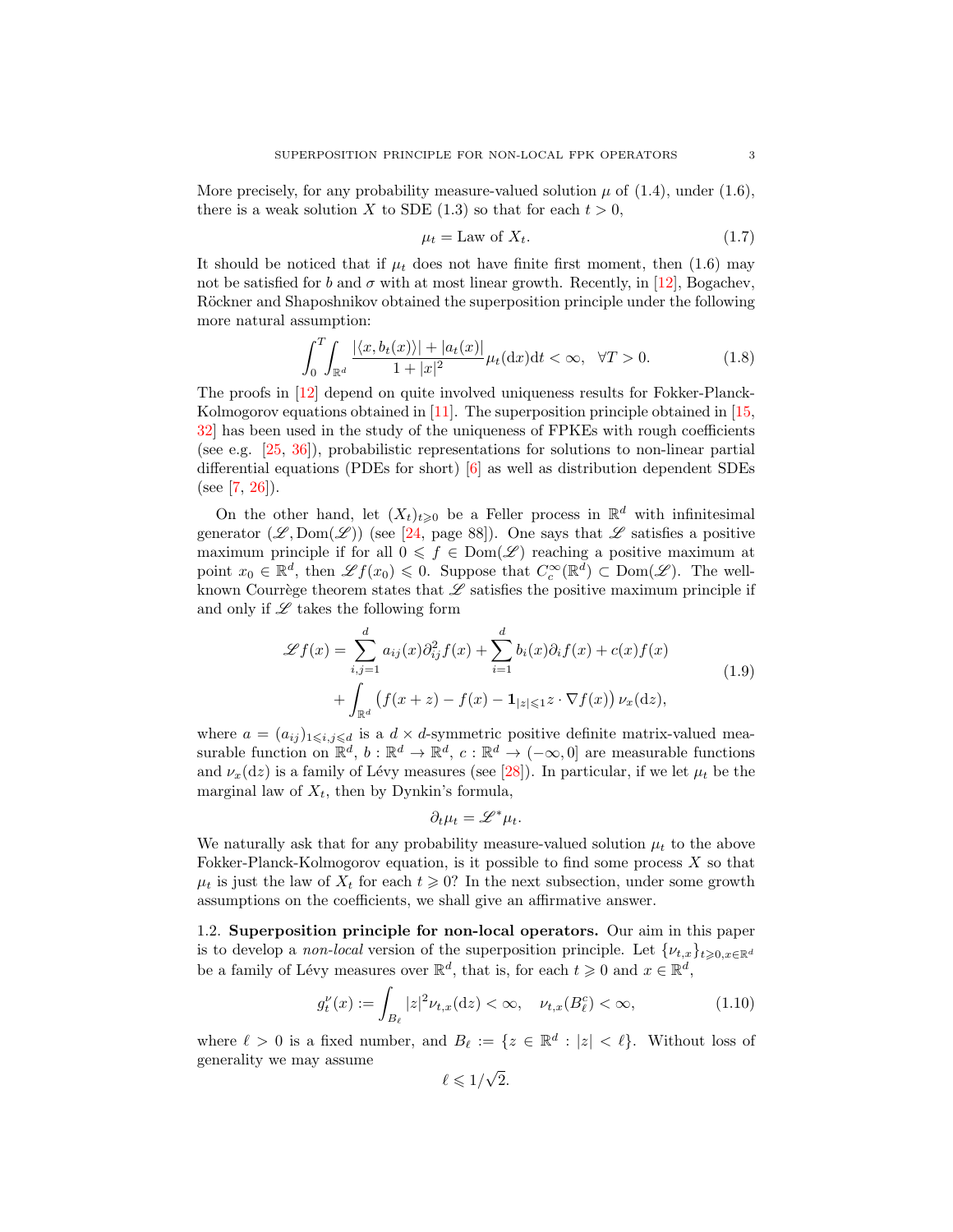We introduce the following Lévy type operator: for any  $f \in C_b^2(\mathbb{R}^d)$ ,

$$
\mathcal{M}_t f(x) := \mathcal{M}_t^{\nu} f(x) := \mathcal{N}^{\nu_{t,x}} f(x) := \int_{\mathbb{R}^d} \Theta_f(x; z) \nu_{t,x}(\mathrm{d}z), \tag{1.11}
$$

where

$$
\Theta_f(x;z) := f(x+z) - f(x) - \mathbf{1}_{|z| \leq \ell} \cdot \nabla f(x). \tag{1.12}
$$

Let us consider the following non-local Fokker-Planck-Kolmogorov equation ( FPKE for short):

<span id="page-3-5"></span><span id="page-3-1"></span><span id="page-3-0"></span>
$$
\partial_t \mu_t = \mathcal{L}_t^* \mu_t,\tag{1.13}
$$

where  $\mathscr{L}_t$  is a general diffusion operator with jumps, i.e.,

<span id="page-3-3"></span>
$$
\mathscr{L}_t := \mathscr{A}_t + \mathscr{B}_t + \mathscr{N}_t
$$

with  $\mathscr{A}_t$  and  $\mathscr{B}_t$  being defined by [\(1.5\)](#page-1-4) and  $\mathscr{N}_t$  being defined by [\(1.11\)](#page-3-0). We introduce the following definition of weak solution to equation [\(1.13\)](#page-3-1).

<span id="page-3-4"></span>**Definition 1.1** (Weak solution). Let  $\mu : \mathbb{R}_+ \to \mathcal{P}(\mathbb{R}^d)$  be a continuous curve. We call  $\mu = (\mu_t)_{t \geq 0}$  a weak solution of the non-local FPKE [\(1.13\)](#page-3-1) if for any  $R > 0$  and  $t > 0$ ,

$$
\left\{\n\int_{0}^{t} \int_{\mathbb{R}^{d}} \mathbf{1}_{B_{R}}(x) \Big(|a_{s}(x)| + |b_{s}(x)| + g'_{s}(x)\Big) \mu_{s}(\mathrm{d}x) \mathrm{d}s \right\}\n\infty,
$$
\n
$$
\left\{\n\int_{0}^{t} \int_{\mathbb{R}^{d}} \Big(\nu_{s,x} (B_{\ell \vee (|x| - R)}^{c}) + \mathbf{1}_{B_{R}}(x) \nu_{s,x} (B_{\ell}^{c})\Big) \mu_{s}(\mathrm{d}x) \mathrm{d}s \right\}\n\tag{1.14}
$$

and for all  $f \in C_c^2(\mathbb{R}^d)$  and  $t \geqslant 0$ ,

<span id="page-3-2"></span>
$$
\mu_t(f) = \mu_0(f) + \int_0^t \mu_s(\mathcal{L}_s f) \mathrm{d}s,\tag{1.15}
$$

where  $\mu_t(f) := \int_{\mathbb{R}^d} f(x) \mu_t(\mathrm{d}x)$ .

We point out that unlike the local case considered in  $[2, 12, 15, 32]$  $[2, 12, 15, 32]$  $[2, 12, 15, 32]$  $[2, 12, 15, 32]$  $[2, 12, 15, 32]$  $[2, 12, 15, 32]$ , where the local integrability of the coefficients with respect to  $\mu_t(\mathrm{d}x)\mathrm{d}t$  implies the welldefinedness of the integrals in [\(1.15\)](#page-3-2), it is even not clear whether the above integral in [\(1.15\)](#page-3-2) makes sense in the *non-local* case since in general  $\mathcal{N}_t^{\nu} f$  does not have compact support for  $f \in C_c^2(\mathbb{R}^d)$ . This is the reason why we need the second assumption in [\(1.14\)](#page-3-3).

**Remark 1.2.** Under [\(1.14\)](#page-3-3), one has  $\int_0^t \mu_s(|\mathcal{L}_s f|)ds < \infty$  for any  $f \in C_c^2(\mathbb{R}^d)$ . Let us only show

<span id="page-3-6"></span>
$$
\int_0^t \mu_s(|\mathcal{N}_s^{\nu} f|)ds < \infty.
$$

Note that for  $x, z \in \mathbb{R}^d$ , by Taylor's expansion, there is a  $\theta \in [0, 1]$  such that

$$
f(x+z) - f(x) - z \cdot \nabla f(x) = \sum_{i,j=1,\dots,d} z_i z_j \partial_i \partial_j f(x+\theta z)/2.
$$
 (1.16)

Suppose that the support of  $f$  is contained in a ball  $B_R$ . By definition we have

 $|\Theta_f(x;z)| \leqslant ||f||_{\infty} \mathbf{1}_{|z| > \ell} (\mathbf{1}_{|x+z| < R} + \mathbf{1}_{|x| < R}) + ||\nabla^2 f||_{\infty} \mathbf{1}_{|z| \leqslant \ell} |z|^2 \mathbf{1}_{|x| < R+\ell}.$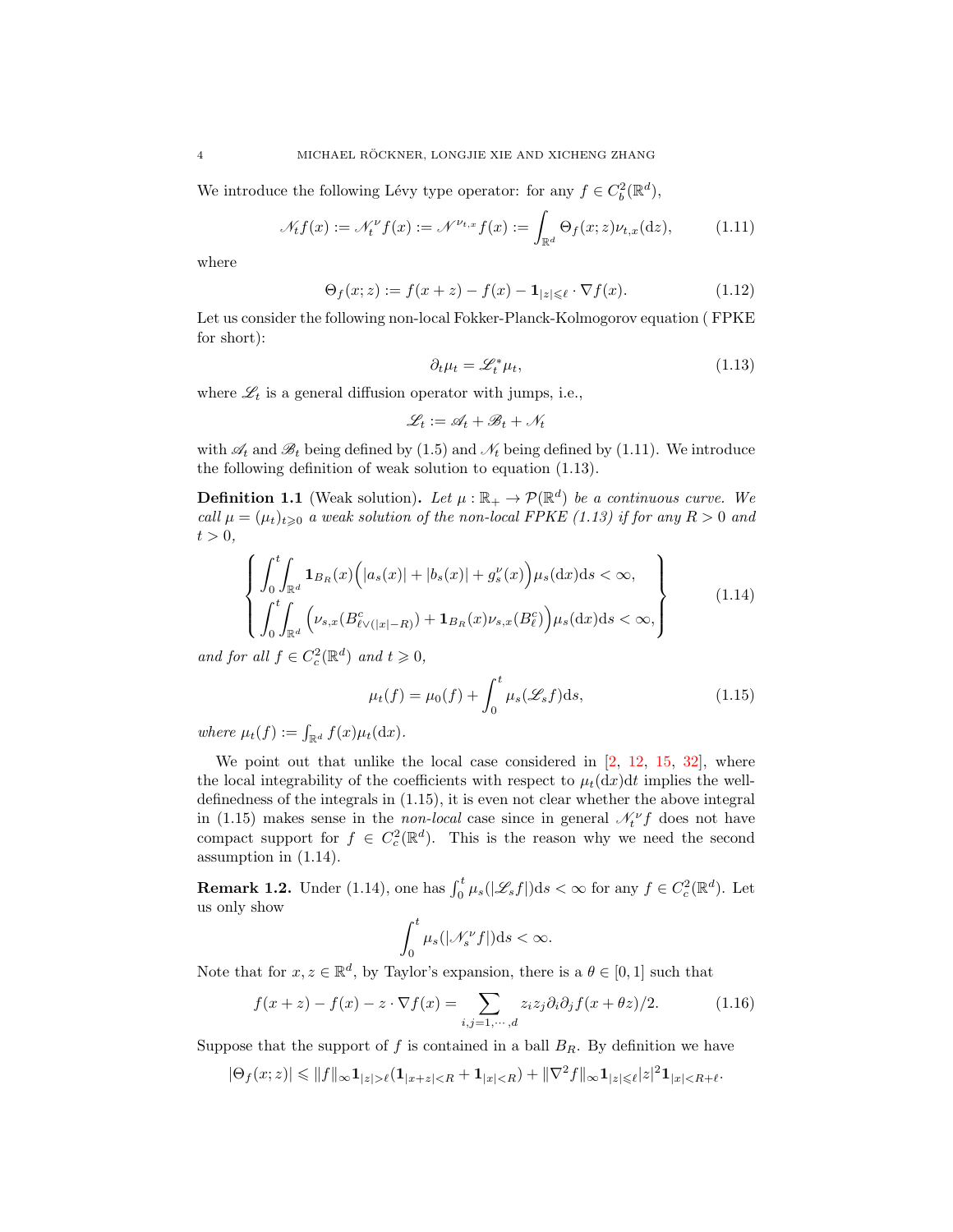Hence,

$$
\int_0^t \mu_s(|\mathcal{N}_s^{\nu}f|)ds \lesssim \int_0^t \int_{\mathbb{R}^d} \left[\nu_{s,x}(B_{\ell \vee(|x|-R)}^c) + \mathbf{1}_{B_R}(x)\nu_{s,x}(B_{\ell}^c)\right] \mu_s(\mathrm{d}x)\mathrm{d}s
$$

$$
+ \int_0^t \int_{\mathbb{R}^d} \mathbf{1}_{B_{R+\ell}}(x)g_s^{\nu}(x)\mu_s(\mathrm{d}x)\mathrm{d}s < \infty.
$$

Let  $\mathbb D$  be the space of all  $\mathbb R^d$ -valued càdlàg functions on  $\mathbb R_+$ , which is endowed with the Skorokhod topology so that  $\mathbb D$  becomes a Polish space. Let  $X_t(\omega) = \omega_t$  be the canonical process. For  $t \geq 0$ , let  $\mathcal{B}_t^0(\mathbb{D})$  denote the natural filtration generated by  $(X_s)_{s \in [0,t]}$ , and let

$$
\mathcal{B}_t:=\mathcal{B}_t(\mathbb{D}):=\cap_{s\geqslant t}\mathcal{B}_t^0(\mathbb{D}),\ \ \mathcal{B}:=\mathcal{B}(\mathbb{D}):=\mathcal{B}_{\infty}(\mathbb{D}).
$$

Now we recall the notion of martingale solutions associated with  $\mathscr{L}_t$  in the sense of Stroock-Varadhan [\[31\]](#page-27-2).

<span id="page-4-0"></span>**Definition 1.3** (Martingale Problem). Let  $\mu_0 \in \mathcal{P}(\mathbb{R}^d)$ ,  $s \geq 0$  and  $\tau \geq s$  be a  $\mathcal{B}_t$ -stopping time. We call a probability measure  $\mathbb{P} \in \mathcal{P}(\mathbb{D})$  a martingale solution (resp. a "stopped" martingale solution) of  $\mathcal{L}_t$  with initial distribution  $\mu_0$  at time s if

(i)  $\mathbb{P}(X_t = X_s, t \in [0, s]) = 1$  and  $\mathbb{P} \circ X_s^{-1} = \mu_0$ .

(ii) For any  $f \in C_c^2(\mathbb{R}^d)$ ,  $M_t^f$  (resp.  $M_{t \wedge \tau}^f$ ) is a  $\mathcal{B}_t$ -martingale under  $\mathbb{P}$ , where

<span id="page-4-1"></span>
$$
M_t^f := f(X_t) - f(X_s) - \int_s^t \mathcal{L}_r f(X_r) dr, \ t \geq s. \tag{1.17}
$$

All the martingale solutions (resp. "stopped" martingale solutions) associated with  $\mathscr{L}_t$  with initial law  $\mu_0$  at time s will be denoted by  $\mathcal{M}_s^{\mu_0}(\mathscr{L})$  (resp.  $\mathcal{M}_{s,\tau}^{\mu_0}(\mathscr{L})$ ). In particular, if  $\mu_0 = \delta_x$  (the Dirac measure concentrated on x), we shall write  $\mathcal{M}_{s}^{x}(\mathscr{L}) = \mathcal{M}_{s}^{\delta_{x}}(\mathscr{L})$  for simplify.

<span id="page-4-2"></span>Remark 1.4. Under [\(1.18\)](#page-5-1) below, (ii) in Definition [1.3](#page-4-0) is equivalent to that for any  $f \in C^2(\mathbb{R}^d)$  with  $|f(x)| \leq C \log(2 + |x|)$ ,  $M_t^f$  is a local  $\mathcal{B}_t$ -martingale under P. Indeed, let  $\chi \in C_c^{\infty}(\mathbb{R}^d)$  be a smooth function with  $\chi(x) = 1$  for  $|x| < 1$ and  $\chi(x) = 0$  for  $|x| > 2$ . For each  $n, m \in \mathbb{N}$ , define  $f_n(x) := f(x)\chi(x/n)$  and  $\tau_m := \inf\{t > s : |X_t| \vee |X_t - X_{t-}| \geqslant m\}.$  By (ii) of Definition [1.3,](#page-4-0) one knows that  $M_{t\wedge\tau_m}^{f_n}$  is a  $\mathcal{B}_t$ -martingale. Since  $|f(x)| \leq C \log(2 + |x|)$ , by definition [\(1.11\)](#page-3-0) and [\(1.18\)](#page-5-1) below, it is easy to see that for each fixed  $m \in \mathbb{N}$ ,

$$
\sup_n \sup_{r \in [0,t]} \sup_{|x| \le m} |\mathscr{L}_r f_n(x)| < \infty.
$$

Thus, for each  $t > s$ , by the dominated convergence theorem, we have

$$
\lim_{n \to \infty} \mathbb{E}\left(\int_s^{t \wedge \tau_m} |\mathcal{L}_r f_n(X_r) - \mathcal{L}_r f(X_r)| dr\right) = 0.
$$

Therefore, for each  $t > s$ ,

$$
\lim_{n \to \infty} \mathbb{E}|M_{t \wedge \tau_m}^{f_n} - M_{t \wedge \tau_m}^{f}| = 0,
$$

which implies that  $M_{t \wedge \tau_m}^f$  is a  $\mathcal{B}_t$ -martingale for each  $m \in \mathbb{N}$ , and also  $M_t^f$  is a local  $\mathcal{B}_t$ -martingale since  $\tau_m \to \infty$  as  $m \to \infty$ .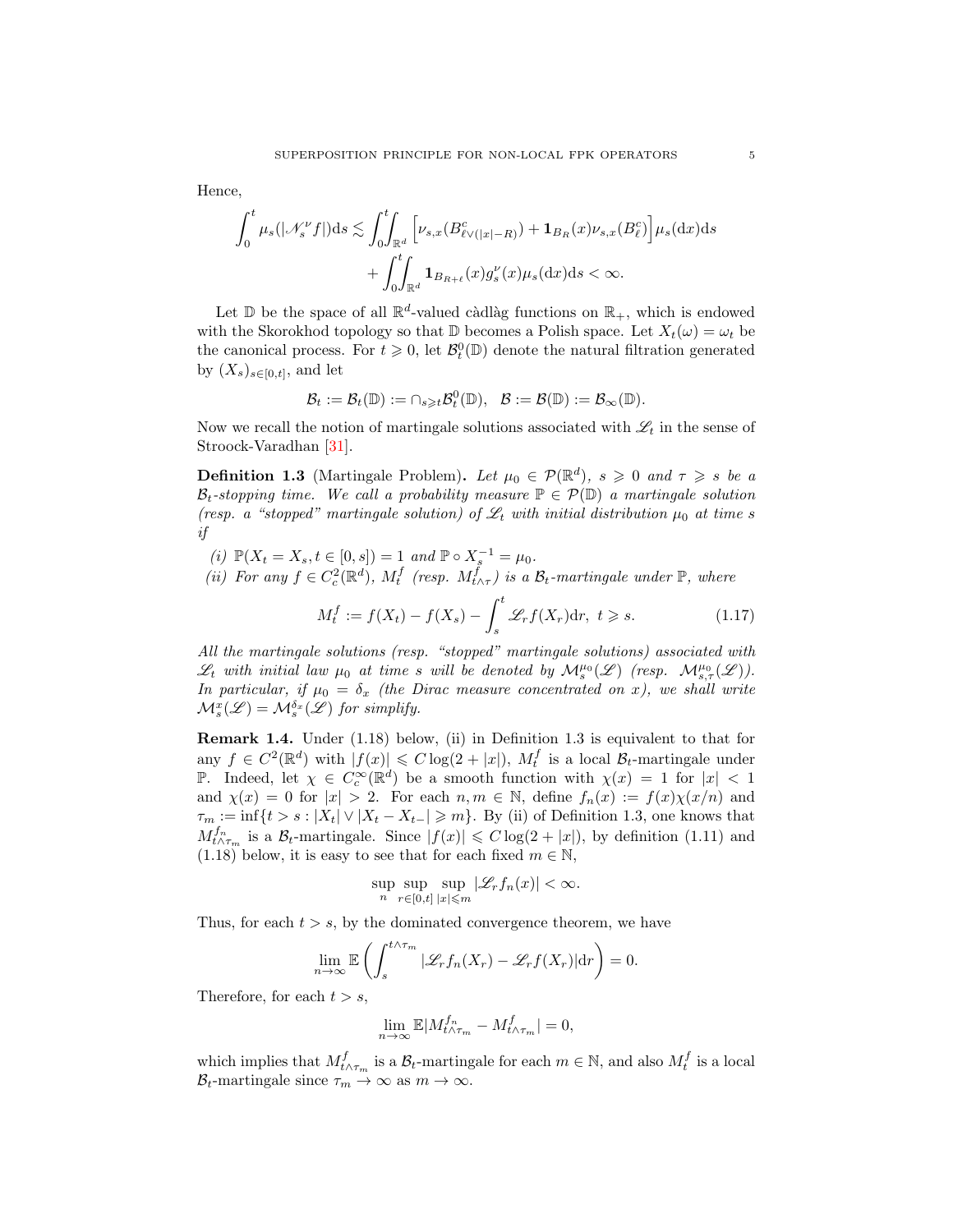Throughout this paper, we make the following assumption:

$$
\Gamma_{a,b}^{\nu} := \sup_{t,x} \left[ \frac{|a_t(x)| + g_t^{\nu}(x)}{1 + |x|^2} + \frac{|b_t(x)|}{1 + |x|} + \hbar_t^{\nu}(x) \right] < \infty,\tag{1.18}
$$

where  $g_t^{\nu}(x)$  is defined by [\(1.10\)](#page-2-1) and

<span id="page-5-5"></span><span id="page-5-1"></span>
$$
\hbar_t^{\nu}(x) := \int_{B_\ell^c} \log\left(1 + \frac{|z|}{1+|x|}\right) \nu_{t,x}(\mathrm{d}z),\tag{1.19}
$$

and if  $\nu_{t,x}$  is symmetric, then we define

$$
\hbar_t^{\nu}(x) := \int_{|z| > 1 + |x|} \log \left( 1 + \frac{|z|}{1 + |x|} \right) \nu_{t,x}(\mathrm{d}z). \tag{1.20}
$$

The main result of this paper is as follows.

<span id="page-5-0"></span>Theorem 1.5 (Superposition principle). Under [\(1.18\)](#page-5-1), for any weak solution  $(\mu_t)_{t\geq0}$  of FPKE [\(1.13\)](#page-3-1) in the sense of Definition [1.1,](#page-3-4) there is a martingale solution  $\mathbb{P} \in \mathcal{M}_0^{\mu_0}(\mathscr{L}_t)$  such that

<span id="page-5-3"></span><span id="page-5-2"></span>
$$
\mu_t = \mathbb{P} \circ X_t^{-1}, \quad \forall t \geq 0.
$$

Remark 1.6. Under [\(1.18\)](#page-5-1), condition [\(1.14\)](#page-3-3) holds. In fact, it suffices to check that

$$
\sup_{t,x} \left( \nu_{t,x}(B_{\ell \vee (|x|-R)}^c) + \mathbf{1}_{B_R}(x) \nu_{t,x}(B_\ell^c) \right) < \infty, \ \forall R > 0. \tag{1.21}
$$

By definition we have

$$
\nu_{t,x}(B_{\ell \vee (|x|-R)}^c) \leq \int_{B_\ell^c} \log \left(1 + \frac{|z|}{1+|x|}\right) / \log \left(1 + \frac{\ell \vee (|x|-R)}{1+|x|}\right) \nu_{t,x}(dz)
$$

$$
= h_t^{\nu}(x) / \log \left(1 + \frac{\ell \vee (|x|-R)}{1+|x|}\right) \leq h_t^{\nu}(x) / \log \left(1 + \frac{\ell}{1+\ell+R}\right),
$$

and

$$
\mathbf{1}_{B_R}(x)\nu_{t,x}(B_\ell^c) \leqslant \mathbf{1}_{B_R}(x) \int_{B_\ell^c} \log\left(1+\frac{|z|}{1+|x|}\right) / \log\left(1+\frac{\ell}{1+|x|}\right) \nu_{t,x}(\mathrm{d}z)
$$

$$
= \mathbf{1}_{B_R}(x) h_t^{\nu}(x) / \log\left(1+\frac{\ell}{1+|x|}\right) \leqslant h_t^{\nu}(x) / \log\left(1+\frac{\ell}{1+R}\right).
$$

Hence,  $(1.21)$  follows by  $(1.18)$ .

Remark 1.7. Note that our result does not cover the one in [\[12\]](#page-26-4) (see the above [\(1.8\)](#page-2-2)). The results in [\[12\]](#page-26-4) allow to treat SDEs with singular and linear growth coefficients, while our assumption [\(1.18\)](#page-5-1) only allows the coefficients being of linear growth. Here the main issue is that the elegant push-forward method used in [\[32\]](#page-27-0) seems not valid in the non-local case. Moreover, in our proof, we borrow some technique from [\[12\]](#page-26-4) to construct the approximation sequence (see Proposition [3.2](#page-0-3) below).

<span id="page-5-4"></span>**Example 1.8.** Let  $\nu_{t,x}(\mathrm{d}z) = \kappa_t(x,z) \mathrm{d}z/|z|^{d+\alpha}$  with  $\alpha \in (0,2)$ , that is,  $\mathcal{N}_t$  is an  $\alpha$ -stable like operator.

(i) If  $|\kappa_t(x, z)| \leqslant c(1+|x|)^{\alpha \wedge 1}/(1+\mathbf{1}_{\alpha=1} \log(1+|x|)),$  then  $\sup_{t,x} h_t^{\nu}(x) < \infty$ . Indeed, by definition we have

$$
\hbar_t^\nu(x)\lesssim \frac{(1+|x|)^{\alpha\wedge 1}}{1+\mathbf{1}_{\alpha=1}\log(1+|x|)}\int_{B_\ell^c}\log\left(1+\tfrac{|z|}{1+|x|}\right)\frac{\mathrm{d}z}{|z|^{d+\alpha}}.
$$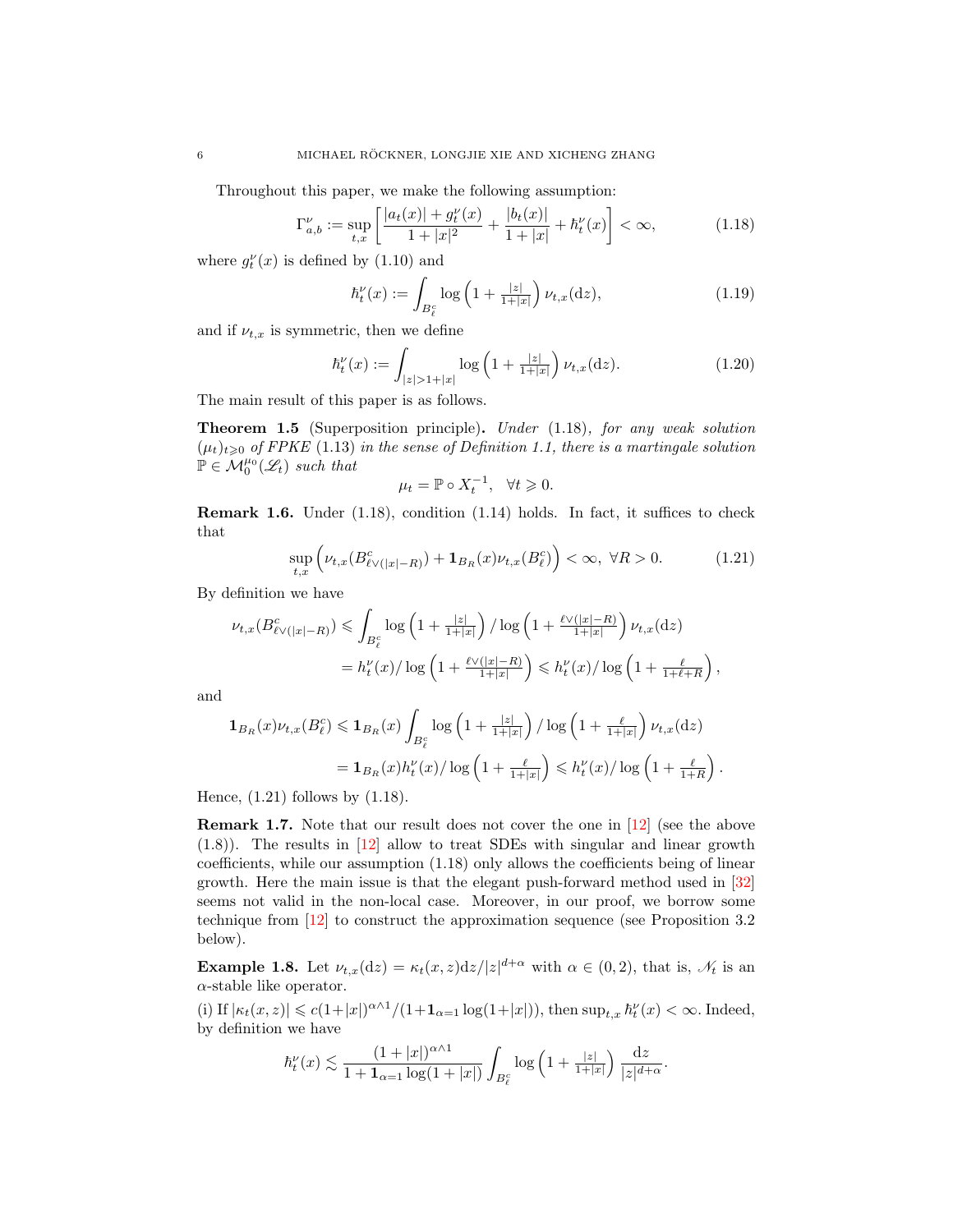We calculate the right hand integral which is denoted by  $\mathscr I$  as follows: using polar coordinates and integration by parts,

$$
\mathcal{I} = c \int_{\ell}^{\infty} \log \left( 1 + \frac{r}{1+|x|} \right) r^{-1-\alpha} dr
$$
  
\n
$$
\lesssim \log \left( 1 + \frac{\ell}{1+|x|} \right) + \int_{\ell}^{\infty} r^{-\alpha} (1+|x|+r)^{-1} dr
$$
  
\n
$$
\lesssim (1+|x|)^{-1} + (1+|x|)^{-1} \int_{\ell}^{1+|x|} r^{-\alpha} dr + \int_{1+|x|}^{\infty} r^{-1-\alpha} dr
$$
  
\n
$$
\lesssim (1+|x|)^{-1} + (1+|x|)^{-(\alpha \wedge 1)} (1+1_{\alpha=1} \log(1+|x|)) + (1+|x|)^{-\alpha}
$$
  
\n
$$
\lesssim (1+|x|)^{-(\alpha \wedge 1)} (1+1_{\alpha=1} \log(1+|x|)).
$$

Thus, we have  $\hbar_t^{\nu}(x) \leq C$ .

(ii) If  $\kappa_t(x, z)$  is symmetric, that is,  $\kappa_t(x, z) = \kappa_t(x, -z)$ , and  $|\kappa_t(x, z)| \leq c(1+|x|)^\alpha$ ,  $\alpha \in (0, 2)$ . Then  $\sup_{t,x} h_t^{\nu}(x) < \infty$ . In fact, by [\(1.20\)](#page-5-3) we have for any  $\beta \in (0, \alpha \wedge 1)$ ,

$$
h_t^{\nu}(x) \lesssim (1+|x|)^{\alpha} \int_{|z|>1+|x|} \left(1+\frac{|z|}{1+|x|}\right)^{\beta} \frac{dz}{|z|^{d+\alpha}}
$$

$$
\lesssim (1+|x|)^{\alpha-\beta} \int_{|z|>1+|x|} \frac{dz}{|z|^{d+\alpha-\beta}},
$$

which in turn yields  $\sup_{t,x} h_t^{\nu}(x) < \infty$ .

As far as we know, there are very few results concerning the superposition principle for non-local operators. In the constant non-local case, the third author of the present paper [\[36\]](#page-27-1) used the superposition principle to show the uniqueness of non-local FPKEs. Recently, Fournier and Xu [\[16\]](#page-26-12) proved a non-local version to the superposition principle in a special case, that is,

$$
\mathcal{N}_t^{\nu} f(x) = \int_{\mathbb{R}^d} [f(x+z) - f(x)] \nu_{t,x}(\mathrm{d}z),
$$

and  $(\mu_t)_{t\geqslant0}$  have finite first order moments, i.e.,

$$
\int_{\mathbb{R}^d} |x| \mu_t(\mathrm{d}x) < \infty, \quad \forall t \geq 0.
$$

These two assumptions rule out the interesting  $\alpha$ -stable processes (see Example [1.8](#page-5-4)) above). To drop these two limitations, we employ some techniques from [\[12\]](#page-26-4). It should be emphasized that the elegant push-forward method used in [\[32\]](#page-27-0) does not seem to work in the non-local case. Here the main obstacles are to show the tightness and taking limits. One important motivation for studying the superposition principle for nonlocal operators is to solve the Boltzman equation as explained in Subsection 1.2 of  $[16]$  (see also  $[17]$ ).

<span id="page-6-0"></span>1.3. Equivalence between FPKEs and martingale problems. The following corollary is a direct consequence of Theorem [1.5](#page-5-0) and [\[14,](#page-26-14) Theorem 4.4.2] (see also [\[21,](#page-26-15) Corollary 1.3] and [\[32,](#page-27-0) Lemma 2.12]). For the readers' convenience, we provide a detailed proof here.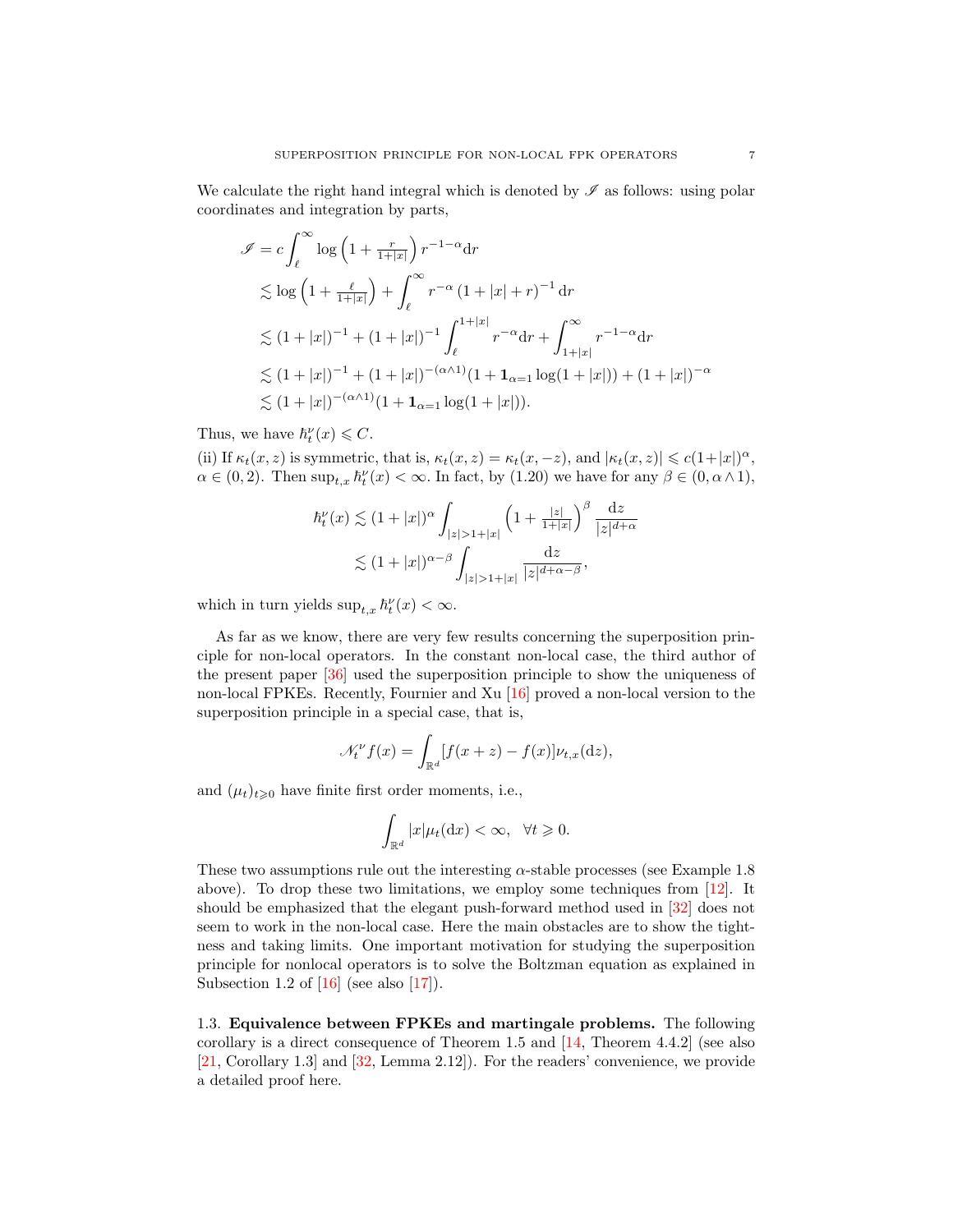Corollary 1.9. Under [\(1.18\)](#page-5-1), the well-posedness of the Fokker-Planck-Kolmogorov equation  $(1.13)$  is equivalent to the well-posedness of the martingale problem associated with  $\mathscr L$ . More precisely, we have the following equivalences:

- (Existence) For any  $\nu \in \mathcal{P}(\mathbb{R}^d)$ , the non-local FPKE [\(1.13\)](#page-3-1) admits a solution  $(\mu_t)_{t\geqslant 0}$  with initial value  $\mu_0 = \nu$  if and only if  $\mathcal{M}_0^{\nu}(\mathscr{L})$  has at least one element.
- (Uniqueness) The following two statements are equivalent.
	- (i) For each  $(s, \nu) \in \mathbb{R}_+ \times \mathcal{P}(\mathbb{R}^d)$ , the non-local FPKE [\(1.13\)](#page-3-1) has at most one solution  $(\mu_t)_{t\geqslant s}$  with  $\mu_s = \nu$ .
	- (ii) For each  $(s, \nu) \in \mathbb{R}_+ \times \mathcal{P}(\mathbb{R}^d)$ ,  $\mathcal{M}_s^{\nu}(\mathcal{L})$  has at most one element.

*Proof.* We only prove the uniqueness part. (ii) $\Rightarrow$ (i) is easy by Theorem [1.5.](#page-5-0) We show (i)  $\Rightarrow$  (ii). For given  $(s, \nu) \in \mathbb{R}_+ \times \mathcal{P}(\mathbb{R}^d)$  and let  $\mathbb{P}_1, \mathbb{P}_2 \in \mathcal{M}_s^{\nu}(\mathscr{L})$ . To show  $\mathbb{P}_1 = \mathbb{P}_2$ , it suffices to prove the following claim by induction:

 $(C_n)$  for given  $n \in \mathbb{N}$ , and for any  $s \leq t_1 < t_2 < t_n$  and strictly positive and bounded measurable functions  $f_1, \dots, f_n$  on  $\mathbb{R}^d$ ,

$$
\mathbb{E}^{\mathbb{P}_1}(f_1(X_{t_1})\cdots f_n(X_{t_n})) = \mathbb{E}^{\mathbb{P}_2}(f_1(X_{t_1})\cdots f_n(X_{t_n})).
$$
\n(1.22)

First of all, by Theorem [1.5](#page-5-0) and the assumption, one sees that  $(C_1)$  holds. Next we assume  $(C_n)$  holds for some  $n \geq 2$ . For simplicity we write

$$
\eta := f_1(X_{t_1}) \cdots f_n(X_{t_n}),
$$

and for  $i = 1, 2$ , we define new probability measures

$$
\mathrm{d}\tilde{\mathbb{P}}_i := \eta \mathrm{d}\mathbb{P}_i / \int_{\Omega} \eta \mathrm{d}\mathbb{P}_i \in \mathcal{P}(\mathbb{D}), \quad \tilde{\nu}_i := \tilde{\mathbb{P}}_i \circ X_{t_n}^{-1} \in \mathcal{P}(\mathbb{R}^d).
$$

Now we show

$$
\tilde{\mathbb{P}}_i \in \mathcal{M}_{t_n}^{\tilde{\nu}_i}(\mathscr{L}), \quad i = 1, 2.
$$

Let  $M_t^f$  be defined by [\(1.17\)](#page-4-1). We only need to prove that for any  $t' > t \geq t_n$  and bounded  $\mathcal{B}_t$ -measurable  $\xi$ ,

$$
\mathbb{E}^{\tilde{\mathbb{P}}_i}\left(M_t^f \xi\right) = \mathbb{E}^{\tilde{\mathbb{P}}_i}\left(M_t^f \xi\right) \Leftrightarrow \mathbb{E}^{\mathbb{P}_i}(M_t^f \xi \eta) = \mathbb{E}^{\mathbb{P}_i}(M_t^f \xi \eta),
$$

which follows since  $\mathbb{P}_i \in \mathcal{M}_s^{\nu}(\mathscr{L})$ . Thus, by induction hypothesis and Theorem [1.5,](#page-5-0)

$$
\tilde{\nu}_1 = \tilde{\nu}_2 \Rightarrow \tilde{\mathbb{P}}_1 \circ X_{t_{n+1}}^{-1} = \tilde{\mathbb{P}}_2 \circ X_{t_{n+1}}^{-1}, \quad \forall t_{n+1} > t_n.
$$

which in turn implies that  $(C_{n+1})$  holds. The proof is complete.

<span id="page-7-2"></span><span id="page-7-1"></span>
$$
\qquad \qquad \Box
$$

<span id="page-7-0"></span>1.4. Fractional porous media equation. Probabilistic representation of solution to PDEs is a powerful tool to study their analytic properties (well-posedness, regularity, etc) since it allows us to use many probabilistic tools (see [\[7\]](#page-26-8), [\[8\]](#page-26-16), [\[9\]](#page-26-17)). As an application of the superposition principle obtained in Theorem [1.5,](#page-5-0) we intend to derive a probabilistic representation for the weak solution of the following fractional porous media equation (FPME for short):

$$
\partial_t u = \Delta^{\alpha/2} (|u|^{m-1} u), \quad u(0, x) = \varphi(x), \tag{1.23}
$$

where the porous media exponent  $m > 1$ ,  $\alpha \in (0, 2)$  and  $\Delta^{\alpha/2} := -(-\Delta)^{\alpha/2}$  is the usual fractional Laplacian with, up to a constant, alternative expression

$$
\Delta^{\alpha/2} f(x) = \text{P.V.} \int_{\mathbb{R}^d} (f(x+z) - f(x)) \, dz / |z|^{d+\alpha},\tag{1.24}
$$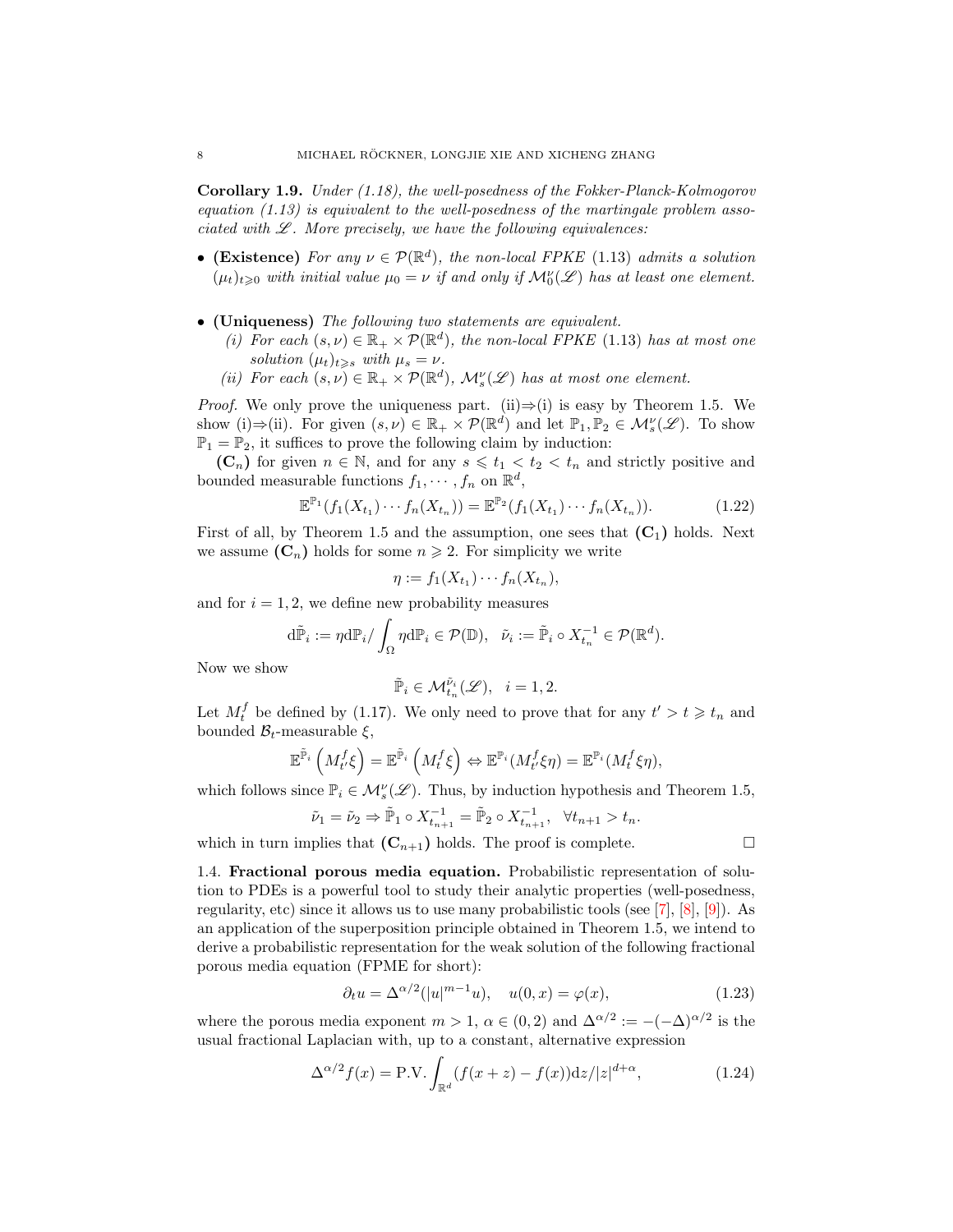where P.V. stands for the Cauchy principal value. This equation is a typical nonlinear, degenerate and non-local parabolic equation, which appears naturally in statistical mechanics and population dynamics in order to describe the hydrodynamic limit of interacting particle systems with jumps or long-range interactions. In the last decade, there are many works devoted to the study of equation [\(1.23\)](#page-7-1) from the PDE point of view, see [\[23\]](#page-26-18) and the recent survey paper [\[33\]](#page-27-3), the monograph [\[34\]](#page-27-4) and the references therein.

Let  $\dot{H}^{\alpha/2}(\mathbb{R}^d)$  be the homogeneous fractional Sobolev space defined as the completion of  $C_0^{\infty}(\mathbb{R}^d)$  with respect to

$$
||f||_{\dot{H}^{\alpha/2}} := \left(\int_{\mathbb{R}^d} |\xi|^\alpha |\hat{f}(\xi)|^2 d\xi\right)^{1/2} = ||(-\Delta)^{\alpha/4} f||_2,
$$

where  $\hat{f}$  is the Fourier transform of f. The following notion about the weak solution of FPME is introduced in [\[22,](#page-26-19) Definition 3.1].

<span id="page-8-2"></span>**Definition 1.10.** A function u is called a weak or  $L^1$ -energy solution of FPME [\(1.23\)](#page-7-1) if

•  $u \in C([0,\infty); L^1(\mathbb{R}^d))$  and  $|u|^{m-1}u \in L^2_{loc}((0,\infty); \dot{H}^{\alpha/2}(\mathbb{R}^d));$ 

• for every 
$$
f \in C_0^1(\mathbb{R}_+ \times \mathbb{R}^d)
$$
,

$$
\int_0^\infty \int_{\mathbb{R}^d} u \cdot \partial_t f \mathrm{d}x \mathrm{d}t = \int_0^\infty \int_{\mathbb{R}^d} (|u|^{m-1} u) \cdot \Delta^{\alpha/2} f \mathrm{d}x \mathrm{d}t;
$$

•  $u(0, x) = \varphi(x)$  almost everywhere.

The following result was proved in [\[22,](#page-26-19) Theorem 2.1, Theorem 2.2].

<span id="page-8-1"></span>**Theorem 1.11.** Let  $\alpha \in (0,2)$  and  $m > 1$ . For every  $\varphi \in L^1(\mathbb{R}^d)$ , there exists a unique weak solution u for equation [\(1.23\)](#page-7-1). Moreover, u enjoys the following properties:

- (i) if  $\varphi \geqslant 0$ , then  $u(t, x) > 0$  for all  $t > 0$  and  $x \in \mathbb{R}^d$ ;
- (ii)  $\partial_t u \in L^\infty((s,\infty); L^1(\mathbb{R}^d))$  for every  $s > 0$ ;
- (iii) for all  $t \geq 0$ ,  $\int_{\mathbb{R}^d} u(t,x) dx = \int_{\mathbb{R}^d} \varphi(x) dx$ ;
- (iv) if  $\varphi \in L^{\infty}(\mathbb{R}^d)$ , then for every  $t > 0$ ,

<span id="page-8-0"></span> $||u(t, \cdot)||_{\infty} \leqslant ||\varphi||_{\infty};$ 

(v) for some  $\beta \in (0,1)$ ,  $u \in C^{\beta}((0,\infty) \times \mathbb{R}^d)$ .

Our aim in this subsection is to represent the above solution  $u$  as the distributional density of the solution to a nonlinear stochastic differential equation driven by the  $\alpha$ -stable process  $L_t$  with Lévy measure  $dz/|z|^{d+\alpha}$ . More precisely, consider the following distribution dependent stochastic differential equation (DDSDE for short) driven by the d-dimensional isotropic  $\alpha$ -stable process  $L_t$ :

$$
dY_t = \rho_{Y_t}(Y_{t-})^{\frac{m-1}{\alpha}} dL_t, \ \ \rho_{Y_0}(x) = \varphi(x), \tag{1.25}
$$

where  $\rho_{Y_t}(x) := (d\mathcal{L}_{Y_t}/dx)(x)$  denotes the distributional density of  $Y_t$  with respect to Lebesgue measure. We introduce the following notion about the above DDSDE  $(1.25).$  $(1.25).$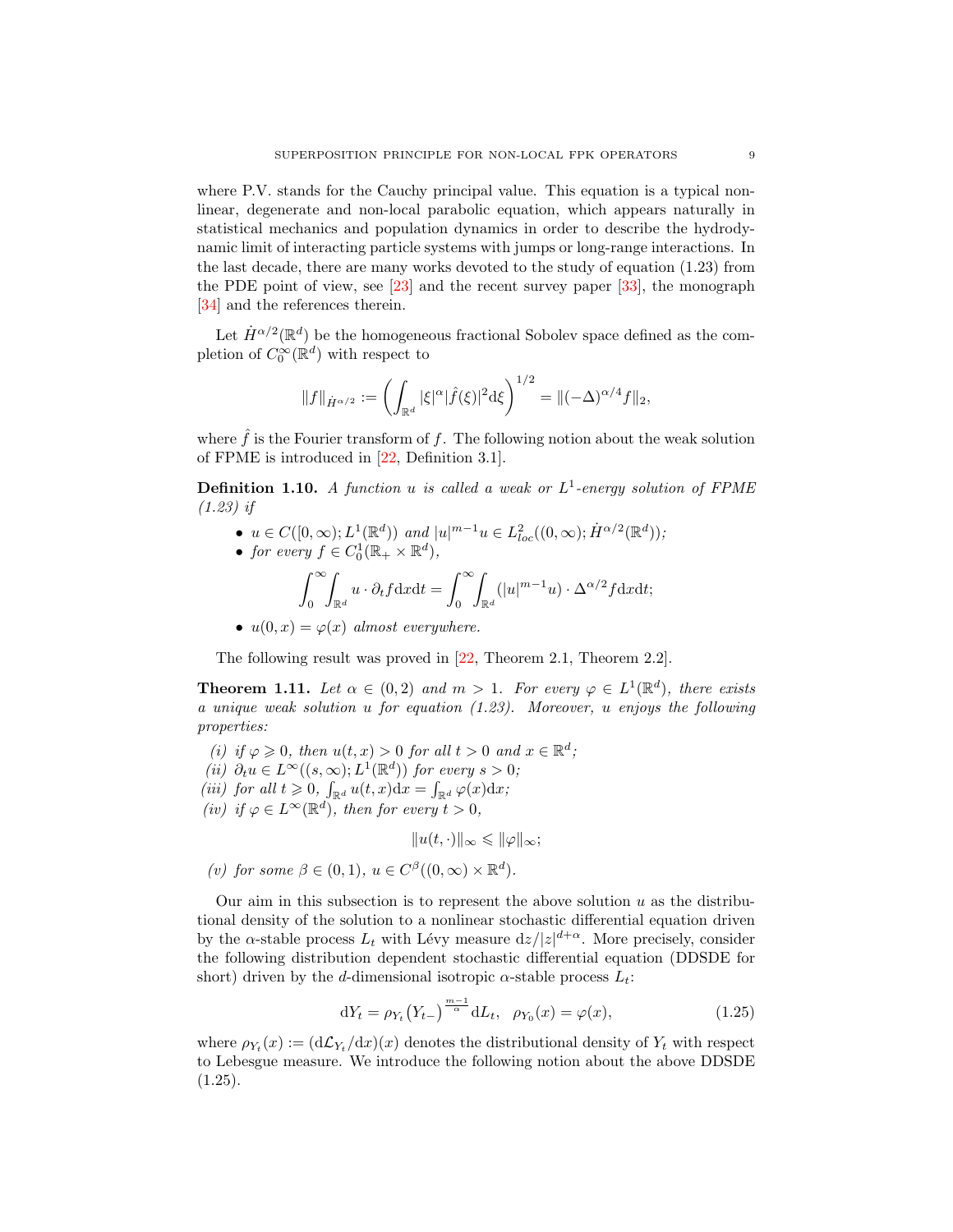**Definition 1.12.** Let  $(\Omega, \mathcal{F}, P; (\mathcal{F}_t)_{t\geq 0})$  be a stochastic basis and  $(Y, L)$  two  $\mathcal{F}_t$ adapted càdlàg processes. For  $\mu \in \mathcal{P}(\mathbb{R}^d)$ , we call  $(\Omega, \mathcal{F}, \mathbf{P}; (\mathcal{F}_t)_{t \geqslant 0}; Y, L)$  a solution of  $(1.25)$  with initial law  $\mu$  if

- (i) L is an  $\alpha$ -stable process with Lévy measure  $dz/|z|^{d+\alpha}$ ;
- (*ii*) for each  $t \geq 0$ ,  $\mathbf{P} \circ Y_t^{-1}(\mathrm{d}x) = \rho_{Y_t}(x)\mathrm{d}x$ ;
- (iii)  $Y_t$  solves the following SDE:

$$
Y_t = Y_0 + \int_0^t \rho_{Y_s}(Y_{s-})^{\frac{m-1}{\alpha}} dL_s.
$$

The following is the second main result of this paper.

<span id="page-9-1"></span>**Theorem 1.13.** Let  $\varphi \geq 0$  be bounded and satisfy  $\int_{\mathbb{R}^d} \varphi(x) dx = 1$ . Let u be the unique weak solution to FPME [\(1.23\)](#page-7-1) given by Theorem [1.11](#page-8-1) with initial value  $\varphi$ . Then there exists a weak solution Y to DDSDE  $(1.25)$  such that

$$
\rho_{Y_t}(x) = u(t, x), \quad \forall t \geq 0.
$$

Remark 1.14. Here an open question is to show the uniqueness of weak solutions to the nonlinear SDE [\(1.25\)](#page-8-0), which can not be derived from the uniqueness of FPME [\(1.23\)](#page-7-1). We will study this in a future work.

We mention that in the 1-dimensional case, such kind of probabilistic representation for the classical porous media equation (i.e.,  $\alpha = 2$ ) was obtained in [\[8\]](#page-26-16), see also [\[10\]](#page-26-20) and [\[6,](#page-26-7) [7\]](#page-26-8) and for the generalization to the multi-dimensional case and more general non-linear equations. We also mention that there has been an increasing interest in DDSDEs driven by Brownian motion in the last decade, see [\[7,](#page-26-8) [26\]](#page-26-9) and in particular, [\[13\]](#page-26-21) as well as the references therein. As far as we know, even the weak existence result for DDSDE  $(1.25)$  driven by Lévy noise in Theorem [1.13](#page-9-1) is also new.

This paper is organized as follows: In Section 2, we study the equation [\(1.13\)](#page-3-1) with smooth and non-degenerate coefficients. Then we prove Theorem [1.5](#page-5-0) and Theorem [1.13](#page-9-1) in Sections 3 and 4, respectively. Throughout this paper we shall use the following conventions:

- $\bullet$  The letter C denotes a constant, whose value may change in different places.
- We use  $A \leq B$  to denote  $A \leq CB$  for some unimportant constant  $C > 0$ .
- $\mathbb{N}_0 := \mathbb{N} \cup \{0\}, \ \mathbb{R}_+ := [0, \infty), \ a \vee b := \max(a, b), \ a \wedge b := \min(a, b),$  $a^+ := a \vee 0.$
- $\nabla_x := \partial_x := (\partial_{x_1}, \cdots, \partial_{x_d}), \, \partial_i := \partial_{x_i} := \partial/\partial x_i.$
- $\mathbb{S}^d_+$  is the set of all  $d \times d$ -symmetric and non-negative definite matrices.

<span id="page-9-0"></span>2. Proof of Theorem [1.5:](#page-5-0) Smooth and nondegenerate coefficients

First of all, we show the following well-posedness result about the martingale problem associated with  $\mathcal{L}_t$ , which extends Stroock's result [\[30\]](#page-26-22) to unbounded coefficients case, and is probably well-known at least to experts. However, since we can not find it in the literature, we provide a detailed proof here.

<span id="page-9-2"></span>Theorem 2.1. Suppose that the following conditions are satisfied: (A)  $a_t(x): \mathbb{R}_+ \times \mathbb{R}^d \to \mathbb{S}_+^d$  is continuous and  $a_t(x)$  is invertible; (B)  $b_t(x): \mathbb{R}_+ \times \mathbb{R}^d \to \mathbb{R}^d$  is locally bounded and measurable;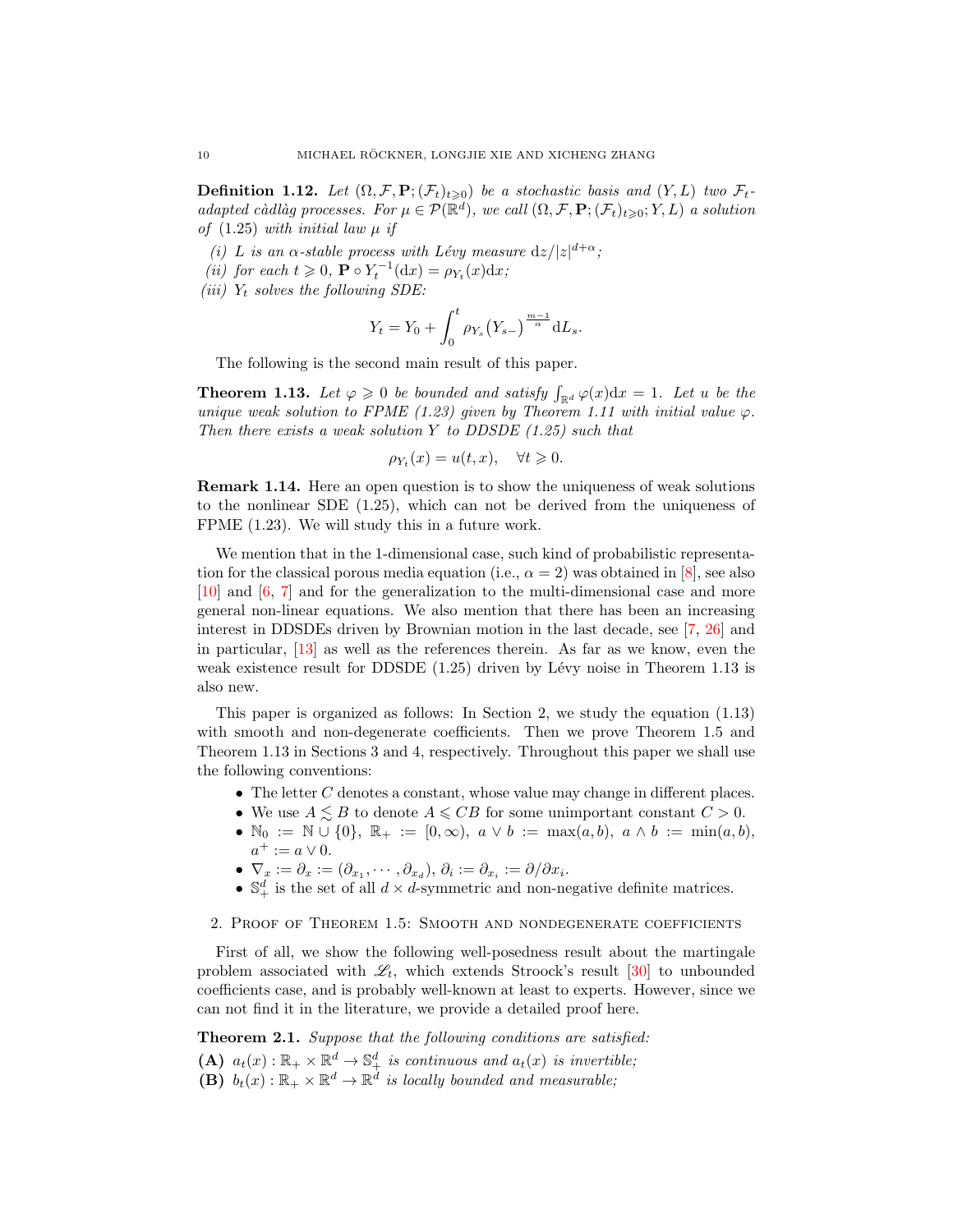- (C) for any  $A \in \mathcal{B}(\mathbb{R}^d)$ ,  $(t, x) \mapsto \int_A (1 \wedge |z|^2) \nu_{t,x}(\mathrm{d}z)$  is continuous;
- (D) the following global growth condition holds:

$$
\bar{\Gamma}_{a,b}^{\nu}:=\sup_{t,x}\left(\frac{|a_{t}(x)|+\langle x,b_{t}(x)\rangle ^{+}+g_{t}^{\nu}(x)}{1+|x|^{2}}+2\hbar_{t}^{\nu}(x)\right)<\infty,
$$

where  $g_t^{\nu}(x)$  and  $\hbar_t^{\nu}(x)$  are defined by [\(1.10\)](#page-2-1) and [\(1.19\)](#page-5-5), respectively.

Then for each  $(s, x) \in \mathbb{R}_+ \times \mathbb{R}^d$ , there is a unique martingale solution  $\mathbb{P}_{s,x}$  $\mathcal{M}^x_{s}(\mathscr{L}_t)$ . Moreover, the following assertions hold:

- (i) For each  $A \in \mathcal{B}(\mathbb{D})$ ,  $(s, x) \mapsto \mathbb{P}_{s,x}(A)$  is Borel measurable.
- (ii) The following strong Markov property holds: for every bounded measurable f and any finite stopping time  $\tau$ ,

$$
\mathbb{E}^{\mathbb{P}_{0,x}}(f(\tau+t,X_{\tau+t})|\mathcal{B}_{\tau})=\big(\mathbb{E}^{\mathbb{P}_{s,y}}(f(s+t,X_{s+t}))\big)\big|_{(s,y)=(\tau,X_{\tau})}.
$$

Remark 2.2. Condition (D) ensures the non-explosion of the solution.

To prove this theorem we first show the following Lyapunov type estimate.

**Lemma 2.3.** Let  $\psi \in C^2(\mathbb{R}; \mathbb{R}_+)$  with  $\lim_{r \to \infty} \psi(r) = \infty$  and

<span id="page-10-2"></span><span id="page-10-1"></span><span id="page-10-0"></span>
$$
0 < \psi' \leqslant 1, \quad \psi'' \leqslant 0. \tag{2.1}
$$

Fix  $y \in \mathbb{R}^d$  and define a Lyapunov function  $V_y(x) := \psi(\log(1+|x-y|^2))$ . Then for all  $t \geq 0$  and  $x \in \mathbb{R}^d$ , we have

$$
\mathscr{L}_t V_y(x) \leq 2 \left( \frac{|a_t(x)| + \langle x - y, b_t(x) \rangle^+ + g_t^{\nu}(x)}{1 + |x - y|^2} + 2H_t^{\nu}(x, y) \right), \tag{2.2}
$$

where  $g_t^{\nu}(x)$  is defined by [\(1.10\)](#page-2-1), and

$$
H_t^{\nu}(x, y) := \int_{B_{\ell}^c} \log \left( 1 + \frac{|z|}{1 + |x - y|} \right) \nu_{t, x}(\mathrm{d}z). \tag{2.3}
$$

Proof. By definition, it is easy to see that

$$
\nabla V_y(x) = \frac{2(x - y)}{1 + |x - y|^2} \psi'(\log(1 + |x - y|^2))
$$

and

$$
\nabla^2 V_y(x) = \frac{4(x-y) \otimes (x-y)}{(1+|x-y|^2)^2} (\psi'' - \psi') (\log(1+|x-y|^2)) + \frac{2\mathbb{I}}{1+|x-y|^2} \psi' (\log(1+|x-y|^2)).
$$

Thus by [\(2.1\)](#page-10-0), one gets that

$$
\mathscr{A}_t^a V_y(x) \leqslant \frac{2|a_t(x)|}{1+|x-y|^2}, \quad \mathscr{B}_t^b V_y(x) \leqslant \frac{2\langle x-y, b_t(x)\rangle^+}{1+|x-y|^2}.
$$

On the other hand, recalling [\(1.12\)](#page-3-5), we have for  $|z| \leq \ell \leq 1/\sqrt{2}$ 2,

$$
\Theta_{V_y}(x;z) = V_y(x+z) - V_y(x) - z \cdot \nabla V_y(x) = z_i z_j \partial_i \partial_j V_y(x+\theta z)/2
$$
  
= 
$$
\frac{2\langle z, x - y + \theta z \rangle^2}{(1+|x-y+\theta z|^2)^2} (\psi'' - \psi')(\log(1+|x-y+\theta z|^2))
$$
  
+ 
$$
\frac{|z|^2}{1+|x-y+\theta z|^2} \psi'(\log(1+|x-y+\theta z|^2))
$$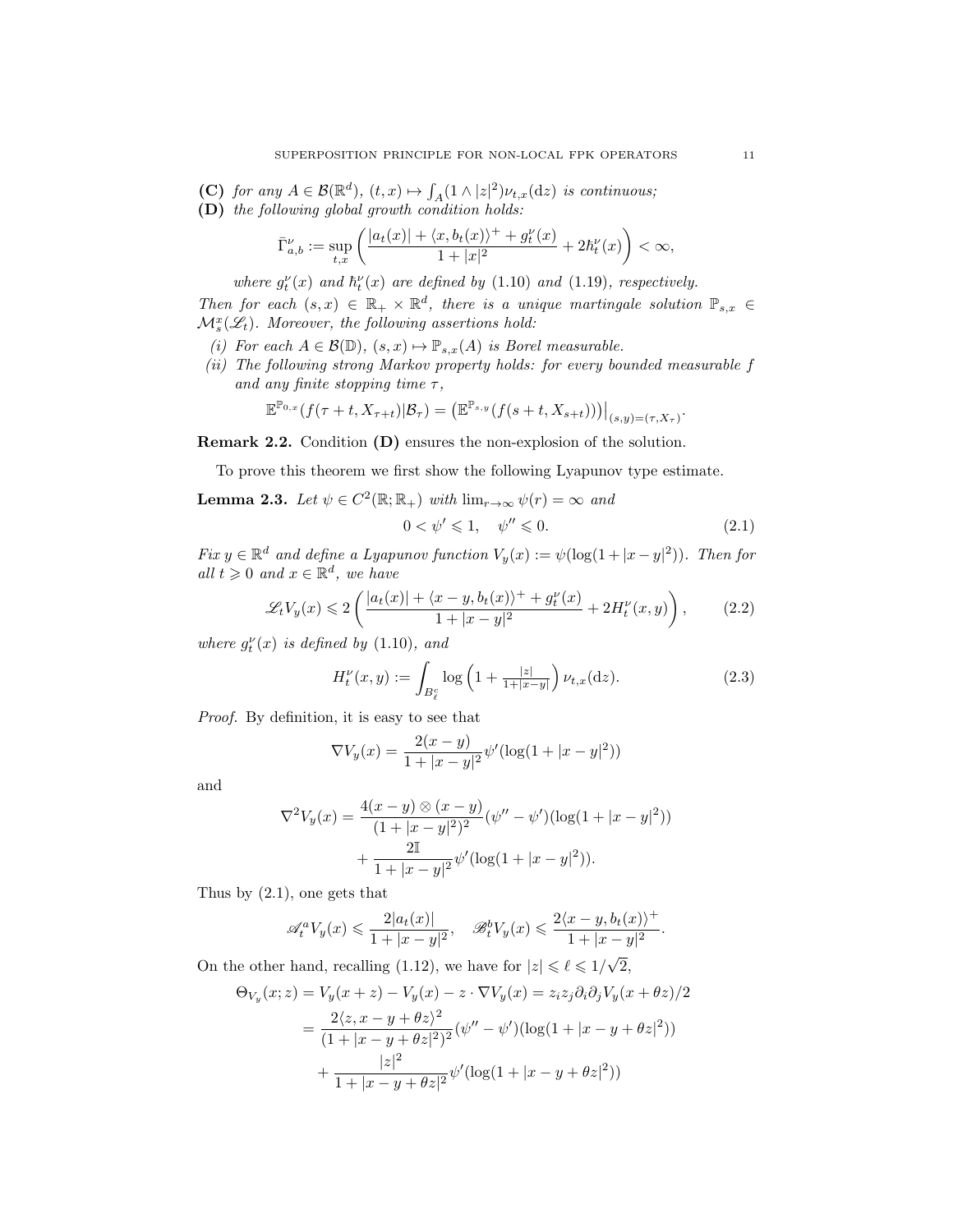$$
\stackrel{(2.1)}{\leqslant} \frac{|z|^2}{1+|x-y+\theta z|^2} \leqslant \frac{|z|^2}{1+|x-y|^2/2-|z|^2} \leqslant \frac{2|z|^2}{1+|x-y|^2},
$$

where  $\theta \in [0, 1]$ . Similarly, by the mean value formula, we have

$$
V_y(x+z) - V_y(x) = \psi'(\theta_*) \left[ \log \left( 1 + |x - y + z|^2 \right) - \log \left( 1 + |x - y|^2 \right) \right]
$$
  
\$\leqslant \log \left( 1 + \frac{2|\langle x - y, z \rangle| + |z|^2}{1 + |x - y|^2} \right) \leqslant \log \left( 1 + \frac{|z|}{\sqrt{1 + |x - y|^2}} \right)^2\$  
\$\leqslant \log \left( 1 + \frac{2|z|}{1 + |x - y|} \right)^2 \leqslant \log \left( 1 + \frac{|z|}{1 + |x - y|} \right)^4,

where  $\theta_* \in \mathbb{R}$ . Hence,

$$
\mathscr{N}_t^\nu V_y(x)\leqslant \int_{\mathbb{R}^d} \Theta_{V_y}(x;z) \nu_{t,x}(\mathrm{d} z)\leqslant 2\frac{g_t^\nu(x)}{1+|x-y|^2}+4H_t^\nu(x,y).
$$

Combining the above calculations, we obtain [\(2.2\)](#page-10-1).

The following stochastic Gronwall inequality for continuous martingales was proved by Scheutzow [\[27\]](#page-26-23), and for general discontinuous martingales in [\[35,](#page-27-5) Lemma 3.7].

<span id="page-11-1"></span>**Lemma 2.4** (Stochastic Gronwall inequality). Let  $\xi(t)$  and  $\eta(t)$  be two non-negative càdlàg adapted processes,  $A_t$  a continuous non-decreasing adapted process with  $A_0 =$ 0,  $M_t$  a local martingale with  $M_0 = 0$ . Suppose that

$$
\xi(t) \leq \eta(t) + \int_0^t \xi(s) \mathrm{d}A_s + M_t, \ \forall t \geq 0.
$$

Then for any  $0 < q < p < 1$  and stopping time  $\tau > 0$ , we have

$$
\left[\mathbb{E}(\xi(\tau)^*)^q\right]^{1/q} \leqslant \left(\frac{p}{p-q}\right)^{1/q} \left(\mathbb{E}e^{pA_\tau/(1-p)}\right)^{(1-p)/p} \mathbb{E}\big(\eta(\tau)^*\big),
$$

where  $\xi(t)^* := \sup_{s \in [0,t]} \xi(s)$ .

The following localization lemma is well known (see e.g. [\[31,](#page-27-2) Theorem 1.3.5]). Although it is only proved for the probability measures on the space of continuous functions, by checking the proof therein, one sees that it also works for D.

<span id="page-11-0"></span>**Lemma 2.5.** Let  $(\mathbb{P}_n)_{n\in\mathbb{N}}\subset \mathcal{P}(\mathbb{D})$  be a family of probability measures and  $(\tau_n)_{n\in\mathbb{N}}$ a non-decreasing sequence of stopping times with  $\tau_0 \equiv 0$ . Suppose that for each  $n \in \mathbb{N}$ ,  $\mathbb{P}_n$  equals  $\mathbb{P}_{n-1}$  on  $\mathcal{B}_{\tau_{n-1}}(\mathbb{D})$ , and for any  $T \geqslant 0$ ,

$$
\lim_{n \to \infty} \mathbb{P}_n(\tau_n \leqslant T) = 0.
$$

Then there is a unique probability measure  $\mathbb{P} \in \mathcal{P}(\mathbb{D})$  such that  $\mathbb{P}$  equals  $\mathbb{P}_n$  on  $\mathcal{B}_{\tau_n}(\mathbb{D})$  and  $\mathbb{P}_n$  weakly converges to  $\mathbb{P}$  as  $n \to \infty$ .

We now use the above localization lemma to give

*Proof of Theorem [2.1.](#page-9-2)* Let  $\chi \in C_c^{\infty}(\mathbb{R}^d)$  be a smooth function with

$$
\chi(x) = 1, \quad |x| < 1, \quad \chi(x) = 0, \quad |x| > 2.
$$

For any  $n \in \mathbb{N}$ , define

$$
\chi_n(x) := \chi(x/n)
$$

$$
\Box
$$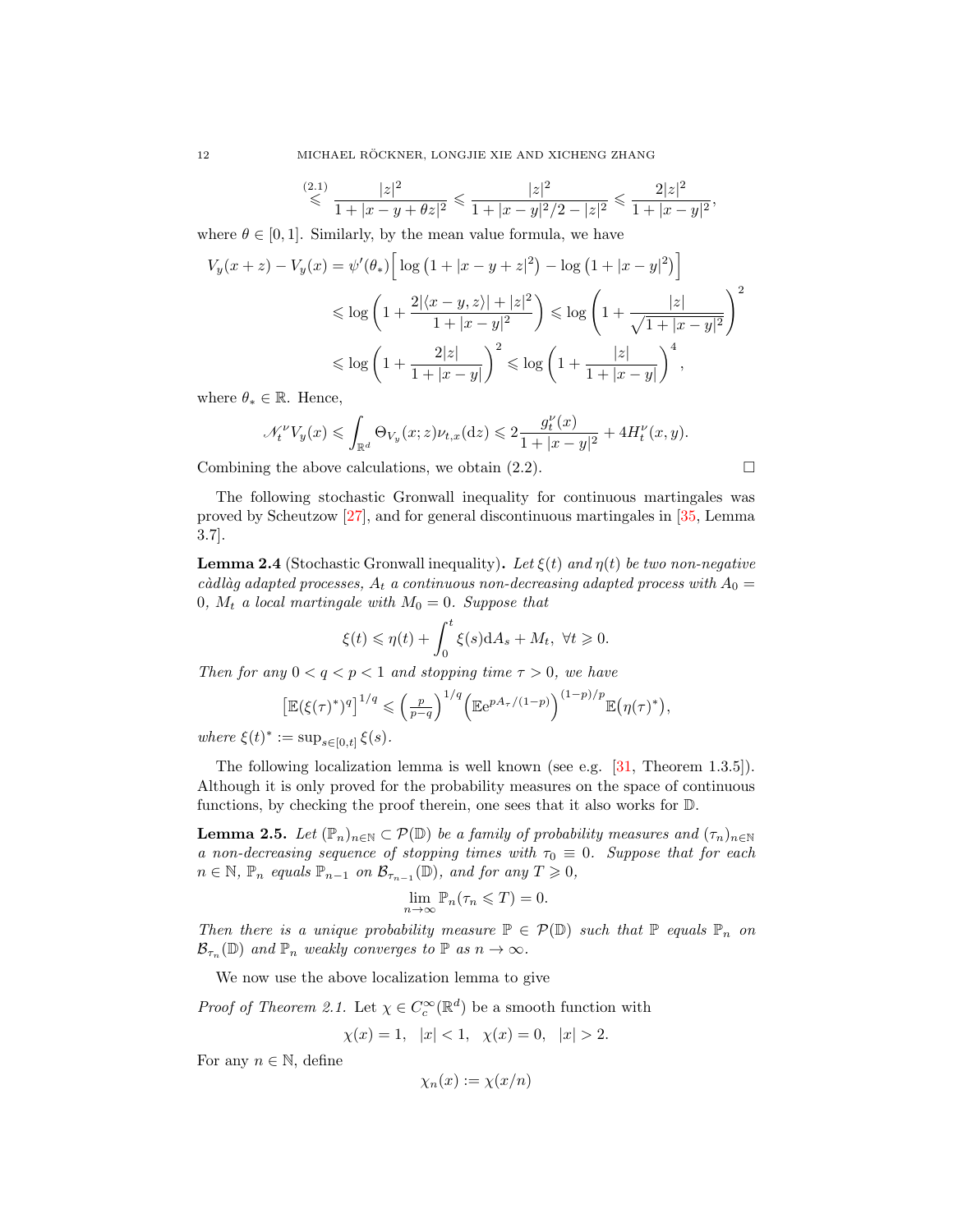and

$$
a_t^n(x) := a_t(x\chi_n(x)), \ b_t^n(x) := \chi_n(x)b_t(x), \ \nu_{t,x}^n(\mathrm{d}z) := \chi_n(x)\nu_{t,x}(\mathrm{d}z).
$$

By the assumptions (A)-(C), one can check that  $(a^n, b^n, \nu^n)$  satisfies for any  $T > 0$ , (A')  $a_t^n(x) : [0, T] \times \mathbb{R}^d \to \mathbb{S}_+^d$  is bounded continuous and  $a_t^n(x)$  is invertible.

- (B')  $b_t^n(x) : [0, T] \times \mathbb{R}^d \to \mathbb{R}^d$  is bounded measurable.
- (C') For any  $A \in \mathcal{B}(\mathbb{R}^d)$ ,  $(t, x) \mapsto \int_A (1 \wedge |z|^2) \nu_{t, x}^n(\mathrm{d}z)$  is bounded continuous.

Let  $\mathcal{L}_t^n$  be defined in terms of  $(a^n, b^n, \nu^n)$ . For each  $n \in \mathbb{N}$  and  $(s, x) \in \mathbb{R}_+ \times \mathbb{R}^d$ , by [\[19,](#page-26-24) Theorem 2.34, p.159], there is a unique martingale solution  $\mathbb{P}^n_{s,x} \in \mathcal{M}^x_s(\mathcal{L}^n_t)$ , and the following properties hold:

- (i) For each  $A \in \mathcal{B}(\mathbb{D})$ ,  $(s, x) \mapsto \mathbb{P}^n_{s, x}(A)$  is Borel measurable.
- (ii) The following strong Markov property holds: for any bounded measurable  $f$ and finite stopping time  $\tau$ ,

$$
\mathbb{E}^{\mathbb{P}^n_{0,x}}(f(\tau+t, X_{\tau+t})|\mathcal{B}_{\tau}) = (\mathbb{E}^{\mathbb{P}_{s,y}}(f(s+t, X_{s+t})))|_{(s,y)=(\tau, X_{\tau})}.
$$

Moreover, if we define

$$
\tau_n := \inf\{t \geqslant s : |X_t| > n\},\
$$

then by [\[19,](#page-26-24) Theorem 2.41, p.161], for any  $m \geq n$ , the "stopped" martingale problem  $\mathcal{M}_{s,\tau_n}^x(\mathscr{L}_t^m)$  admits a unique solution, that is,

$$
\mathbb{P}^m_{s,x}|_{\mathcal{B}_{\tau_n}(\mathbb{D})}=\mathbb{P}^n_{s,x}|_{\mathcal{B}_{\tau_n}(\mathbb{D})}.
$$

To show the well-posedness, by Lemma [2.5,](#page-11-0) it suffices to show that for any  $T > 0$ ,

$$
\lim_{n \to \infty} \mathbb{P}^n_{s,x}(\tau_n \leqslant T) = 0.
$$

Let  $V(x) := \log(1+|x|^2)$ . By the definition of martingale solution (see Remark [1.4\)](#page-4-2), there is a càdlàg local  $\mathbb{P}^n_{s,x}$ -martingale  $M_t$  such that

$$
V(X_{t \wedge \tau_n}) = V(x) + \int_s^{t \wedge \tau_n} \mathcal{L}_r^n V(X_r) dr + M_t
$$
  
=  $V(x) + \int_s^{t \wedge \tau_n} \mathcal{L}_r V(X_r) dr + M_t$   
 $\stackrel{(2.2)}{\leq} V(x) + 2\overline{\Gamma}_{a,b}^{\nu} \cdot (t-s) + M_t,$ 

where  $\bar{\Gamma}_{a,b}^{\nu}$  is defined in (D). By Lemma [2.4](#page-11-1) and condition (D), we obtain

$$
\sup_{n} \mathbb{E}^{\mathbb{P}^n_{s,x}} \left( \sup_{t \in [s,T \wedge \tau_n]} V^{\frac{1}{2}}(X_t) \right) < +\infty,
$$

which in turn implies that

$$
\mathbb{P}^n_{s,x}(\tau_n \leq T) = \mathbb{P}^n_{s,x} \left( \sup_{t \in [s,T \wedge \tau_n]} |X_t| > n \right) \leq \frac{1}{V^{\frac{1}{2}}(n)} \mathbb{E}^{\mathbb{P}^n_{s,x}} \left( \sup_{t \in [s,T \wedge \tau_n]} V^{\frac{1}{2}}(X_t) \right) \stackrel{n \to \infty}{\to} 0.
$$
  
The proof is complete.

Now we can give the proof of Theorem [1.5](#page-5-0) under the assumptions  $(A)$ - $(D)$ .

<span id="page-12-0"></span>**Theorem 2.6.** Assume that  $(A)$ - $(D)$  hold. Then for any  $\mu_0 \in \mathcal{P}(\mathbb{R}^d)$ , there are a unique solution  $(\mu_t)_{t\geq0}$  to FPKE [\(1.13\)](#page-3-1) and a unique martingale solution  $\mathbb{P}_{0,\mu_0} \in \mathcal{M}_0^{\mu_0}(\mathscr{L})$  so that  $\mu_t = \mathbb{P}_{0,\mu_0} \circ X_t^{-1}$ .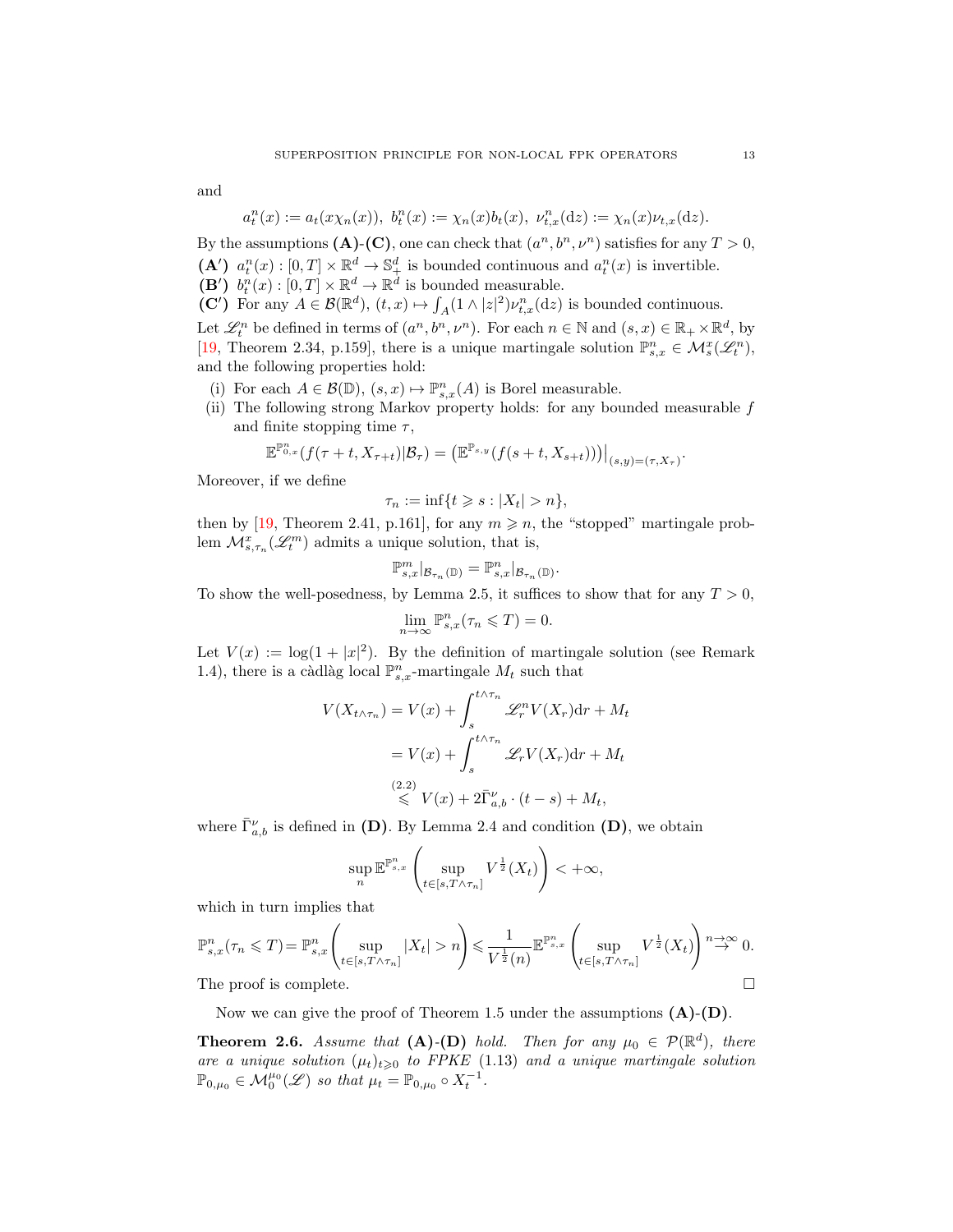*Proof.* Let  $\mu_0 \in \mathcal{P}(\mathbb{R}^d)$  and  $\mathbb{P}_{0,x} \in \mathcal{M}_0^x(\mathscr{L})$ . Clearly,

$$
\mathbb{P}_{0,\mu_0} := \int_{\mathbb{R}^d} \mathbb{P}_{0,x} \mu_0(\mathrm{d}x) \in \mathcal{M}_0^{\mu_0}(\mathscr{L}),
$$

and  $\mu_t := \mathbb{P}_{0,\mu_0} \circ X_t^{-1}$  solves FPKE [\(1.13\)](#page-3-1). It remains to show the uniqueness for [\(1.13\)](#page-3-1). Following the same argument as in [\[16\]](#page-26-12), due to Horowitz and Karandikar [\[17,](#page-26-13) Theorem B1], we only need to verify the following five points:

- (a)  $C_c^2(\mathbb{R}^d)$  is dense in  $C_0(\mathbb{R}^d)$  with respect to the uniform convergence.
- (b)  $(t, x) \to \mathscr{L}_t f(x)$  is measurable for all  $f \in C_c^2(\mathbb{R}^d)$ .
- (c) For each  $t \geq 0$ , the operator  $\mathscr{L}_t$  satisfies the maximum principle.
- (d) There exists a countable family  $(f_k)_{k \in \mathbb{N}} \subset C_c^2(\mathbb{R}^d)$  such that for all  $t \geq 0$ ,

$$
\{\mathscr{L}_t f,f\in C_c^2(\mathbb{R}^d)\}\subset\overline{\{\mathscr{L}_t f_k,k\in\mathbb{N}\}},
$$

where the closure is taken in the uniform norm.

(e) For each  $x \in \mathbb{R}^d$ ,  $\mathcal{M}_0^x(\mathcal{L})$  has exactly one element.

Note that  $(a)-(c)$  are obvious and  $(e)$  is proven in Theorem [2.1.](#page-9-2) Thus we only need to check (d). Let  $(f_k)_{k\in\mathbb{N}}$  be a countable dense subset of  $C_c^2(\mathbb{R}^d)$ , that is, for any  $f \in C_c^2(\mathbb{R}^d)$  with support in  $B_R$ , where  $R \geq 2$ , there is a subsequence  $f_{k_n}$  with support in  $B_{2R}$  such that

$$
\lim_{n \to \infty} \left( \|f_{k_n} - f\|_{\infty} + \|\nabla f_{k_n} - \nabla f\|_{\infty} + \|\nabla^2 f_{k_n} - \nabla^2 f\|_{\infty} \right) = 0.
$$

We want to show

$$
\lim_{n\to\infty} \|\mathcal{L}_t(f_{k_n}-f)\|_{\infty}=0.
$$

Without loss of generality, we may assume  $f = 0$  and proceed to prove the following limits:

$$
\lim_{n\to\infty} \|\mathscr{A}_t f_{k_n}\|_{\infty} = 0, \ \lim_{n\to\infty} \|\mathscr{B}_t f_{k_n}\|_{\infty} = 0, \ \lim_{n\to\infty} \|\mathscr{N}_t^\nu f_{k_n}\|_{\infty} = 0.
$$

The first two limits are obvious. Let us focus on the last one. By definition we have

$$
|\Theta_{f_{k_n}}(x;z)| = |f_{k_n}(x+z) - f_{k_n}(x) - \mathbf{1}_{|z| \le \ell} z \cdot \nabla f_{k_n}(x)|
$$
  
\n
$$
\le \mathbf{1}_{|z| > \ell} |f_{k_n}(x+z)| + \mathbf{1}_{|z| > \ell} \mathbf{1}_{B_{2R}}(x) ||f_{k_n}||_{\infty}
$$
  
\n
$$
+ \mathbf{1}_{|z| \le \ell} \mathbf{1}_{B_{2R+2\ell}}(x) ||\nabla^2 f_{k_n}||_{\infty} |z|^2.
$$

Note that

$$
\mathbf{1}_{|z|>\ell} \mathbf{1}_{B_{5R}}(x) \leqslant \left[ \log(1 + \frac{\ell}{1+5R}) \right]^{-1} \log(1 + \frac{|z|}{1+|x|}),
$$

and if  $|x| > 5R$ , then for  $|x+z| \le 2R$ ,

$$
\tfrac{|z|}{1+|x|}\geqslant\tfrac{|x|-|x+z|}{1+|x|}\geqslant\tfrac{|x|-2R}{1+|x|}>\tfrac{1}{2},
$$

and thus,

$$
\mathbf{1}_{|z|>\ell} \mathbf{1}_{B_{5R}^c}(x) \mathbf{1}_{B_{2R}^c}(x+z) \leqslant \left[ \log(\frac{3}{2}) \right]^{-1} \log(1+\frac{|z|}{1+|x|}).
$$

Therefore,

$$
|\mathcal{N}_t^{\nu} f_{k_n}(x)| \leq \int_{\mathbb{R}^d} |\Theta_{f_{k_n}}(x; z)| \nu_{t,x}(\mathrm{d}z) \leq ||\nabla^2 f_{k_n}||_{\infty} \sup_{x \in B_{2R+2}} \int_{B_1} |z|^2 \nu_{t,x}(\mathrm{d}z) + C ||f_{k_n}||_{\infty} \int_{B_1^c} \log(1 + \frac{|z|}{1+|x|}) \nu_{t,x}(\mathrm{d}z)
$$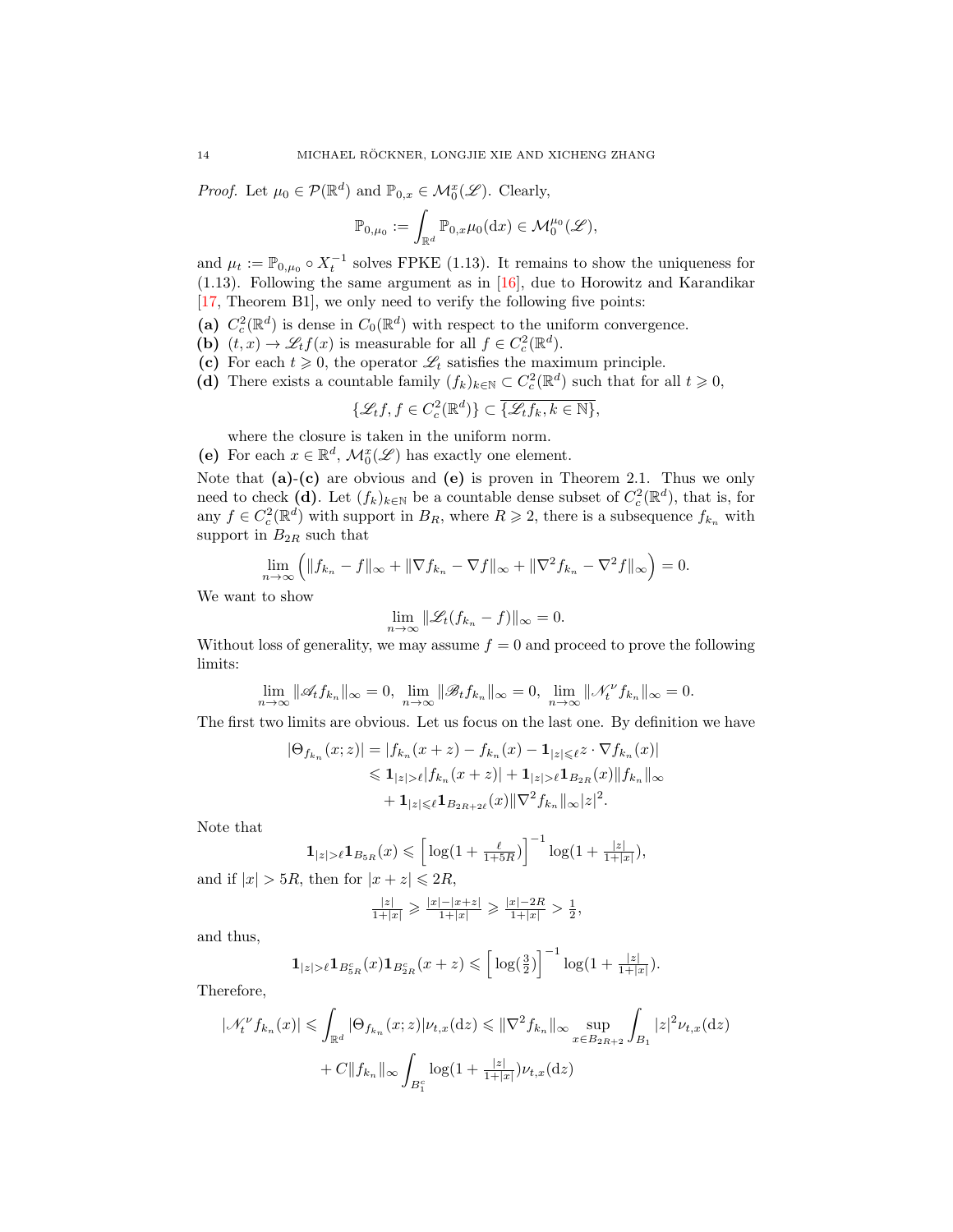$$
= \|\nabla^2 f_{k_n}\|_{\infty} \sup_{x \in B_{2R+2}} g_t^{\nu}(x) + C \|f_{k_n}\|_{\infty} \sup_{x \in \mathbb{R}^d} h_t^{\nu}(x),
$$

which in turn implies by [\(1.18\)](#page-5-1) that

$$
\lim_{n \to \infty} \|\mathcal{N}_t^{\nu} f_{k_n}\|_{\infty} = 0.
$$

The proof is compete.

3. Proof of Theorem [1.5:](#page-5-0) General case

<span id="page-14-0"></span>Let  $\mu_t$  be a solution of [\(1.13\)](#page-3-1) in the sense of Definition [1.1.](#page-3-4) In order to show the existence of a martingale solution  $\mathbb{P} \in \mathcal{M}_{0}^{\mu_{0}}(\mathscr{L}_{t})$  so that

$$
\mu_t = \mathbb{P} \circ X_t^{-1},
$$

we shall follow the same lines of argument as in [\[15\]](#page-26-2), [\[32\]](#page-27-0) and [\[12\]](#page-26-4). Here and below we use the following convention: for  $t \leq 0$ ,

$$
\mu_t(\mathrm{d}x) := \mu_0(\mathrm{d}x), \ a_t(x) = 0, \ b_t(x) = 0, \ \nu_{t,x}(\mathrm{d}z) = 0.
$$

<span id="page-14-1"></span>3.1. Regularization. Let  $\rho^t \in C_c^{\infty}([0,1]; \mathbb{R}_+)$  with  $\int_0^1 \rho^t(s) ds = 1$  and  $\rho^x \in$  $C_c^{\infty}(B_1; \mathbb{R}_+)$  with  $\int_{\mathbb{R}^d} \rho^{\mathbf{x}}(x) dx = 1$ . For  $\varepsilon > 0$ , define

$$
\rho_{\varepsilon}^{\mathbf{t}}(t) := \varepsilon^{-1} \rho^{\mathbf{t}}(t/\varepsilon), \ \rho_{\varepsilon}^{\mathbf{x}}(x) := \varepsilon^{-d} \rho^{\mathbf{x}}(x/\varepsilon), \ \rho_{\varepsilon}(t,x) := \rho_{\varepsilon}^{\mathbf{t}}(t) \rho_{\varepsilon}^{\mathbf{x}}(x).
$$

Given a locally finite signed measure  $\zeta_t(\mathrm{d}x) \mathrm{d}t$  on  $\mathbb{R}^{d+1}$ , we define

$$
\rho_{\varepsilon} * \zeta(t, x) := \int_{\mathbb{R}^{d+1}} \rho_{\varepsilon}(t - s, x - y) \zeta_s(dy) \mathrm{d}s.
$$

Throughout this section we shall fix

$$
\ell \in (0, 1/\sqrt{2}).
$$

We first show the following regularization estimate.

<span id="page-14-2"></span>**Lemma 3.1.** Let a,b and  $\nu$  be as in the introduction. For  $\varepsilon \in (0, \ell)$ , we have

$$
\frac{|\rho_{\varepsilon} * (a\mu)| (t, x)}{1 + |x|^2} \leq \sup_{s, y} \frac{2|a_s(y)|}{1 + |y|^2} (\rho_{\varepsilon} * \mu)(t, x),
$$
  

$$
\frac{|\rho_{\varepsilon} * (b\mu)| (t, x)}{1 + |x|} \leq \sup_{s, y} \frac{2|b_s(y)|}{1 + |y|} (\rho_{\varepsilon} * \mu)(t, x).
$$

Moreover, if we let

$$
\bar{\nu}_{t,x}^{\varepsilon}(\mathrm{d}z) := \int_{\mathbb{R}^{d+1}} \rho_{\varepsilon}(t-s, x-y) \nu_{s,y}(\mathrm{d}z) \mu_{s}(\mathrm{d}y) \mathrm{d}s,
$$

then we also have

$$
\frac{g_t^{\bar{\nu}^\varepsilon}(x)}{1+|x|^2}\leqslant \sup_{s,y}\frac{2g_s^{\nu}(y)}{1+|y|^2}(\rho_\varepsilon*\mu)(t,x),
$$
 
$$
H_t^{\bar{\nu}^\varepsilon}(x,y)\leqslant 2\sup_{s,y'}H_s^{\nu}(y',y)(\rho_\varepsilon*\mu)(t,x),
$$

where  $g_t^{\nu}(x)$  and  $H_t^{\nu}(x, y)$  are defined by [\(1.10\)](#page-2-1) and [\(2.3\)](#page-10-2), respectively.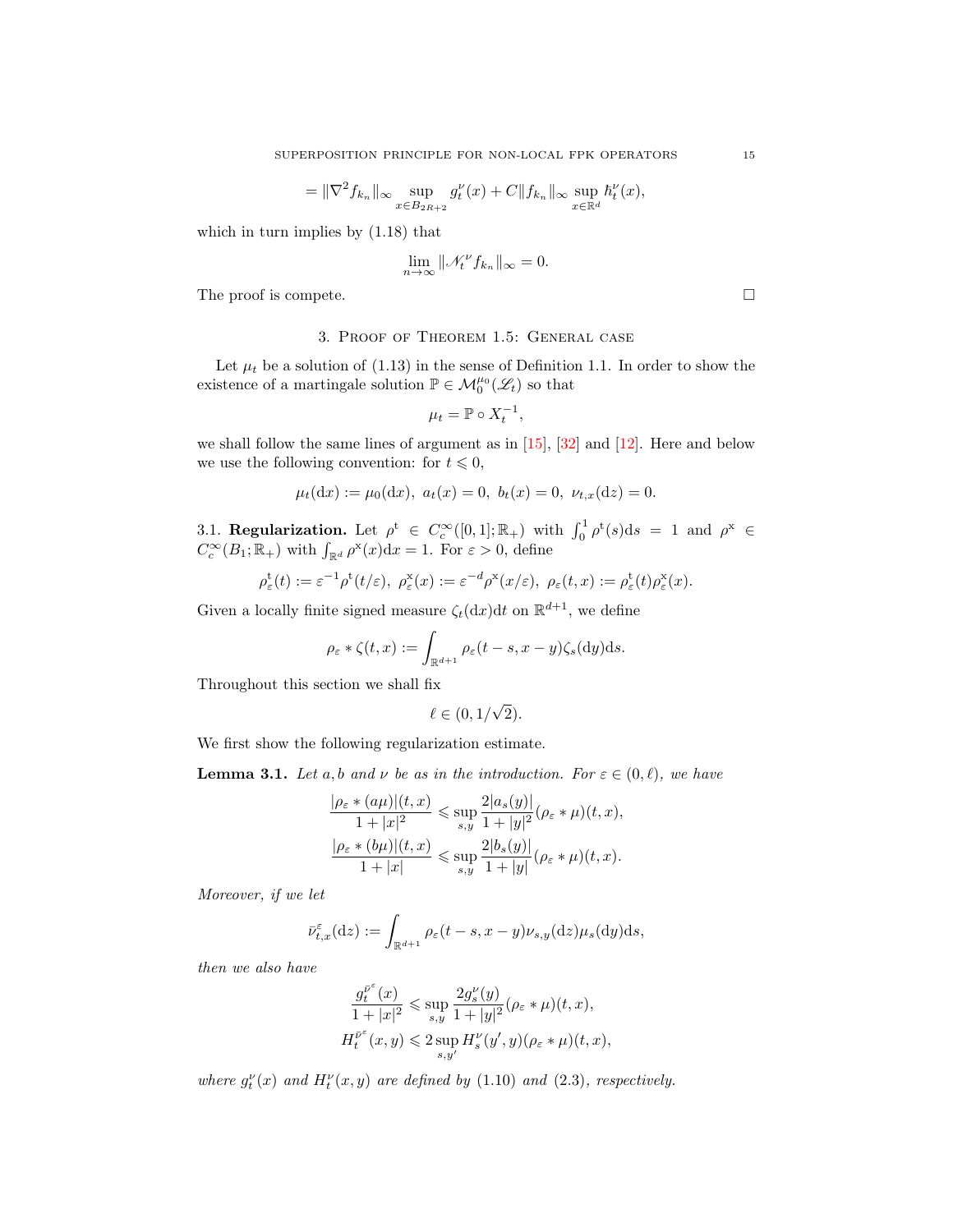*Proof.* Note that for  $|x - y| \leq \ell \leq 1/\sqrt{\ell}$ 2,

<span id="page-15-0"></span>
$$
(1+|y|^2)/2 \leq 1+|x|^2 \leq 2(1+|y|^2). \tag{3.1}
$$

Fix  $\varepsilon \in (0, \ell)$  below. By definition we have

$$
\frac{|\rho_{\varepsilon} * (a\mu)|(t, x)}{1+|x|^2} \leq \int_{\mathbb{R}^{d+1}} \rho_{\varepsilon}(t-s, x-y) \frac{|a_s(y)|}{1+|x|^2} \mu_s(\mathrm{d}y) \mathrm{d}s
$$
  

$$
\leq 2 \int_{\mathbb{R}^{d+1}} \rho_{\varepsilon}(t-s, x-y) \frac{|a_s(y)|}{1+|y|^2} \mu_s(\mathrm{d}y) \mathrm{d}s,
$$

and

$$
\frac{|\rho_{\varepsilon} * (b\mu)|(t, x)}{1+|x|} \leq \int_{\mathbb{R}^{d+1}} \rho_{\varepsilon}(t-s, x-y) \frac{|b_s(y)|}{1+|x|} \mu_s(\mathrm{d}y) \mathrm{d}s
$$
  

$$
\leq 2 \int_{\mathbb{R}^{d+1}} \rho_{\varepsilon}(t-s, x-y) \frac{|b_s(y)|}{1+|y|} \mu_s(\mathrm{d}y) \mathrm{d}s.
$$

Similarly, by Fubini's theorem and [\(3.1\)](#page-15-0), we have

$$
\frac{g_t^{\bar{\nu}^{\varepsilon}}(x)}{1+|x|^2} = \int_{\mathbb{R}^{d+1}} \int_{B_{\ell}} \frac{|z|^2}{1+|x|^2} \rho_{\varepsilon}(t-s, x-y) \nu_{s,y}(\mathrm{d}z) \mu_s(\mathrm{d}y) \mathrm{d}s
$$
  
\$\leqslant 2 \int\_{\mathbb{R}^{d+1}} \int\_{B\_{\ell}} \frac{|z|^2}{1+|y|^2} \rho\_{\varepsilon}(t-s, x-y) \nu\_{s,y}(\mathrm{d}z) \mu\_s(\mathrm{d}y) \mathrm{d}s\$  
= 2 \int\_{\mathbb{R}^{d+1}} \frac{g\_s^{\nu}(y)}{1+|y|^2} \rho\_{\varepsilon}(t-s, x-y) \mu\_s(\mathrm{d}y) \mathrm{d}s,

and

$$
H_t^{\bar{\nu}^{\varepsilon}}(x,y) = \int_{\mathbb{R}^{d+1}} \int_{B_{\varepsilon}^{\varepsilon}} \log\left(1 + \frac{|z|}{1+|x-y|}\right) \rho_{\varepsilon}(t-s, x-y') \nu_{s,y'}(\mathrm{d}z) \mu_s(\mathrm{d}y') \mathrm{d}s
$$
  
\$\leqslant \int\_{\mathbb{R}^{d+1}} \int\_{B\_{\varepsilon}^{\varepsilon}} \log\left(1 + \frac{2|z|}{1+|y'-y|}\right) \rho\_{\varepsilon}(t-s, x-y') \nu\_{s,y'}(\mathrm{d}z) \mu\_s(\mathrm{d}y') \mathrm{d}s\$  
\$\leqslant 2 \int\_{\mathbb{R}^{d+1}} H\_s^{\nu}(y', y) \rho\_{\varepsilon}(t-s, x-y') \mu\_s(\mathrm{d}y') \mathrm{d}s\$.

Combining the above calculations, we obtain the desired estimates.  $\Box$ 

<span id="page-15-1"></span>

Let  $\phi(x) := (2\pi)^{-d} e^{-|x|^2/2}$  be the normal density. For  $\varepsilon \in (0, \ell)$ , as in [\[12\]](#page-26-4), we define the approximation sequence  $\mu_t^{\varepsilon} \in \mathcal{P}(\mathbb{R}^d)$  by

$$
\mu_t^{\varepsilon}(x) := (1 - \varepsilon)(\rho_{\varepsilon} * \mu)(t, x) + \varepsilon \phi(x). \tag{3.2}
$$

We have the following easy consequence.

**Proposition 3.2.** (i) For each  $t \ge 0$  and  $\varepsilon \in (0, \ell)$ , we have

$$
0 < \mu_t^{\varepsilon}(x) \in C^{\infty}(\mathbb{R}_+; C_b^{\infty}(\mathbb{R}^d)), \quad \int_{\mathbb{R}^d} \mu_t^{\varepsilon}(x) dx = 1.
$$

(ii) For each  $t \geq 0$ ,  $\mu_t^{\varepsilon}$  weakly converges to  $\mu_t$ , that is, for any  $f \in C_b(\mathbb{R}^d)$ ,

$$
\lim_{\varepsilon \to 0} \int_{\mathbb{R}^d} f(x) \mu_t^{\varepsilon}(x) dx = \int_{\mathbb{R}^d} f(x) \mu_t(dx).
$$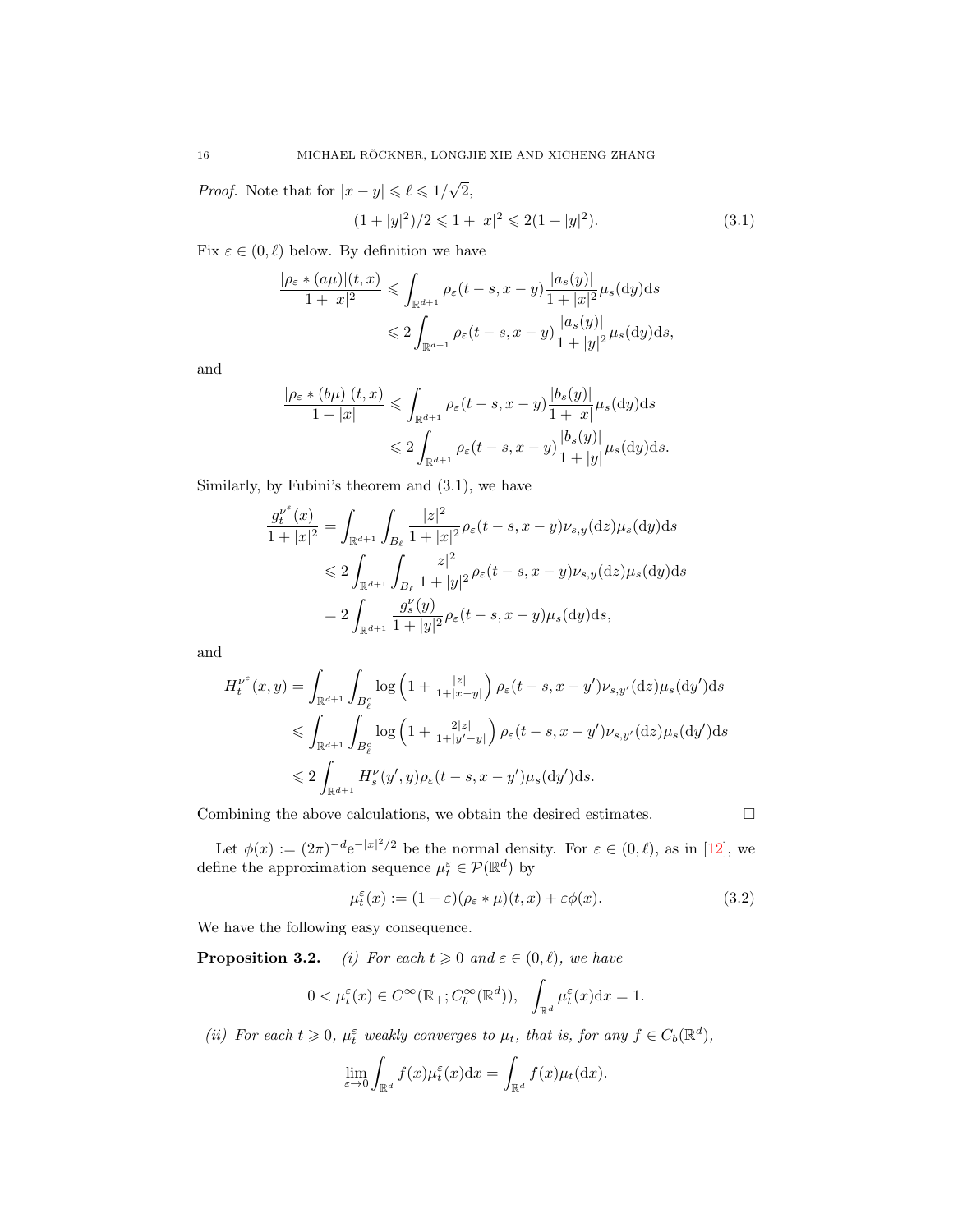(iii)  $\mu_t^{\varepsilon}$  solves the following Fokker-Planck-Kolmogorov equation:

$$
\partial_t \mu^\varepsilon_t = (\mathscr{A}_t^\varepsilon + \mathscr{B}_t^\varepsilon + \mathscr{N}_t^\varepsilon)^* \mu^\varepsilon_t =: (\mathscr{L}_t^\varepsilon)^* \mu^\varepsilon_t,
$$

where  $\mathscr{A}_{t}^{\varepsilon}$ ,  $\mathscr{B}_{t}^{\varepsilon}$  and  $\mathscr{N}_{t}^{\varepsilon}$  are defined as in the introduction in terms of

$$
a_t^{\varepsilon}(x) := \frac{(1 - \varepsilon)[\rho_{\varepsilon} * (a\mu)](t, x) + \varepsilon \phi(x)\mathbb{I}}{\mu_t^{\varepsilon}(x)},
$$
(3.3)

<span id="page-16-4"></span>
$$
b_{t}^{\varepsilon}(x) := \frac{(1 - \varepsilon)[\rho_{\varepsilon} * (b\mu)](t, x) + \varepsilon \phi(x)x}{\mu_{t}^{\varepsilon}(x)},
$$
\n(3.4)

and

$$
\nu_{t,x}^{\varepsilon}(\mathrm{d}z) := \frac{1-\varepsilon}{\mu_t^{\varepsilon}(x)} \int_{\mathbb{R}^{d+1}} \rho_{\varepsilon}(t-s, x-y) \nu_{s,y}(\mathrm{d}z) \mu_s(\mathrm{d}y) \mathrm{d}s. \tag{3.5}
$$

(iv) The following uniform estimates hold: for any  $\varepsilon \in (0, \ell)$ ,

$$
\sup_{t,x} \left[ \frac{|a_t^{\varepsilon}(x)| + g_t^{\nu^{\varepsilon}}(x)}{1+|x|^2} + \frac{|b_t^{\varepsilon}(x)|}{1+|x|} \right] \leq 1 + 2 \sup_{t,x} \left[ \frac{|a_t(x)| + g_t^{\nu}(x)}{1+|x|^2} + \frac{|b_t(x)|}{1+|x|} \right] \tag{3.6}
$$

and

<span id="page-16-1"></span>
$$
\sup_{t,x} H_t^{\nu^{\varepsilon}}(x,y) \leq \sup_{t,x} H_t^{\nu}(x,y), \quad y \in \mathbb{R}^d.
$$
\n(3.7)

Proof. The first two assertions are obvious by definition. Let us show (iii). By definition, it suffices to prove that for any  $f \in C_c^{\infty}(\mathbb{R}^d)$  and  $t \geq 0$ ,

<span id="page-16-3"></span>
$$
\mu_t^{\varepsilon}(f) = \mu_0^{\varepsilon}(f) + \int_0^t \mu_s^{\varepsilon}(\mathscr{L}_s^{\varepsilon} f) \mathrm{d}s,\tag{3.8}
$$

where

<span id="page-16-0"></span>
$$
\mu_t^{\varepsilon}(f) := \int_{\mathbb{R}^d} f(x) \mu_t^{\varepsilon}(x) \mathrm{d} x.
$$

Note that for any  $f \in C_c^{\infty}(\mathbb{R}^d)$ ,

r

$$
\Delta \phi + \text{div}(x \cdot \phi) \equiv 0 \Rightarrow \int_{\mathbb{R}^d} \phi(x) (\Delta f(x) - x \cdot \nabla f(x)) \, dx = 0.
$$

By Fubini's theorem and a change of variables, it is easy to see that [\(3.8\)](#page-16-0) holds. Finally, estimate  $(3.6)$  follows by Lemma [3.1.](#page-14-2)

The following result follows by Theorem [2.6.](#page-12-0)

**Lemma 3.3.** For any  $\varepsilon \in (0, \ell)$  and  $(s, x) \in \mathbb{R}_+ \times \mathbb{R}^d$ , there is a unique martingale solution  $\mathbb{P}_{s,x}^{\varepsilon} \in \mathcal{M}_s^x(\mathscr{L}_t^{\varepsilon})$ . In particular, there is also a martingale solution  $\mathbb{Q}^{\varepsilon} \in$  $\mathcal{M}_0^{\mu_0^{\varepsilon}}(\mathscr{L}_t^{\varepsilon})$  so that for each  $t\geqslant 0$ ,

<span id="page-16-2"></span>
$$
\mu_t^{\varepsilon}(x)dx = \mathbb{Q}^{\varepsilon} \circ X_t^{-1}(\mathrm{d}x).
$$

*Proof.* By Theorem [2.6,](#page-12-0) it suffices to check that  $(a^{\varepsilon}, b^{\varepsilon}, \nu^{\varepsilon})$  satisfies conditions (A)-(D). First of all, (A) and (B) are obvious, and (D) follows by [\(3.6\)](#page-16-1). It remains to check (C). We only check that for any  $\varepsilon \in (0, \ell), n \in \mathbb{N}$  and  $x, x' \in B_n, t, t' \in [0, n],$ 

$$
\int_{\mathbb{R}^d} (1 \wedge |z|^2) |\nu_{t,x}^{\varepsilon} - \nu_{t',x'}^{\varepsilon}| (dz) \leqslant c_{n,\varepsilon} (|t-t'| + |x-x'|). \tag{3.9}
$$

Noting that

$$
\inf_t \inf_{x \in B_n} \mu_t^{\varepsilon}(x) \geqslant \varepsilon \inf_{x \in B_n} \phi(x),
$$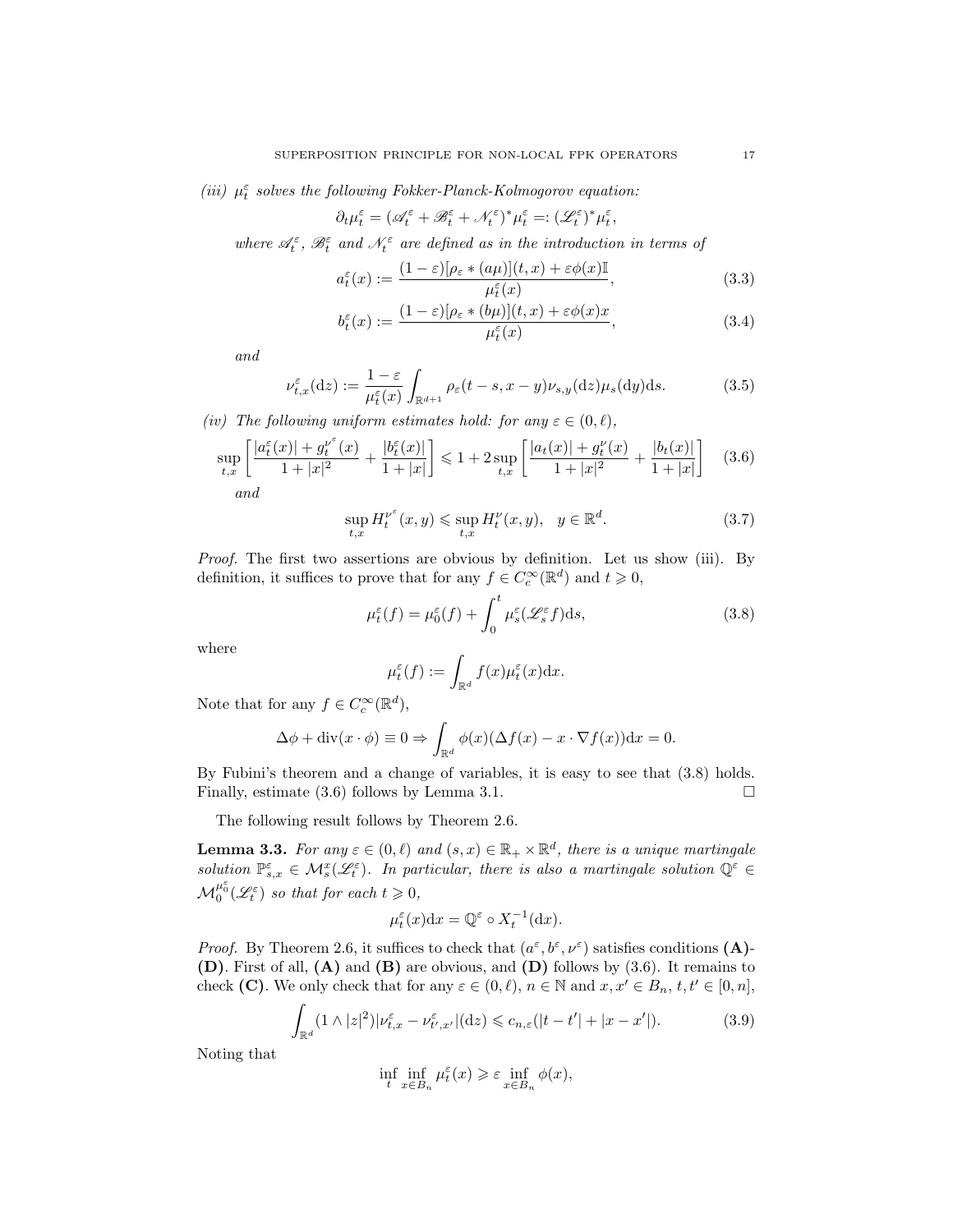we have by definition that for all  $x, x' \in B_n$  and  $t, t' \in [0, n],$ 

$$
|\nu_{t,x}^{\varepsilon} - \nu_{t',x'}^{\varepsilon}|(\mathrm{d}z) \leq \int_{\mathbb{R}^{d+1}} \left| \frac{\rho_{\varepsilon}(t-s, x-y)}{\mu_t^{\varepsilon}(x)} - \frac{\rho_{\varepsilon}(t'-s, x'-y)}{\mu_{t'}^{\varepsilon}(x')} \right| \nu_{s,y}(\mathrm{d}z) \mu_s(\mathrm{d}y) \mathrm{d}s
$$
  

$$
\leq c_{n,\varepsilon}(|t-t'| + |x-x'|) \int_0^{n+1} \int_{B_{n+1}} \nu_{s,y}(\mathrm{d}z) \mu_s(\mathrm{d}y) \mathrm{d}s.
$$

Estimate [\(3.9\)](#page-16-2) then follows since  $\sup_{s,y\in[0,n+1]\times B_{n+1}} \int_{\mathbb{R}^d} (1\wedge |z|^2) \nu_{s,y}(\mathrm{d}z) < \infty$ .  $\Box$ 

<span id="page-17-0"></span>3.2. Tightness. We first prepare the following result (cf. [\[11,](#page-26-5) Proposition 7.1.8]).

<span id="page-17-1"></span>**Lemma 3.4.** For  $\mu_0^{\varepsilon} \in \mathcal{P}(\mathbb{R}^d)$  being defined by [\(3.2\)](#page-15-1), there exits a function  $\psi \in$  $C^2(\mathbb{R}_+)$  with the properties

$$
\psi \ge 0
$$
,  $\psi(0) = 0$ ,  $0 < \psi' \le 1$ ,  $-2 \le \psi'' \le 0$ ,  $\lim_{r \to \infty} \psi(r) = +\infty$ ,

and such that

$$
\sup_{\varepsilon \in [0,\ell)} \int_{\mathbb{R}^d} \psi\big(\log(1+|x|^2)\big) \mu_0^{\varepsilon}(\mathrm{d}x) < \infty. \tag{3.10}
$$

*Proof.* Since  $\mu_0^{\varepsilon}$  weakly converges to  $\mu_0$  as  $\varepsilon \to 0$ , we have

<span id="page-17-2"></span>
$$
\lim_{n\to\infty}\sup_{\varepsilon\in[0,\ell)}\mu^\varepsilon_0(B_n^c)=0.
$$

In particular, we can find a subsequence  $n_k$  such that for  $z_k := \log(1 + n_k^2)$ ,

$$
z_{k+1} - z_k \geq z_k - z_{k-1} \geq 1,
$$

and

$$
\sup_{\varepsilon \in [0,\ell)} \int_{\mathbb{R}^d} 1_{[z_k,\infty)} (\log(1+|x|^2)) \mu_0^{\varepsilon}(\mathrm{d}x) = \sup_{\varepsilon \in [0,\ell)} \mu_0^{\varepsilon}(\overline{B}_{n_k}^c) \leq 2^{-k}.
$$

Let  $z_0 = 0$  and define

$$
\psi_0(s) := \sum_{k=0}^{\infty} \mathbf{1}_{[z_k, z_{k+1}]}(s) \left[ k - 1 + \frac{s - z_k}{z_{k+1} - z_k} \right].
$$

Clearly, we have

$$
\int_{\mathbb{R}^d} \psi_0(\log(1+|x|^2))\mu_0^{\varepsilon}(\mathrm{d}x) \leqslant \sum_{k=0}^{\infty} k \int_{\mathbb{R}^d} 1_{[z_k,\infty)}(\log(1+|x|^2))\mu_0^{\varepsilon}(\mathrm{d}x) \leqslant \sum_{k=0}^{\infty} \frac{k}{2^k}.
$$

However,  $\psi_0$  does not belong to the class  $C^2(\mathbb{R}_+)$ . Let us take

<span id="page-17-3"></span>
$$
\psi(t):=\int_0^t g(r)\mathrm{d} r
$$

with  $g \in C^1(\mathbb{R}_+), 0 \leqslant g \leqslant 1, -2 \leqslant g' \leqslant 0$ , and

$$
g(z) = \psi'_0(z)
$$
 if  $z \in (z_k, z_{k+1} - k^{-1}).$ 

It is easy to see that such a function g always exists. The proof is complete.  $\Box$ 

**Lemma 3.5.** Let  $H_t^{\nu}(x, y)$  be defined by [\(2.3\)](#page-10-2). We have

$$
H_t^{\nu}(x, y) \leq 2(1+|y|)\hbar_t^{\nu}(x), \quad \forall t \geq 0, x, y \in \mathbb{R}^d.
$$
 (3.11)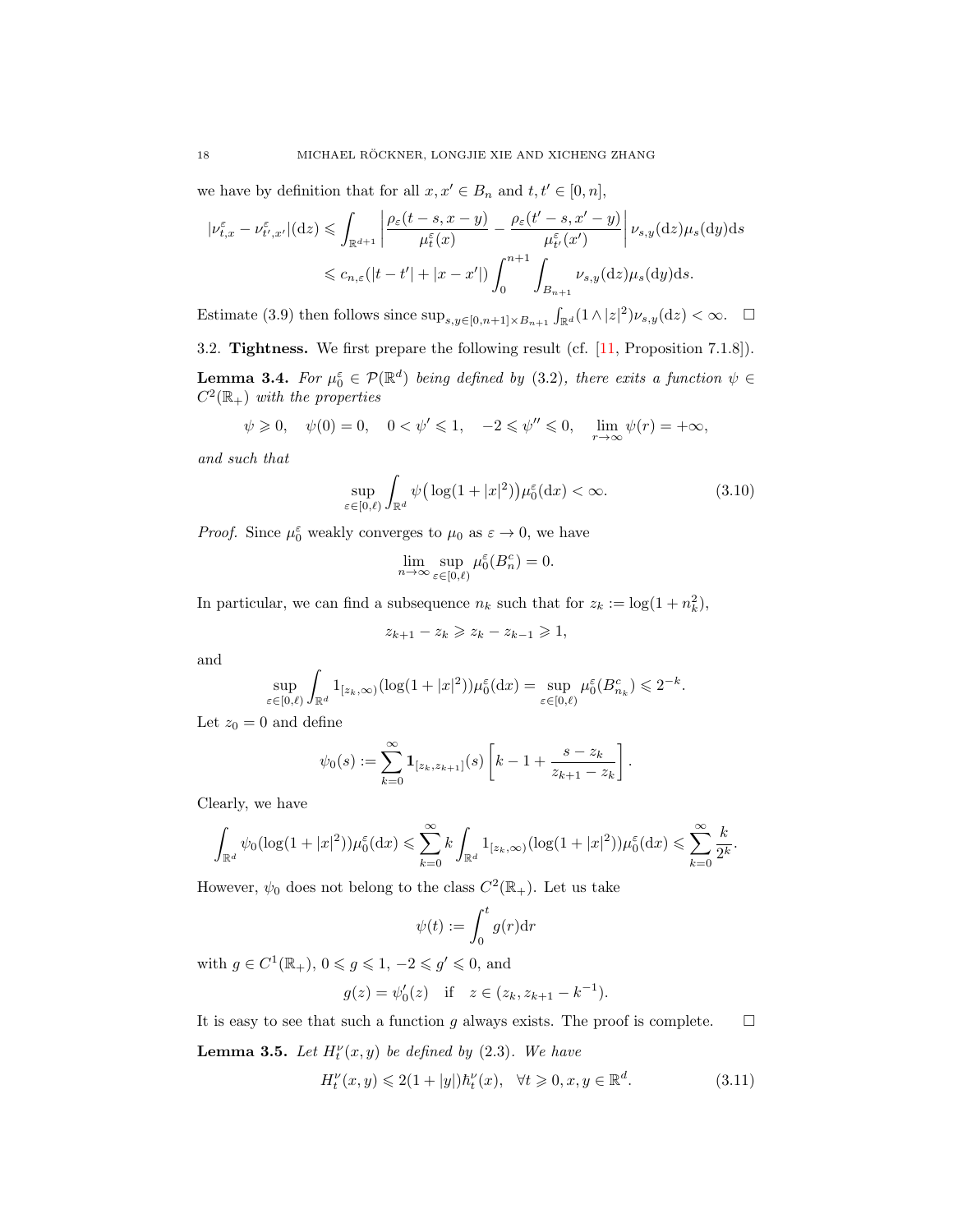Proof. Recall that

$$
H_t^{\nu}(x,y) = \int_{B_{\ell}^c} \log\left(1 + \frac{|z|}{1+|x-y|}\right) \nu_{t,x}(\mathrm{d}z).
$$

If  $|x| \leq 2|y|$ , then

$$
H_t^{\nu}(x, y) \leqslant \int_{B_\ell^c} \log\left(1+|z|\right) \nu_{t, x}(\mathrm{d}z) \leqslant \int_{B_\ell^c} \log\left(1+\frac{(1+2|y|)|z|}{1+|x|}\right) \nu_{t, x}(\mathrm{d}z)
$$
  

$$
\leqslant \int_{B_\ell^c} \log\left(1+\frac{|z|}{1+|x|}\right)^{1+2|y|} \nu_{t, x}(\mathrm{d}z) = (1+2|y|)h_t^{\nu}(x).
$$

If  $|x| > 2|y|$ , then  $2|x - y| \ge 2|x| - 2|y| \ge |x|$  and

$$
H_t^{\nu}(x,y) \leqslant \int_{B_{\ell}^c} \log\left(1+\tfrac{2|z|}{2+|x|}\right)\nu_{t,x}(\mathrm{d} z) \leqslant 2\hbar_t^{\nu}(x).
$$

The proof is complete.

Now, we prove the following tightness result.

# <span id="page-18-2"></span>**Lemma 3.6.** The family of probability measures  $(\mathbb{Q}^{\varepsilon})_{\varepsilon \in (0,\ell)}$  is tight in  $\mathcal{P}(\mathbb{D})$ .

*Proof.* By Aldous' criterion (see [\[1\]](#page-25-4) or [\[19,](#page-26-24) p.356]), it suffices to check the following two conditions:

(i) For any  $T > 0$ , it holds that

$$
\lim_{N \to \infty} \sup_{\varepsilon} \mathbb{Q}^{\varepsilon} \left( \sup_{t \in [0,T]} |X_t| > N \right) = 0.
$$

(ii) For any  $T, \delta_0 > 0$  and stopping time  $\tau < T - \delta_0$ , it holds that

$$
\lim_{\delta\to 0}\sup_\varepsilon\sup_\tau \mathbb{Q}^\varepsilon\left( |X_{\tau+\delta}-X_\tau|>\lambda\right)=0,\ \ \forall \lambda>0.
$$

**Verification of (i)**. Let  $\psi$  be as in Lemma [3.4](#page-17-1) and  $V(x) := \psi(\log(1+|x|^2))$ . By the definition of martingale solution (see Remark [1.4\)](#page-4-2),  $(2.2)$  and  $(3.6)$ , there is a càdlàg local  $\mathbb{Q}^{\varepsilon}$ -martingale  $M_t^{\varepsilon}$  and constant  $C$  independent of  $\varepsilon$  such that for all  $t \geqslant 0$ ,

$$
V(X_t) = V(X_0) + \int_0^t \mathcal{L}_r^{\varepsilon} V(X_r) dr + M_t^{\varepsilon} \leqslant V(X_0) + Ct + M_t^{\varepsilon}.
$$

By Lemma [2.4](#page-11-1), there is a constant  $C > 0$  such that for all  $T > 0$ ,

$$
\sup_{\varepsilon \in (0,\ell)} \mathbb{E}^{\mathbb{Q}^{\varepsilon}} \left( \sup_{t \in [0,T]} V^{\frac{1}{2}}(X_t) \right) \leqslant C \sup_{\varepsilon \in (0,\ell)} (\mathbb{E}^{\mathbb{Q}_{\varepsilon}} V(X_0))^{\frac{1}{2}} \stackrel{(3.10)}{<} \infty, \tag{3.12}
$$

which in turn implies that (i) is true.

**Verification of (ii).** Let  $\tau \leq T - \delta_0$  be a bounded stopping time. For any  $\delta \in (0,\delta_0),$  by the strong Markov property we have

$$
\mathbb{Q}^{\varepsilon} \left( \left| X_{\tau+\delta} - X_{\tau} \right| > \lambda \right) = \mathbb{E}^{\mathbb{Q}^{\varepsilon}} \left( \mathbb{P}_{s,y}^{\varepsilon} \left( \left| X_{s+\delta} - y \right| > \lambda \right) \Big|_{(s,y)=(\tau,X_{\tau})} \right). \tag{3.13}
$$

Recalling that  $V_y(x) := \psi(\log(1+|x-y|^2))$ , and by [\(2.2\)](#page-10-1), [\(3.6\)](#page-16-1), [\(3.7\)](#page-16-3), [\(3.11\)](#page-17-3) and [\(1.18\)](#page-5-1) we deduce that

<span id="page-18-0"></span>
$$
\mathscr{L}_t^\varepsilon V_y(x)\leqslant 2\left(\frac{|a_t^\varepsilon(x)|+\langle x-y,b_t^\varepsilon(x)\rangle^++g_t^{\nu^\varepsilon}(x)}{1+|x-y|^2}+2H_t^{\nu^\varepsilon}(x,y)\right)
$$

<span id="page-18-1"></span>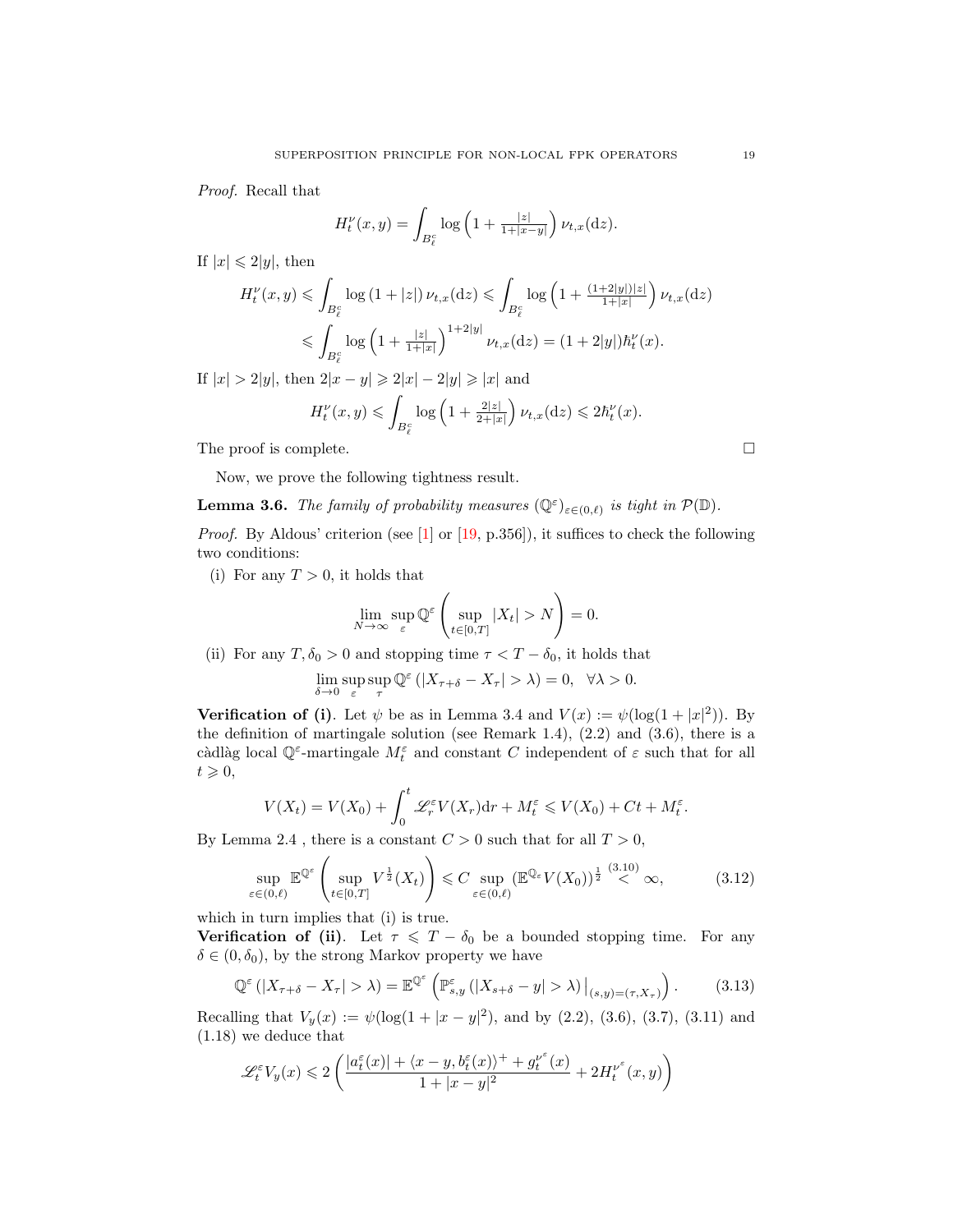$$
\leqslant C\left(\frac{1+|x|^2+|x-y|(1+|x|)}{1+|x-y|^2}+H_t^\nu(x,y)\right)\leqslant C(1+|y|^2),
$$

where  $C > 0$  is independent of  $t, x, y$  and  $\varepsilon$ . Furthermore, we have

$$
V_y(X_t) = V_y(X_s) + \int_s^t \mathcal{L}_r^{\varepsilon} V_y(X_r) dr + M_t^{\varepsilon}
$$
  

$$
\leq V_y(X_s) + C(1+|y|^2)(t-s) + M_t^{\varepsilon},
$$

where  $(M_t^{\varepsilon})_{t\geq s}$  is a local  $\mathbb{P}_{s,y}^{\varepsilon}$ -martingale with  $M_s^{\varepsilon} = 0$ . By Lemma [2.4](#page-11-1) again and since  $V_y(y) = 0$ , we obtain

$$
\mathbb{E}^{\mathbb{P}^{\varepsilon}_{s,y}}\left(V_y(X_{s+\delta})^{1/2}\right) \leqslant C(1+|y|)\delta^{1/2}.
$$

Hence,

$$
\mathbb{P}_{s,y}^{\varepsilon}(|X_{s+\delta} - y| > \lambda) = \mathbb{P}_{s,y}^{\varepsilon} (V_y(X_{s+\delta}) > \psi(\log(1 + \lambda^2)))
$$
  

$$
\leq \mathbb{E}^{\mathbb{P}_{s,y}^{\varepsilon}} \left( V_y(X_{s+\delta})^{1/2} \right) / \psi^{1/2}(\log(1 + \lambda^2))
$$
  

$$
\leq C(1+|y|)\delta^{1/2}/\psi^{1/2}(\log(1 + \lambda^2)),
$$

and by [\(3.13\)](#page-18-0) and [\(3.12\)](#page-18-1),

$$
\mathbb{Q}^{\varepsilon}(|X_{\tau+\delta}-X_{\tau}|>\lambda) \leq \mathbb{Q}^{\varepsilon}(|X_{\tau}|>R) + C(1+R)\delta^{1/2}/\psi^{1/2}(\log(1+\lambda^2))
$$
  

$$
\leq C/\psi^{1/2}(\log(1+R^2)) + C(1+R)\delta^{1/2}/\psi^{1/2}(\log(1+\lambda^2)).
$$

Letting  $\delta \to 0$  first and then  $R \to \infty$ , one sees that (ii) is satisfied.

<span id="page-19-3"></span><span id="page-19-1"></span>

<span id="page-19-0"></span>3.3. Limits. In order to take weak limits, we rewrite

$$
\mathscr{B}_t f(x) + \mathscr{N}_t f(x) = \tilde{b}_t(x) \cdot \nabla f(x) + \int_{\mathbb{R}^d} \Theta_f^{\pi}(x; z) \nu_{t,x}(\mathrm{d}z) =: \widetilde{\mathscr{B}}_t f(x) + \widetilde{\mathscr{N}}_t f(x),
$$

where

$$
\tilde{b}_t(x) := b_t(x) + \int_{\mathbb{R}^d} \left[ \pi(z) - z \mathbf{1}_{|z| \leq \ell} \right] \nu_{t,x}(\mathrm{d}z),\tag{3.14}
$$

and

$$
\Theta_f^{\pi}(x; z) := f(x + z) - f(x) - \pi(z) \cdot \nabla f(x).
$$
 (3.15)

Here,  $\pi : \mathbb{R}^d \to \mathbb{R}^d$  is a smooth symmetric function satisfying

 $\pi(z) = z, \ |z| \leq \ell, \ \pi(z) = 0, \ |z| > 2\ell.$ 

As in [\(1.11\)](#page-3-0), we shall also write  $\mathcal{N}_t f(x) = \mathcal{N}^{\nu} f(x) = \mathcal{N}^{\nu_{t,x}} f(x)$ . We have the following result.

<span id="page-19-2"></span>**Lemma 3.7.** For any  $f \in C_c^2(\mathbb{R}^d)$  with support in  $B_R$ , there is a constant  $C =$  $C(f) > 0$  such that for all  $x \in \mathbb{R}^d$  and  $z, z' \in \mathbb{R}^d$  with  $|z'| \leq |z|$ ,

$$
|\Theta^\pi_f(x;z)-\Theta^\pi_f(x;z')|\leqslant C(|z-z'|\wedge\ell)(\mathbf{1}_{B_{R+\ell}}(x)\mathbf{1}_{|z|\leqslant \ell}|z|+\mathbf{1}_{|z|>\ell\vee(|x|-R)}).
$$

Proof. Note that

$$
\mathcal{Q} := |\Theta_f^{\pi}(x; z) - \Theta_f^{\pi}(x; z')| = |f(x + z) - f(x + z') - (\pi(z) - \pi(z')) \cdot \nabla f(x)|.
$$

We make the following decomposition:

$$
\mathscr{Q} = \mathscr{Q} \cdot \mathbf{1}_{|z| \leqslant \ell} + \mathscr{Q} \cdot \mathbf{1}_{|z| > \ell} \mathbf{1}_{|x| \leqslant R} + \mathscr{Q} \cdot \mathbf{1}_{|z| > \ell} \mathbf{1}_{|x| > R} =: \mathscr{Q}_1 + \mathscr{Q}_2 + \mathscr{Q}_3.
$$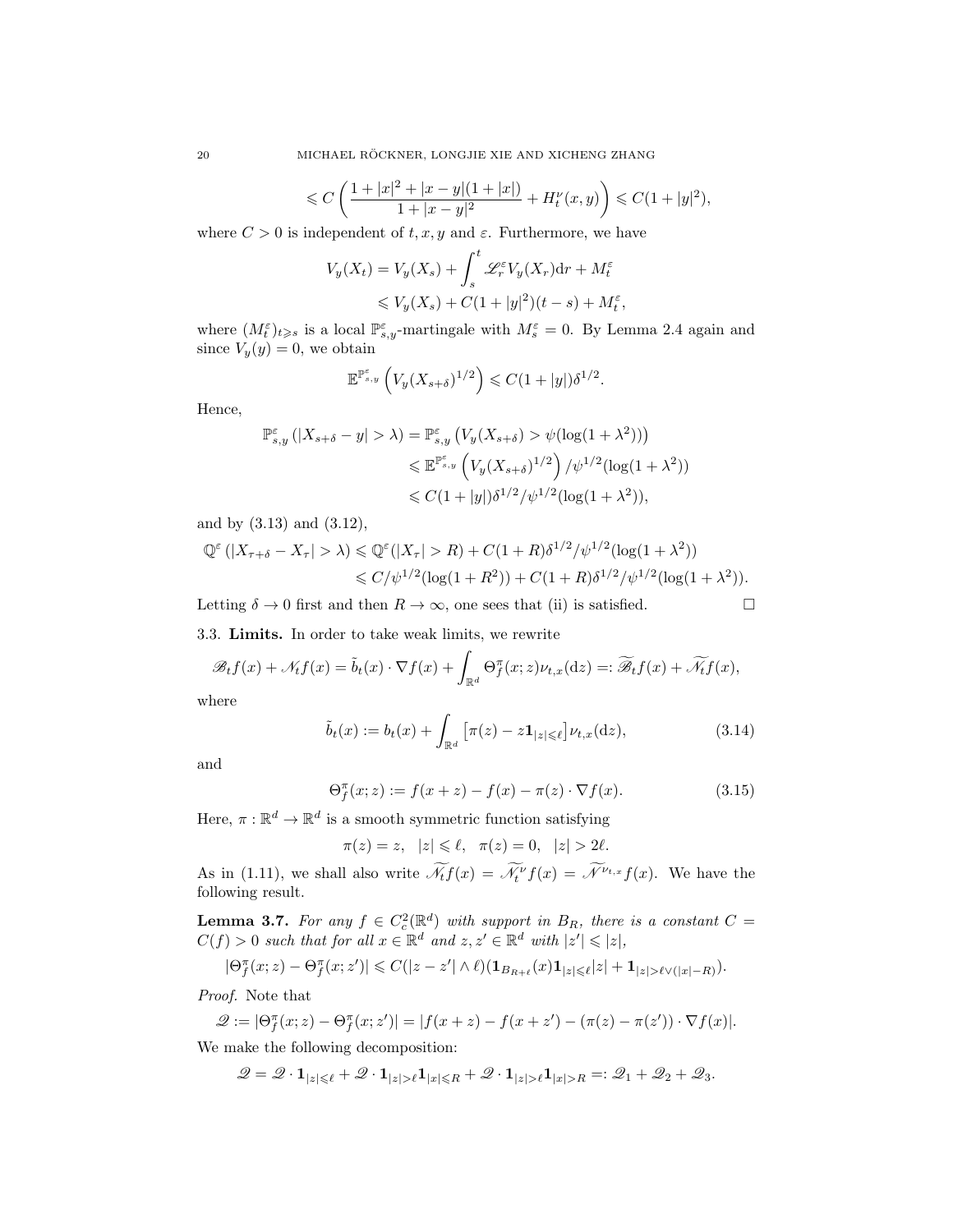For  $\mathcal{Q}_1$ , since supp $(f) \subset B_R$  and  $|z'| \leqslant |z|$ , we have by [\(1.16\)](#page-3-6) that

$$
|\mathscr{Q}_1| \leqslant |z-z'|^2 \|\nabla^2 f\|_\infty \mathbf{1}_{B_{R+\ell}}(x)\mathbf{1}_{|z|\leqslant \ell} \leqslant C(|z-z'| \wedge \ell) |z| \mathbf{1}_{B_{R+\ell}}(x)\mathbf{1}_{|z|\leqslant \ell}.
$$

For  $\mathcal{Q}_2$ , we have

$$
|\mathcal{Q}_2| \leq (|f(x+z) - f(x+z')| + |\pi(z) - \pi(z')| \cdot ||\nabla f||_{\infty}) \mathbf{1}_{|z| > \ell} \mathbf{1}_{|x| \leq R}
$$
  

$$
\leq C(|z-z'| \wedge \ell) \mathbf{1}_{|z| > \ell} \mathbf{1}_{|x| \leq R}.
$$

As for  $\mathcal{Q}_3$ , we have

$$
|\mathcal{Q}_3| = |f(x+z) - f(x+z')| \cdot \mathbf{1}_{|z| > \ell} \mathbf{1}_{|x| > R} \le C(|z-z'| \wedge \ell) \mathbf{1}_{|z| > \ell \vee (|x|-R)},
$$
  
where we have used that for  $|z'| \le |z| \le |x| - R$ ,

$$
f(x + z) = f(x + z') = 0.
$$

Combining the above calculations, we obtain the desired estimate.  $\Box$ 

<span id="page-20-3"></span><span id="page-20-1"></span>

The following approximation result will be crucial for taking weak limits.

<span id="page-20-2"></span>**Lemma 3.8.** For any  $\delta \in (0,1)$  and  $R, T > 0$ , there is a family of Lévy measures  $\eta_{t,x}(\mathrm{d}z)$  such that for any  $f \in C_c^2(B_R)$ ,

$$
\int_0^T \int_{\mathbb{R}^d} \sup_{x \in B_1(y)} |\widetilde{\mathcal{N}}^{\nu_{s,y}} f(x) - \widetilde{\mathcal{N}}^{\eta_{s,y}} f(x)| \mu_s(dy) ds \leq \delta,
$$
 (3.16)

and

$$
\sup_{s,y} \|\widetilde{\mathcal{N}}^{\eta_{s,y}}f\|_{\infty} < \infty, \quad (s,y,x) \mapsto \widetilde{\mathcal{N}}^{\eta_{s,y}}f(x) \text{ is continuous.}
$$

Moreover, there are continuous functions  $\bar{a} : [0, T] \times \mathbb{R}^d \to \mathbb{R}^d \otimes \mathbb{R}^d$  and  $\bar{b} : [0, T] \times$  $\mathbb{R}^d \to \mathbb{R}^d$  with compact supports such that

$$
\int_0^T \int_{\mathbb{R}^d} \left( \frac{|\bar{a}_s(x) - a_s(x)|}{1 + |x|^2} + \frac{|\bar{b}_s(x) - \tilde{b}_s(x)|}{1 + |x|} \right) \mu_s(\mathrm{d}x) \mathrm{d}s \le \delta,\tag{3.17}
$$

where  $\tilde{b}$  is defined by [\(3.14\)](#page-19-1).

Proof. (i) By the randomization of kernel functions (see [\[18,](#page-26-25) Lemma 14.50, p.469]), there is a measurable function

<span id="page-20-0"></span>
$$
h_{t,x}(\theta) : [0,T] \times \mathbb{R}^d \times (0,\infty) \to \mathbb{R}^d \cup \{\infty\}
$$

such that

$$
\nu_{t,x}(A) = \int_0^\infty \mathbf{1}_A(h_{t,x}(\theta)) \mathrm{d}\theta, \ \ \forall A \in \mathscr{B}(\mathbb{R}^d).
$$

In particular, we have

$$
\widetilde{\mathcal{N}}^{\nu_{s,y}}f(x) = \int_0^\infty \Theta_f^\pi(x; h_{s,y}(\theta)) \mathrm{d}\theta =: \widetilde{\mathcal{N}}^{h_{s,y}}f(x),\tag{3.18}
$$

and

$$
g_t^{\nu}(x) = \int_0^{\infty} \mathbf{1}_{B_{\ell}}(h_{t,x}(\theta)) |h_{t,x}(\theta)|^2 d\theta, \quad \nu_{t,x}(B_{\ell}^c) = \int_0^{\infty} \mathbf{1}_{B_{\ell}^c}(h_{t,x}(\theta)) d\theta.
$$

We introduce  $\mathbb{X} := [0, T] \times \mathbb{R}^d \times (0, \infty)$  and a locally finite measure  $\gamma$  over  $\mathbb{X}$  by  $\gamma(\mathrm{d}\theta, \mathrm{d}x, \mathrm{d}t) := \rho_{t,x}(\theta) \mathrm{d}\theta \mu_t(\mathrm{d}x) \mathrm{d}t$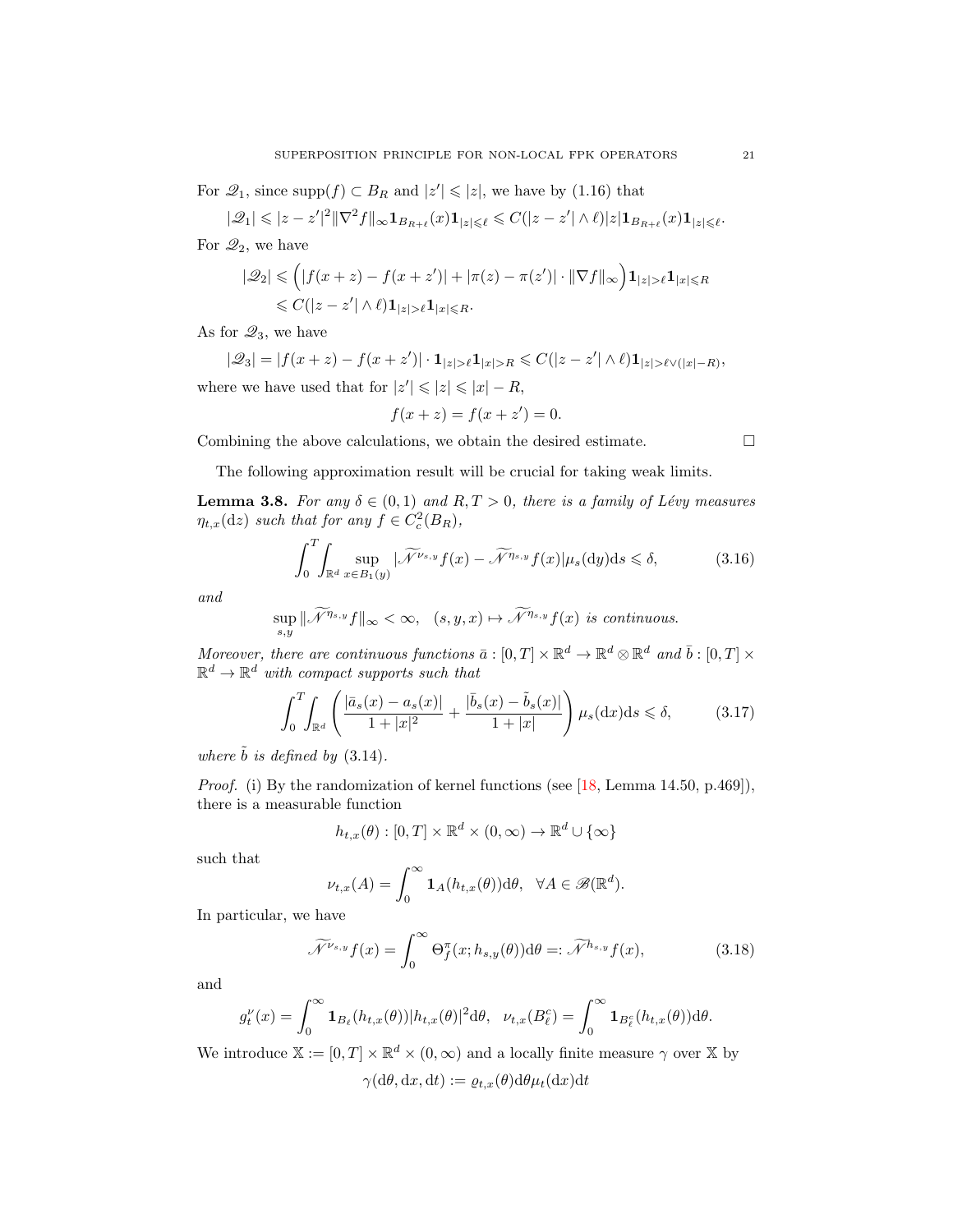with 
$$
\varrho_{t,x}(\theta) := \mathbf{1}_{B_{\ell}}(h_{t,x}(\theta))\mathbf{1}_{B_{R+\ell+1}}(x) + \mathbf{1}_{B_{\ell \vee (\lfloor x \rfloor - R - 1)}^c}(h_{t,x}(\theta)) \text{ so that}
$$

$$
\int_{\mathbb{X}} \left( |h_{t,x}(\theta)|^2 \wedge \ell^2 \right) \gamma(\mathrm{d}\theta, \mathrm{d}x, \mathrm{d}t) = \int_0^T \int_{\mathbb{R}^d} g_t^{\nu}(x) \mathbf{1}_{B_{R+\ell+1}}(x) \mu_t(\mathrm{d}x) \mathrm{d}t
$$

$$
+ \ell^2 \int_0^T \int_{\mathbb{R}^d} \nu_{t,x} (B_{\ell \vee (\lfloor x \rfloor - R - 1)}^c) \mu_t(\mathrm{d}x) \mathrm{d}t \stackrel{(1.14)}{<} \infty.
$$
 (3.19)

*Claim:* There is a sequence of measurable functions  $\{\bar{h}_{t,x}^n(\theta), n \in \mathbb{N}\}\)$  so that for each  $n \in \mathbb{N}$ ,  $(t, x, \theta) \mapsto \bar{h}_{t, x}^n(\theta)$  is continuous with compact support, and

<span id="page-21-2"></span><span id="page-21-1"></span><span id="page-21-0"></span>
$$
|\bar{h}_{t,x}^n(\theta)| \leqslant |h_{t,x}(\theta)|,\tag{3.20}
$$

and

$$
\lim_{n \to \infty} \int_{\mathbb{X}} \left( |\bar{h}_{t,x}^n(\theta) - h_{t,x}(\theta)|^2 \wedge \ell^2 \right) \gamma(\mathrm{d}\theta, \mathrm{d}x, \mathrm{d}t) = 0. \tag{3.21}
$$

*Proof of Claim:* Fix  $m \in \mathbb{N}$ . Since  $\mathbf{1}_{(0,m)}(\theta) \gamma(\mathrm{d}\theta, \mathrm{d}x, \mathrm{d}t)$  is a finite measure over X, by Lusin's theorem, there exists a family of continuous functions  $\{\bar{h}_{t,x}^{\varepsilon}(\theta), \varepsilon \in (0,1)\}\$ with compact support in  $(t, x, \theta)$  such that

$$
|\bar{h}^{\varepsilon}_{t,x}(\theta)|\leqslant |h_{t,x}(\theta)|, \,\, \bar{h}^{\varepsilon}_{t,x}(\theta)\rightarrow h_{t,x}(\theta), \,\, \varepsilon\rightarrow 0, \gamma-a.s.
$$

Thus by the dominated convergence theorem,

$$
\lim_{\varepsilon \to 0} \int_{\mathbb{X}} \left( |\bar{h}_{t,x}^{\varepsilon}(\theta) - h_{t,x}(\theta)|^2 \wedge \ell^2 \right) \mathbf{1}_{(0,m)}(\theta) \gamma(\mathrm{d}\theta, \mathrm{d}x, \mathrm{d}t) = 0.
$$

On the other hand, by [\(3.19\)](#page-21-0) and the monotone convergence theorem, we have

$$
\lim_{m\to\infty}\int_{\mathbb{X}}\left(|h_{t,x}(\theta)|^2\wedge\ell^2\right)\mathbf{1}_{[m,\infty)}(\theta)\gamma(\mathrm{d}\theta,\mathrm{d}x,\mathrm{d}t)=0.
$$

By a diagonalizaion argument, we obtain the desired approximation sequence. The claim is proven.

(ii) Let 
$$
f \in C_c^2(B_R)
$$
. By (3.18), (3.20) and Lemma 3.7, we have for all  $x \in B_1(y)$ ,

$$
\begin{split}\n|\widetilde{\mathcal{N}}^{h_{s,y}}f(x) - \widetilde{\mathcal{N}}^{\tilde{h}_{s,y}^{n}}f(x)| &\leq \int_{0}^{\infty} |\Theta_{f}^{\pi}(x; h_{s,y}(\theta)) - \Theta_{f}^{\pi}(x; \bar{h}_{s,y}^{n}(\theta))| d\theta \\
&\leq \int_{0}^{\infty} \left( |h_{s,y}(\theta)| \mathbf{1}_{B_{\ell}}(h_{s,y}(\theta)) \mathbf{1}_{B_{R+\ell}}(x) + \mathbf{1}_{B_{\ell \vee(|x|-R)}^{c}}(h_{s,y}(\theta)) \right) \\
&\times \left( |h_{s,y}(\theta) - \bar{h}_{s,y}^{n}(\theta)| \wedge \ell \right) d\theta \\
&\leq \left( \int_{0}^{\infty} \left( |h_{s,y}(\theta)|^{2} \mathbf{1}_{B_{\ell}}(h_{s,y}(\theta)) \mathbf{1}_{B_{R+\ell+1}}(y) + \mathbf{1}_{B_{\ell \vee(|y|-R-1)}^{c}}(h_{s,y}(\theta)) \right) d\theta \right)^{\frac{1}{2}} \\
&\times \left( \int_{0}^{\infty} \left( |h_{s,y}(\theta) - \bar{h}_{s,y}^{n}(\theta)|^{2} \wedge \ell^{2} \right) \varrho_{s,y}(\theta) d\theta \right)^{\frac{1}{2}} \\
&= \left( \mathbf{1}_{B_{R+\ell+1}}(y) g_{s}^{\nu}(y) + \nu_{s,y} (B_{\ell \vee(|y|-R-1)}^{c}) \right)^{\frac{1}{2}} \\
&\times \left( \int_{0}^{\infty} \left( |h_{s,y}(\theta) - \bar{h}_{s,y}^{n}(\theta)|^{2} \wedge \ell^{2} \right) \varrho_{s,y}(\theta) d\theta \right)^{\frac{1}{2}}.\n\end{split}
$$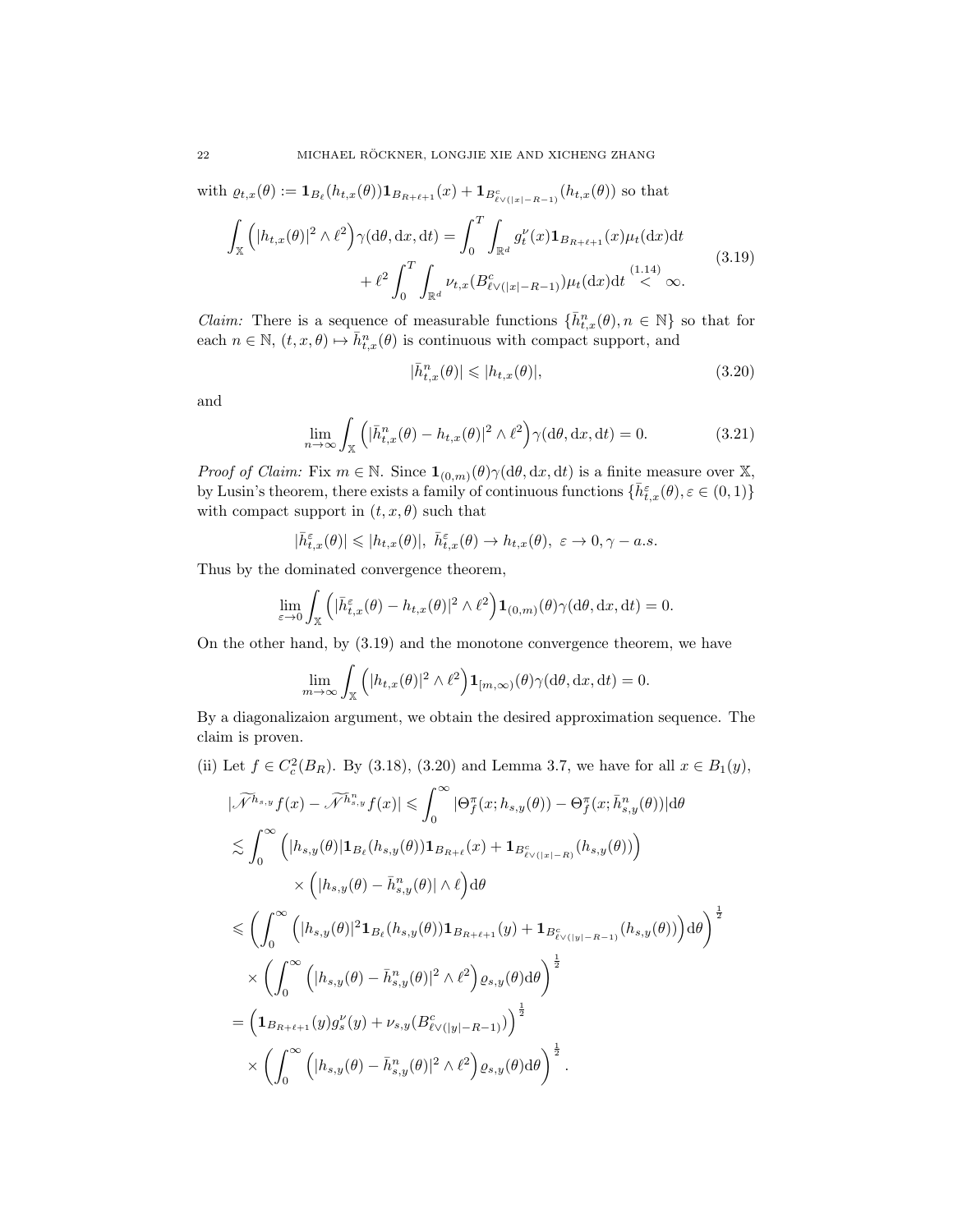Hence, by  $(1.18)$  and  $(1.21)$  we further have

$$
\int_0^T \int_{\mathbb{R}^d} \sup_{x \in B_1(y)} |\widetilde{\mathcal{N}}^{h_{s,y}} f(x) - \widetilde{\mathcal{N}}^{h_{s,y}} f(x)| \mu_s(dy) ds
$$
  

$$
\lesssim \left( \int_0^T \int_{\mathbb{R}^d} \int_0^\infty (|h_{s,y}(\theta) - \bar{h}_{s,y}^n(\theta)|^2 \wedge \ell^2) \varrho_{s,y}(\theta) d\theta \mu_s(dy) ds \right)^{\frac{1}{2}}
$$
  

$$
= \left( \int_{\mathbb{X}} (|h_{s,y}(\theta) - \bar{h}_{s,y}^n(\theta)|^2 \wedge \ell^2) \gamma(d\theta, dy, ds) \right)^{\frac{1}{2}} \stackrel{(3.21)}{\rightarrow} 0.
$$

(iii) For fixed  $n \in \mathbb{N}$ , since  $f \in C_c^2(B_R)$ , by the above claim that  $(s, y, \theta) \mapsto \bar{h}_{s,y}^n(\theta)$ is continuous and has compact support, and the dominated convergence theorem, we have that

$$
(s, y, x) \mapsto \widetilde{\mathcal{N}}^{\widetilde{h}^n_{s,y}} f(x) = \int_0^\infty \Theta_f^\pi(x; \overline{h}^n_{s,y}(\theta)) d\theta
$$
 is continuous.

Moreover, we have

$$
|\widetilde{\mathcal{N}}^{\hbar_{s,y}^{n}}f(x)|\leqslant \int_{0}^{\infty}|\Theta_{f}^{\pi}(x;\bar{h}_{s,y}^{n}(\theta))|\mathrm{d} \theta \leqslant C\int_{0}^{\infty}\Big(|\bar{h}_{s,y}^{n}(\theta)|^{2}\wedge 1\Big)\mathrm{d} \theta.
$$

Since  $\bar{h}_{s,y}^n(\theta)$  has compact support in  $(s, y)$ , we have

$$
\sup_{s,y}\|\widetilde{\mathscr{N}}^{\tilde{h}^n_{s,y}f}\|_\infty<\infty.
$$

Finally we only need to take  $n$  large enough and define

$$
\eta_{t,x}(A):=\int_0^\infty \mathbf{1}_A(\bar{h}_{t,x}^n(\theta))\mathrm{d} \theta.
$$

(iv) Now let us show [\(3.17\)](#page-20-1). By Lusin's theorem, the set of continuous functions with compact supports is dense in  $L^1([0,T] \times \mathbb{R}^d, \mu_t(\mathrm{d}x)\mathrm{d}t)$ . Since  $\frac{a_t(x)}{1+|x|^2}$  and  $\frac{\tilde{b}_t(x)}{1+|x|}$ are bounded by [\(1.18\)](#page-5-1), the existence of  $\bar{a}$  and  $\bar{b}$  with property [\(3.17\)](#page-20-1) follows.

Now we are in a position to give:

*Proof of Theorem [1.5.](#page-5-0)* Let  $\mathbb{Q}$  be any accumulation point of  $(\mathbb{Q}^{\varepsilon})_{\varepsilon \in (0,\ell)}$  (see Lemma [3.6\)](#page-18-2). By taking weak limits for

$$
\mu^\varepsilon_t = \mathbb{Q}^\varepsilon \circ X^{-1}_t,
$$

we obtain

$$
\mu_t = \mathbb{Q} \circ X_t^{-1}.
$$

It remains to show that  $\mathbb{Q} \in \mathcal{M}_{0}^{\mu_{0}}(\mathscr{L}_{t})$ . We need to show that for any  $f \in C_{c}^{2}(\mathbb{R}^{d}),$ 

$$
M_t := f(X_t) - f(X_0) - \int_0^t \mathcal{L}_s f(X_s) \mathrm{d} s
$$

is a  $\mathcal{B}_t$ -martingale under Q. Let  $J := \{t \geq 0 : \mathbb{Q}(\Delta X_t \neq 0) > 0\}$ , which is a countable subset of  $\mathbb{R}_+$ . Since  $t \mapsto M_t$  is right continuous and bounded, to show that  $M_t$  is a  $\mathcal{B}_t$ -martingale under Q, it suffices to prove that for any  $s < t \notin J$  and any bounded  $\mathcal{B}_s$ -measurable continuous functional  $g_s$  on  $\mathbb{D}$ ,

$$
\mathbb{E}^{\mathbb{Q}}(M_t g_s) = \mathbb{E}^{\mathbb{Q}}(M_s g_s).
$$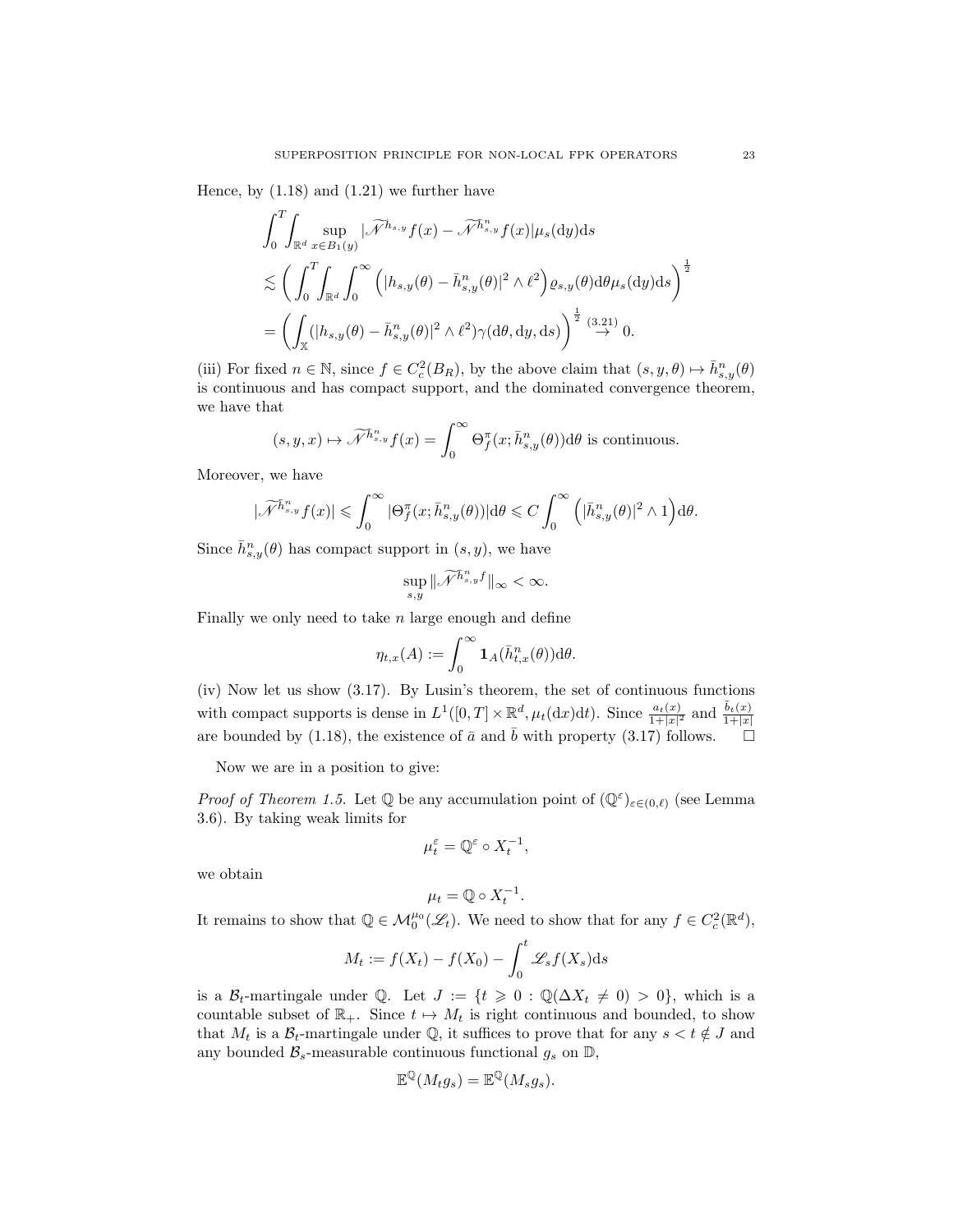Since  $\mathbb{Q}^{\varepsilon} \in \mathcal{M}_0^{\mu_0^{\varepsilon}}(\mathcal{L}^{\varepsilon})$ , by the definition of martingale solution, we have

<span id="page-23-2"></span><span id="page-23-1"></span><span id="page-23-0"></span>
$$
\mathbb{E}^{\mathbb{Q}^{\varepsilon}}(M_t^{\varepsilon}g_s) = \mathbb{E}^{\mathbb{Q}^{\varepsilon}}(M_s^{\varepsilon}g_s),
$$

where

$$
M_t^{\varepsilon} := f(X_t) - f(X_0) - \int_0^t \mathcal{L}_s^{\varepsilon} f(X_s) \mathrm{d} s.
$$

Since  $\lim_{\varepsilon\to 0} \mathbb{E}^{\mathbb{Q}^{\varepsilon}}(f(X_t)g_s) = \mathbb{E}^{\mathbb{Q}}(f(X_t)g_s)$  for  $t \notin J$  (see [\[19,](#page-26-24) Proposition 3.4, page 349]), we only need to show the following three limits:

$$
\lim_{\varepsilon \to 0} \mathbb{E}^{\mathbb{Q}^{\varepsilon}} \left( g_s \int_s^t \mathscr{A}_r^{\varepsilon} f(X_r) dr \right) = \mathbb{E}^{\mathbb{Q}} \left( g_s \int_s^t \mathscr{A}_r f(X_r) dr \right), \tag{3.22}
$$

$$
\lim_{\varepsilon \to 0} \mathbb{E}^{\mathbb{Q}^{\varepsilon}} \left( g_s \int_s^t \widetilde{\mathcal{B}}_r^{\varepsilon} f(X_r) dr \right) = \mathbb{E}^{\mathbb{Q}} \left( g_s \int_s^t \widetilde{\mathcal{B}}_r f(X_r) dr \right), \tag{3.23}
$$

$$
\lim_{\varepsilon \to 0} \mathbb{E}^{\mathbb{Q}^{\varepsilon}} \left( g_s \int_s^t \widetilde{\mathcal{N}_r^{\nu^{\varepsilon}}} f(X_r) dr \right) = \mathbb{E}^{\mathbb{Q}} \left( g_s \int_s^t \widetilde{\mathcal{N}_r^{\nu}} f(X_r) dr \right). \tag{3.24}
$$

Below we assume that the support of  $f$  is contained in the ball  $B_R$ . Let us first show [\(3.24\)](#page-23-0). Fix  $\delta \in (0,1)$ . Let  $\eta_{t,x}(\mathrm{d}z)$  be as given by Lemma [3.8,](#page-20-2) and recall that  $\nu^{\varepsilon}$  is defined by [\(3.5\)](#page-16-4). We write

$$
\begin{split}\n&\left|\mathbb{E}^{\mathbb{Q}^{\varepsilon}}\left(g_{s}\int_{s}^{t}\widetilde{\mathscr{N}}_{r}^{\nu^{\varepsilon}}f(X_{r})\mathrm{d}r\right)-\mathbb{E}^{\mathbb{Q}}\left(g_{s}\int_{s}^{t}\widetilde{\mathscr{N}}_{r}^{\nu}f(X_{r})\mathrm{d}r\right)\right| \\
&\leqslant \left|\mathbb{E}^{\mathbb{Q}^{\varepsilon}}\left(g_{s}\int_{s}^{t}\widetilde{\mathscr{N}}_{r}^{\nu^{\varepsilon}}f(X_{r})\mathrm{d}r\right)-\mathbb{E}^{\mathbb{Q}^{\varepsilon}}\left(g_{s}\int_{s}^{t}\widetilde{\mathscr{N}}_{r}^{\eta_{\varepsilon}}f(X_{r})\mathrm{d}r\right)\right| \\
&+\left|\mathbb{E}^{\mathbb{Q}^{\varepsilon}}\left(g_{s}\int_{s}^{t}\widetilde{\mathscr{N}}_{r}^{\eta^{\varepsilon}}f(X_{r})\mathrm{d}r\right)-\mathbb{E}^{\mathbb{Q}^{\varepsilon}}\left(g_{s}\int_{s}^{t}\widetilde{\mathscr{N}}_{r}^{\eta}f(X_{r})\mathrm{d}r\right)\right| \\
&+\left|\mathbb{E}^{\mathbb{Q}^{\varepsilon}}\left(g_{s}\int_{s}^{t}\widetilde{\mathscr{N}}_{r}^{\eta}f(X_{r})\mathrm{d}r\right)-\mathbb{E}^{\mathbb{Q}}\left(g_{s}\int_{s}^{t}\widetilde{\mathscr{N}}_{r}^{\eta}f(X_{r})\mathrm{d}r\right)\right| \\
&+\left|\mathbb{E}^{\mathbb{Q}}\left(g_{s}\int_{s}^{t}\widetilde{\mathscr{N}}_{r}^{\eta}f(X_{r})\mathrm{d}r\right)-\mathbb{E}^{\mathbb{Q}}\left(g_{s}\int_{s}^{t}\widetilde{\mathscr{N}}_{r}^{\nu^{\varepsilon}}f(X_{r})\mathrm{d}r\right)\right| =: \sum_{i=1}^{4}I_{i}(\varepsilon),\n\end{split}
$$

where  $\eta^{\varepsilon}$  is defined similarly as in [\(3.5\)](#page-16-4) with  $\nu$  being replaced by  $\eta$ . For  $I_1(\varepsilon)$ , by definition, we have

$$
I_1(\varepsilon) \leq \|g_s\|_{\infty} \mathbb{E}^{\mathbb{Q}^{\varepsilon}} \left( \int_s^t |\widetilde{\mathcal{N}}_r^{\nu^{\varepsilon}} f(X_r) - \widetilde{\mathcal{N}}_r^{\eta^{\varepsilon}} f(X_r)| dr \right)
$$
  
\n
$$
= \|g_s\|_{\infty} \int_s^t \int_{\mathbb{R}^d} |\widetilde{\mathcal{N}}_r^{\nu^{\varepsilon}} f(x) - \widetilde{\mathcal{N}}_r^{\eta^{\varepsilon}} f(x)| \mu_r^{\varepsilon}(x) dx dr
$$
  
\n
$$
= (1 - \varepsilon) \|g_s\|_{\infty} \int_s^t \int_{\mathbb{R}^d} |\widetilde{\mathcal{N}}_r^{\nu^{\varepsilon}} f(x) - \widetilde{\mathcal{N}}_r^{\eta^{\varepsilon}} f(x)| dx dr
$$
  
\n
$$
= (1 - \varepsilon) \|g_s\|_{\infty} \int_s^t \int_{\mathbb{R}^d} \left| \int_{\mathbb{R}^d} \Theta_f^{\pi}(x; z) (\bar{\nu}_{r,x}^{\varepsilon} - \bar{\eta}_{r,x}^{\varepsilon})(dz) \right| dx dr,
$$

where  $\Theta_f^{\pi}(x; z)$  is defined by [\(3.15\)](#page-19-3) and

$$
\bar{\nu}_{r,x}^{\varepsilon}(\mathrm{d}z) := \int_{\mathbb{R}^{d+1}} \rho_{\varepsilon}(r-s, x-y) \nu_{s,y}(\mathrm{d}z) \mu_{s}(\mathrm{d}y) \mathrm{d}s.
$$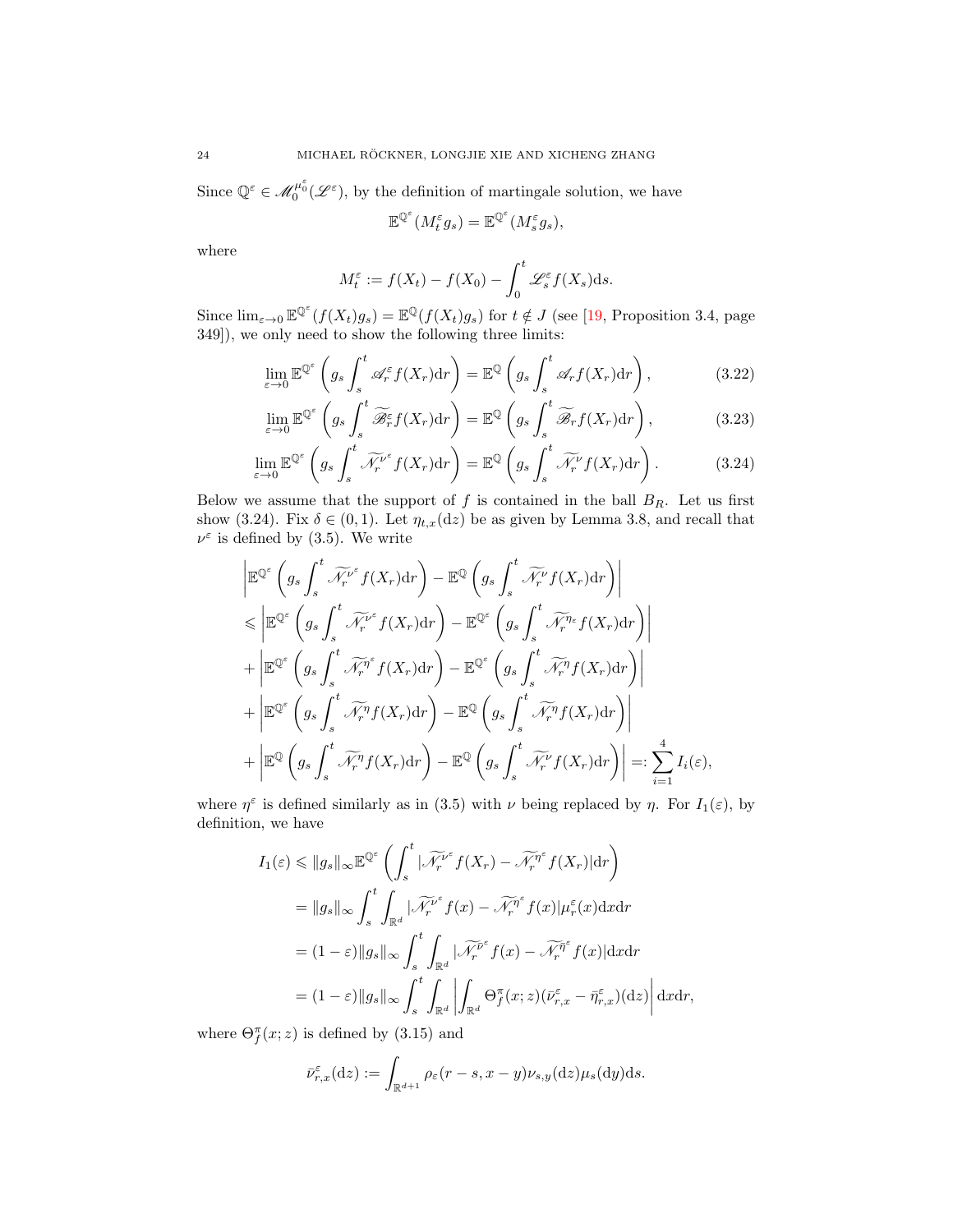By Fubini's theorem we further have

$$
I_1(\varepsilon) \leq ||g_s||_{\infty} \int_s^t \int_{\mathbb{R}^d} \left| \int_{\mathbb{R}^{d+1}} \rho_{\varepsilon}(r-s, x-y) \right|
$$
  
 
$$
\times \left( \widetilde{\mathcal{N}}^{\nu_{s,y}} f(x) - \widetilde{\mathcal{N}}^{\eta_{s,y}} f(x) \right) \mu_s(dy) ds \right| dx dr
$$
  
 
$$
\leq ||g_s||_{\infty} \int_0^T \int_{\mathbb{R}^d} \sup_{x \in B_1(y)} |\widetilde{\mathcal{N}}^{\nu_{s,y}} f(x) - \widetilde{\mathcal{N}}^{\eta_{s,y}} f(x)| \mu_s(dy) ds \stackrel{(3.16)}{\leq} ||g_s||_{\infty} \delta.
$$

For  $I_2(\varepsilon)$ , recalling [\(3.2\)](#page-15-1), we have

$$
I_2(\varepsilon) \leq \|g_s\|_{\infty} \mathbb{E}^{\mathbb{Q}^{\varepsilon}} \left( \int_s^t |\widetilde{\mathcal{N}}_r^{\eta^{\varepsilon}} f(X_r) - \widetilde{\mathcal{N}}_r^{\eta} f(X_r)| dr \right)
$$
  
\n
$$
= \|g_s\|_{\infty} \int_s^t \int_{\mathbb{R}^d} |\widetilde{\mathcal{N}}_r^{\eta^{\varepsilon}} f(x) - \widetilde{\mathcal{N}}_r^{\eta} f(x)| \mu_r^{\varepsilon}(x) dx dr
$$
  
\n
$$
= \|g_s\|_{\infty} \int_s^t \int_{\mathbb{R}^d} |(1-\varepsilon) \widetilde{\mathcal{N}}_r^{\eta^{\varepsilon}} f(x) - \mu_r^{\varepsilon}(x) \widetilde{\mathcal{N}}_r^{\eta} f(x)| dx dr
$$
  
\n
$$
\leq (1-\varepsilon) \|g_s\|_{\infty} \int_s^t \int_{\mathbb{R}^d} \int_{\mathbb{R}^{d+1}} \rho_{\varepsilon}(r-s, x-y)
$$
  
\n
$$
\times |\widetilde{\mathcal{N}}^{\eta_{s,y}} f(x) - \widetilde{\mathcal{N}}^{\eta_{r,x}} f(x)| \mu_s(dy) ds dr
$$
  
\n
$$
+ \varepsilon \|g_s\|_{\infty} \int_s^t \int_{\mathbb{R}^d} |\phi(x) \widetilde{\mathcal{N}}_r^{\eta} f(x)| dx dr.
$$

Since  $(s, y, x) \mapsto \widetilde{\mathcal{N}}^{\eta_{s,y}} f(x)$  is continuous and  $\|\widetilde{\mathcal{N}}^{\eta}f\|_{\infty} < \infty$ , by the dominated convergence theorem, we get

$$
\lim_{\varepsilon \to 0} I_2(\varepsilon) = 0.
$$

Concerning  $I_3(\varepsilon)$ , it follows by the definition of weak convergence that

$$
\lim_{\varepsilon \to 0} I_3(\varepsilon) = 0.
$$

For  $I_4(\varepsilon)$ , we have

$$
I_4(\varepsilon) \leqslant \|g_s\|_{\infty} \int_s^t \int_{\mathbb{R}^d} |\widetilde{\mathscr{N}}_r^\eta f(x) - \widetilde{\mathscr{N}}_r^\nu f(x)| \mu_r(\mathrm{d}x) \mathrm{d}r \stackrel{(3.16)}{\leqslant} \|g_s\|_{\infty} \delta.
$$

Since  $\delta$  is arbitrary, combining the above calculations, we obtain [\(3.24\)](#page-23-0). The proofs for  $(3.22)$  and  $(3.23)$ , by  $(3.17)$ , are completely the same as above. The proof is complete.

## <span id="page-24-1"></span>4. Proof of Theorem [1.13](#page-9-1)

<span id="page-24-0"></span>Let  $u$  be the unique weak solution of FPME  $(1.23)$  given by Theorem [1.11](#page-8-1) with initial value  $\varphi \geqslant 0$  being bounded and  $\int_{\mathbb{R}^d} \varphi(x) dx = 1$ . Let

$$
\sigma_t(x) := |u(t,x)|^{\frac{m-1}{\alpha}}, \quad \kappa_t(x) := u(t,x)^{m-1}, \quad \nu_{t,x}(\mathrm{d}z) := \frac{\kappa_t(x)\mathrm{d}z}{|z|^{d+\alpha}}.
$$

By the change of variable we have

$$
\nu_{t,x}(A) = \int_{\mathbb{R}^d} \mathbf{1}_A(\sigma_t(x)z) \frac{\mathrm{d}z}{|z|^{d+\alpha}}, \quad A \in \mathscr{B}(\mathbb{R}^d \setminus \{0\}),\tag{4.1}
$$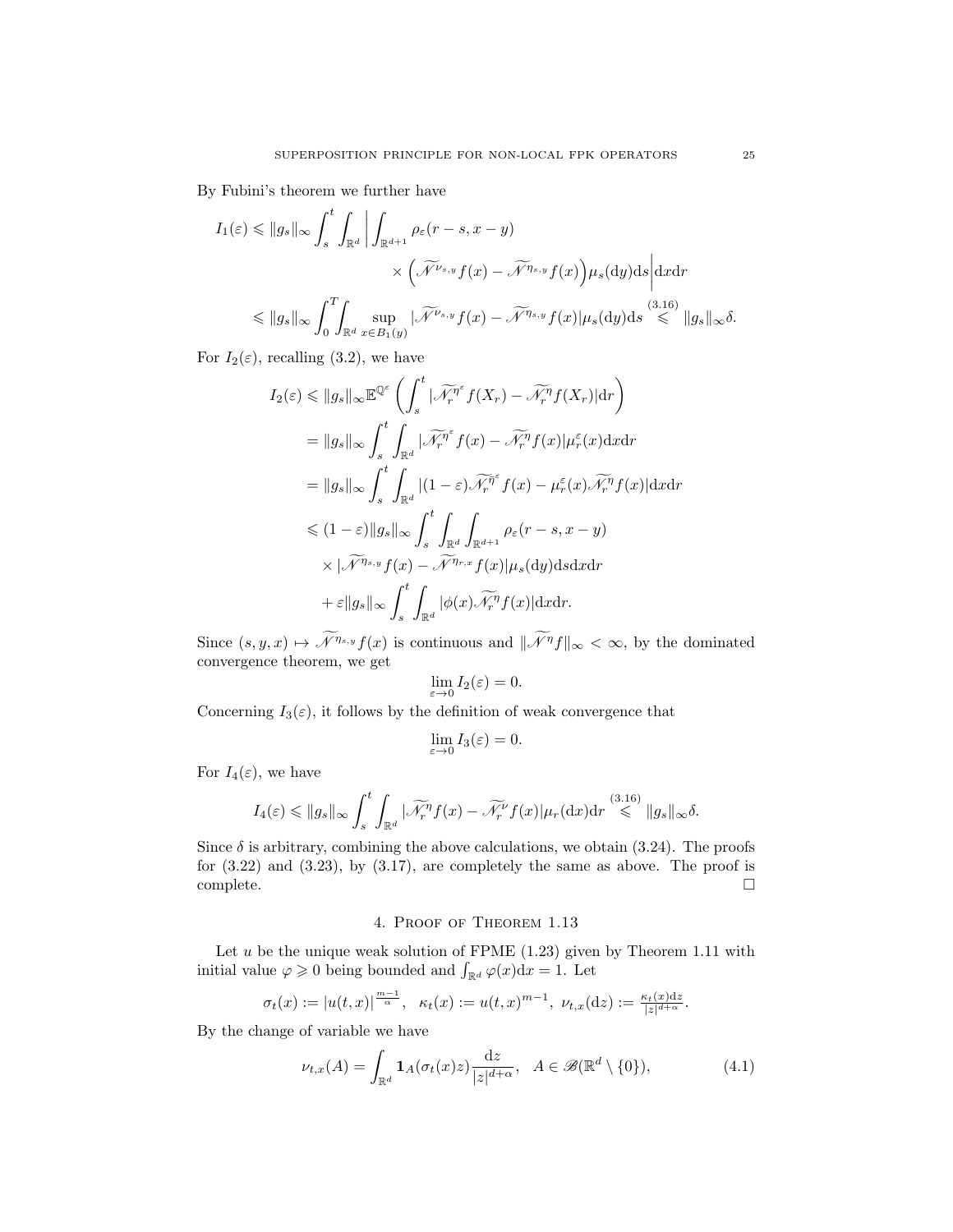and

$$
\mathcal{N}_t f(x) := \text{P.V.} \int_{\mathbb{R}^d} (f(x + \sigma_t(x)z) - f(x)) \frac{\mathrm{d}z}{|z|^{d+\alpha}} = \kappa_t(x) \Delta^{\alpha/2},
$$

where the second equality is due to  $(1.24)$ . By Definition [1.10](#page-8-2) it is easy to see that  $u(t, x)$  solves the following non-local FPKE:

$$
\partial_t u = \mathcal{N}_t^* u, \ \ u(0, x) = \varphi(x),
$$

that is, for every  $t > 0$  and  $f \in C_0^2(\mathbb{R}^d)$ ,

$$
\int_{\mathbb{R}^d} f(x)u(t,x)dx = \int_{\mathbb{R}^d} f(x)\varphi(x)dx + \int_0^t \int_{\mathbb{R}^d} \kappa_s(x)\Delta^{\alpha/2} f(x)u(s,x)dxds.
$$

Note that for each  $t > 0$ ,

$$
|\sigma_t(x)| = |u(t,x)|^{\frac{m-1}{\alpha}} \leqslant ||\varphi||_{\infty}^{\frac{m-1}{\alpha}}.
$$

Thus, by Example [1.8](#page-5-4) with the above  $\nu_{t,x}$  and Theorem [1.5](#page-5-0) with  $\mu_0(\mathrm{d}x) = \varphi(x)\mathrm{d}x$ , there is a martingale solution  $\mathbb{P} \in \mathcal{M}_0^{\mu_0}(\mathcal{N}_t)$  so that

$$
\mathbb{P}\circ X_t^{-1}(\mathrm{d}x)=u(t,x)\mathrm{d}x,\ \ t\geqslant 0.
$$

By  $(4.1)$  and  $[19,$  Theorem 2.26, p.157] (see Remark 4.1 below), there are a stochastic basis  $(\Omega, \mathcal{F}, \mathbf{P}; (\mathcal{F}_t)_{t \geq 0})$  and a Poisson random measure N on  $\mathbb{R}^d \times [0, \infty)$ with intensity  $|z|^{-d-\alpha} dz dt$ , as well as an  $\mathcal{F}_t$ -adapted càdlàg process  $Y_t$  such that

$$
\mathbf{P} \circ Y_t^{-1}(\mathrm{d}x) = \mathbb{P} \circ X_t^{-1}(\mathrm{d}x), \quad t \geq 0,
$$

and

$$
dY_t = \int_{|z| \leq 1} \sigma_t(Y_{t-}) z \tilde{N}(dz, dt) + \int_{|z| > 1} \sigma_t(Y_{t-}) z N(dz, dt),
$$

where  $\tilde{N}(dz, dt) := N(dz, dt) - |z|^{-d-\alpha} dz dt$ . Finally we just need to define

$$
L_t := \int_0^t \int_{|z| \le 1} z \tilde{N}(\mathrm{d}z, \mathrm{d}s) + \int_0^t \int_{|z| > 1} z N(\mathrm{d}z, \mathrm{d}s),
$$

then L is a d-dimensional isotropic  $\alpha$ -stable process with Lévy measure  $dz/|z|^{d+\alpha}$ , and

$$
dY_t = \sigma_t(Y_{t-})dL_t.
$$

The proof is finished.

Remark 4.1. For a more recent general analysis on the equivalence of stochastic equations and martingale problem, we refer to [\[21\]](#page-26-15).

Acknowledgement: The authors are very grateful to the referees for their quite useful suggestions.

#### <span id="page-25-0"></span>**REFERENCES**

- <span id="page-25-4"></span>[1] Aldous D.: Stopping times and tightness. Ann. Probab., 6 (1978), 335–340.
- <span id="page-25-1"></span>[2] Ambrosio L.: Transport equation and Cauchy problem for BV vector fields. Invent. Math., 158 (2004), 227–260.
- <span id="page-25-2"></span>[3] Ambrosio L.: Transport equation and Cauchy problem for non-smooth vector fields. Lecture Notes in Math. 2008. Vol. 1927, 2–41.
- <span id="page-25-3"></span>[4] Ambrosio L., Figalli A., Friesecke G., Giannoulis J. and Paul T.: Semiclassical limit of quantum dynamics with rough potentials and well-posedness of transport equations with measure initial data. Commun. Pure App. Math., 64 (2011), 1199–1242.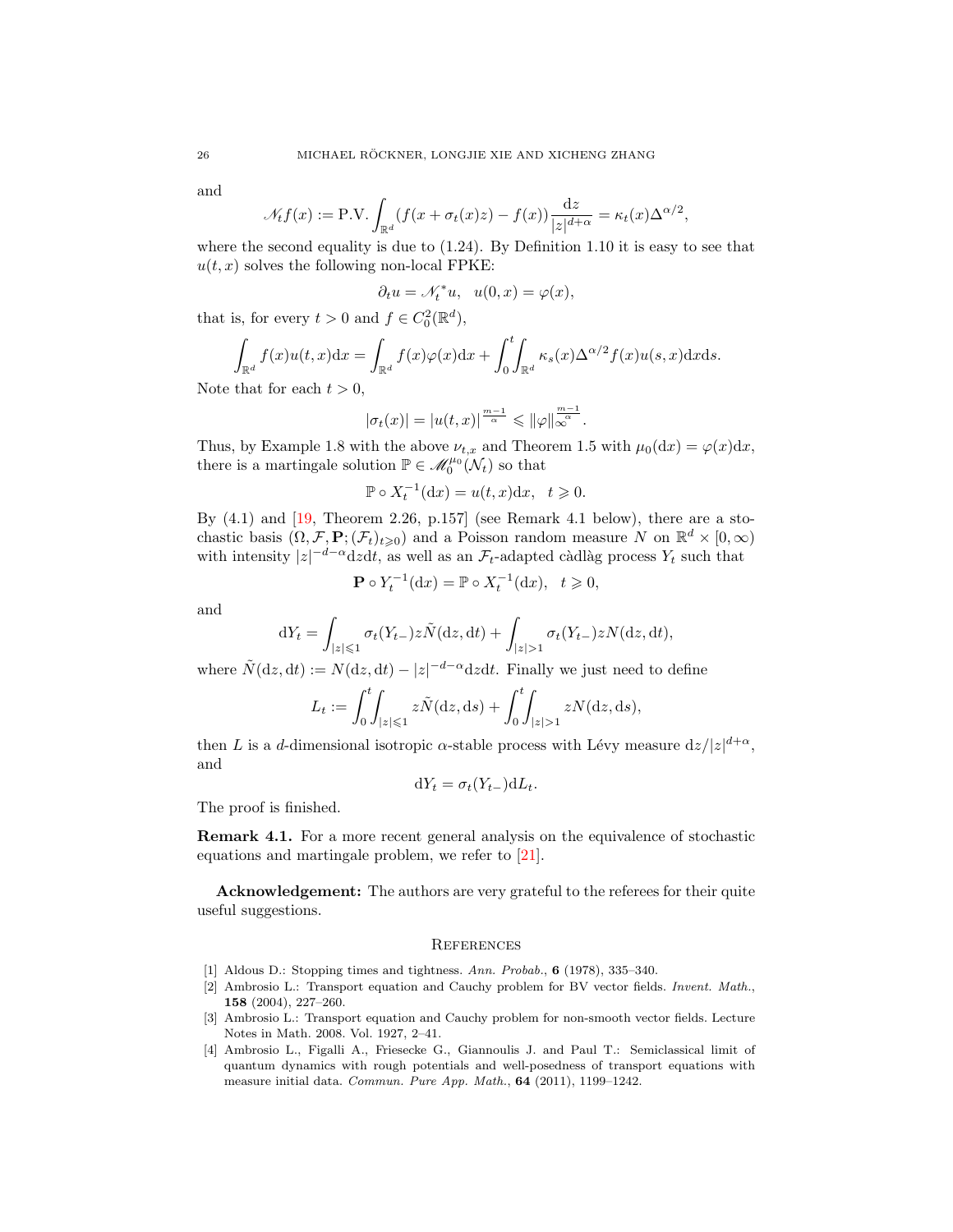- <span id="page-26-0"></span>[5] Ambrosio L. and Trevisan D.: Lecture notes on the DiPerna-Lions theory in abstract measure spaces. Ann. Fac. Sci. Toulouse Math., 6 (2017), 729-766.
- <span id="page-26-7"></span>[6] Barbu V. and Röckner M.: Probabilistic representation for solutions to nonlinear Fokker-Planck equations. SIAM J. Math. Anal., 50 (2018), 4246–4260.
- <span id="page-26-8"></span>[7] Barbu V. and Röckner M.: From nonlinear Fokker-Planck equations to solutions of distribution dependent SDE. To appear in Annals of Probability, https://arxiv.org/abs/1808.10706.
- <span id="page-26-16"></span>[8] Barbu V., Röckner M. and Russo F.: Probabilistic representation for solutions of an irregular porous media type equation: the degenerate case. Probab. Theory Rel. Fields, 15 (2011), 1–43.
- <span id="page-26-17"></span>[9] Belaribi N. and Russo F.: Uniqueness for Fokker-Planck equations with measurable coefficients and applications to the fast diffusion equation. Electron. J. Probab., 17 (2012), 1–28.
- <span id="page-26-20"></span>[10] Blanchard Ph., Röckner M. and Russo F.: Probabilistic representation for solutions of an irregular porous media type equation. Ann. Probab., 38 (2010), 1870–1900.
- <span id="page-26-5"></span>[11] Bogachev V. I., Krylov N. V., Röckner M. and Shaposhnikov S. V.: Fokker-Planck-Kolmogorov equations. Mathematical Surveys and Monographs, 207, American Mathematical Society, Providence, RI, 2015.
- <span id="page-26-4"></span>[12] Bogachev V. I., Röckner M. and Shaposhnikov S. V.: On the Ambrosio-Figalli-Trevisan superposition principle for probability solutions to Fokker-Planck-Kolmogorov equations. arXiv:1903.10834v1.
- <span id="page-26-21"></span>[13] Carmona R. and Delarue F.: Probabilistic theory of mean field games with applications. II. Mean field games with common noise and master equations. Probability Theory and Stochastic Modeling, 84. Springer, 2018.
- <span id="page-26-14"></span>[14] Ethier S. N. and Kurtz T. G.: Markov Processes, Characterization and Convergence. Wiley, New York, 1986.
- <span id="page-26-2"></span>[15] Figalli A.: Existence and uniqueness of martingale solutions for SDEs with rough or degenerate coefficients. J. Funct. Anal., 254 (2008), 109–153.
- <span id="page-26-12"></span>[16] Fournier N. and Xu L.: On the equivalence between some jumping SDEs with rough coefficients and some non-local PDEs. Ann. Inst. Henri Poincaré Probab. Stat., 55 (2019), 1163–1178.
- <span id="page-26-13"></span>[17] Horowitz J. and Karandikar R.: Martingale problems associated with the Boltzmann equation. Seminar on Stochastic Processes, 1989 (San Diego, CA, 1989), vol. 18 of Progr. Probab. Birkhäuser Boston, Boston, MA, 75-122, 1990.
- <span id="page-26-25"></span>[18] Jacod J.: Calcul stochastique et problèmes de martingales. Lecture Notes in Mathematics 714. Springer, Berlin, 1979.
- <span id="page-26-24"></span>[19] Jacod J. and Shiryaev A.: Limit theorems for stochastic processes. Springer-verlag, 1987.
- <span id="page-26-3"></span>[20] Kurtz T. G.: Martingale problems for conditional distributions of Markov processes. Elec. J.  $Probab., 3 (1998), 1–29.$
- <span id="page-26-15"></span>[21] Kurtz T. G.: Equivalence of stochastic equations and martingale problems. In: Stochastic Analysis 2010, 113–130. Springer-Verlag 2011.
- <span id="page-26-19"></span>[22] Pablo A., Quirós F., Rodrïguez A. and Vázquez J.: A general fractional porous medium equation. Commun. Pure App. Math., 65 (2012), 1242–1284.
- <span id="page-26-18"></span>[23] Ren, J., Röckner, M. and Wang, F.-Y.: Stochastic generalized porous media and fast diffusion equations. J. Differential Equations, 238 (2007), 118-152.
- <span id="page-26-10"></span>[24] Revuz D. and Yor M.: Continuous Martingales and Brownian Motion, third ed., in: Grundlehren der Mathematischen Wissenschaften, vol. 293, Springer, 2005.
- <span id="page-26-6"></span>[25] Röckner M. and Zhang X.: Weak uniqueness of Fokker-Planck equations with degenerate and bounded coefficients. Comptes Rendus Mathematique, 348 (2010), 435–438.
- <span id="page-26-9"></span>[26] Röckner M. and X. Zhang: Well-posedness of distribution dependent SDEs with singular drifts. https://arxiv.org/pdf/1809.02216.pdf.
- <span id="page-26-23"></span>[27] Scheutzow M.: A stochastic Gronwall's lemma. Infinite Dimensional Anal., Quantum Probab. and Related Top., 16 (2013), 1350019 (4 pages).
- <span id="page-26-11"></span>[28] Schilling R.L.: Conservativeness and Extensions of Feller Semigroups. Positivity, 2 (1998), 239–256.
- <span id="page-26-1"></span>[29] Stepanov E. and Trevisan D.: Three superposition principles: currents, continuity equations and curves of measures. J. Funct. Anal., 272 (2017), 1044–1103.
- <span id="page-26-22"></span>[30] Stroock D. W.: Diffusion processes associated with Lévy generators. Z. Wahr. verw. Gebiete, 32 (1975), 209–244.